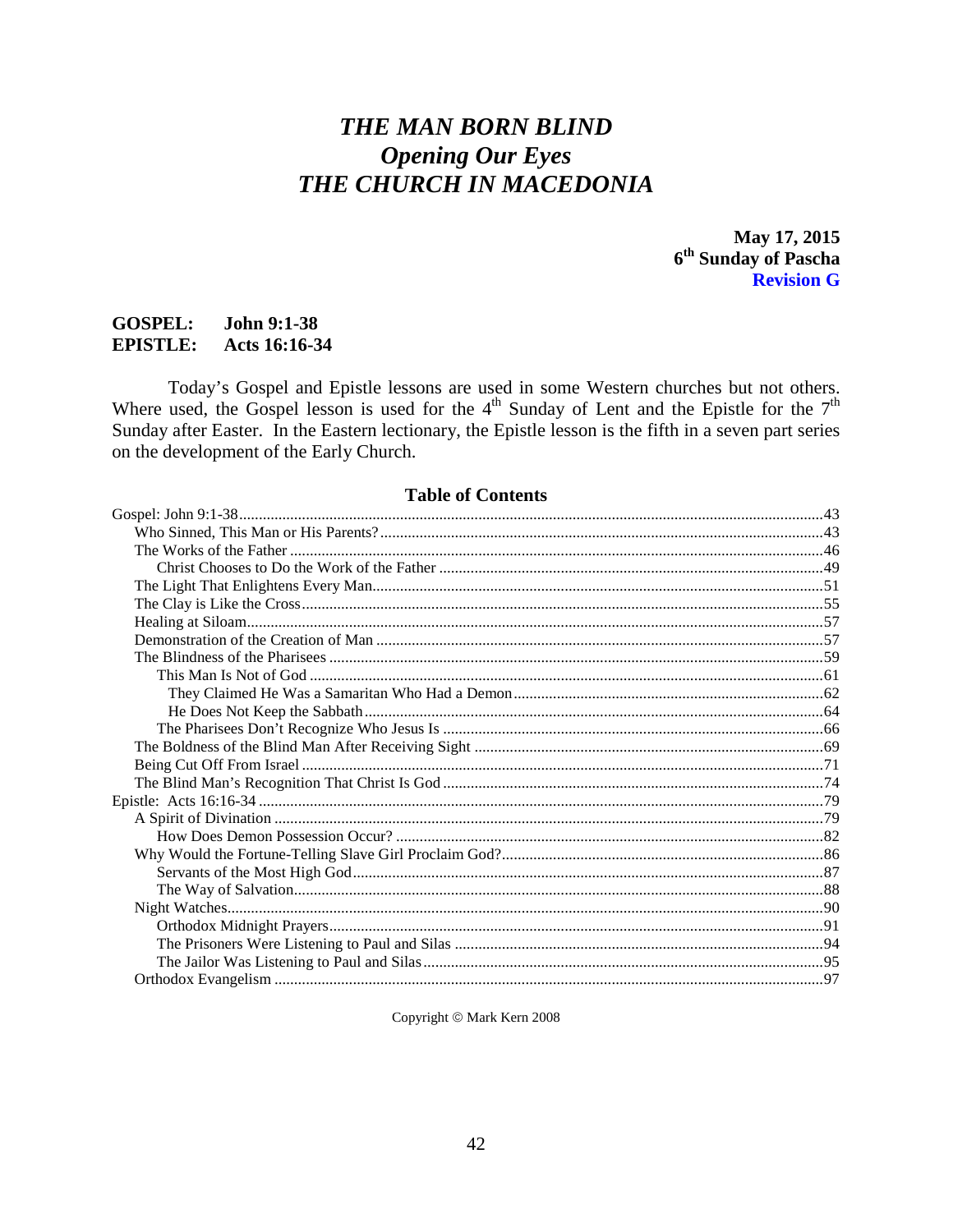A recurring theme for today's Gospel and Epistle is that of opening our eyes. For example, eyes opened in these texts were the man born blind (both physical and spiritual), and the spiritual eyes of the slave girl, the jailor and the prisoners in the Epistle. From our point of view, there is a lot going on around us that we can't see. Just as Elisha opened his servant's eyes to see the armies of God all around him (2 Kings 6:17) so the people in our Gospel and Epistle lesson gained some significant insight into what was happening around them. The lesson for us is to seek to get a glimpse of what is going on around us also.

#### <span id="page-1-0"></span>**Gospel: John 9:1-38**

In today's Gospel lesson, which took place in about December, 29 AD, Jesus had just come from a confrontation with the Jewish leaders that ended with their picking up stones to stone Him to death for claiming equality with the Father (John 8:58-59). John Chrysostom stated<sup>[1](#page-1-2)</sup> that Jesus went straight from there to the man born blind, intentionally, to demonstrate what He had been saying, that He is equal with the Father.

Today's Gospel lesson appears in sharp contrast to the Gospel lesson two weeks ago (John 5:1-15). Two weeks ago, we read about Jesus healing the paralytic by the pool of Bethesda at Pentecost, 28 AD. In that case there was implication of sin being involved with the man's paralysis since Jesus said, "See, you have been made well. Sin no more lest a worse thing come upon you" (John 5:14). Disease and physical deformities can be the result of our sin.

# <span id="page-1-1"></span>**Who Sinned, This Man or His Parents?**

In the introductory statements to today's Gospel, Jesus' disciples assumed that either the blind man or his parents had sinned, thus causing his condition. This assumption was probably based on the statement in the Ten Commandments regarding the Lord's response to His people making idols for themselves, "You shall not worship (the idols) or serve them; for I, the Lord your God, am a jealous God, visiting the iniquity of the fathers on the children and on the third and fourth generation of those who hate Me" (Deuteronomy 5:9, also Exodus 34:7, Numbers 14:18).

Chrysostom argued<sup>[2](#page-1-3)</sup> that the Lord's words about the  $3<sup>rd</sup>$  and  $4<sup>th</sup>$  generation are not universal.

"But if anyone argues, how then is it said, 'Who visits the sins of the parents upon the children unto the third and fourth generation?' (Deuteronomy 5:9). We should make this answer that the assertion is not universal, but that it is spoken with reference to those who came out of Egypt. Its meaning is of this kind: Since these who have come out of Egypt, after signs and wonders, have become worse than their forefathers who saw none of these things, they shall suffer the same that those others suffered since they have dared<sup>[3](#page-1-4)</sup> the same crimes".

<span id="page-1-4"></span><span id="page-1-3"></span>

<span id="page-1-2"></span><sup>&</sup>lt;sup>1</sup> John Chrysostom, <u>Homilies on John</u>, LVI, 1.<br><sup>2</sup> John Chrysostom, <u>Homilies on John</u>, LVI, 1.<br><sup>3</sup> Compare also Deuteronomy 24:16, 2 Kings 14:5-6, Ezekiel 18:1-23.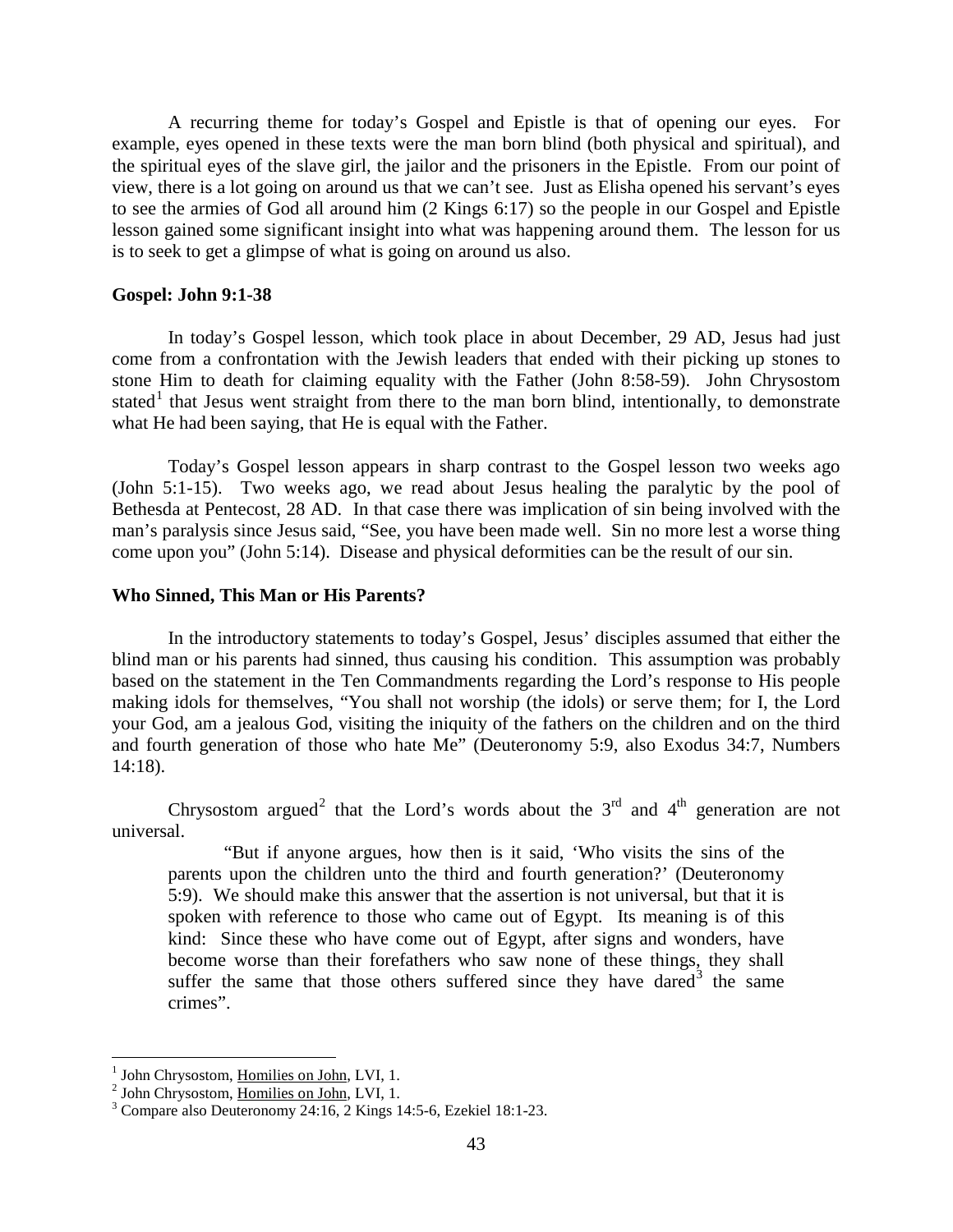John Chrysostom stated<sup>[4](#page-2-0)</sup> that Jesus' disciples remembered the paralytic who had been paralyzed because of his sins, but they were perplexed about the man born blind. It was not possible to say that he had sinned, since he was blind from birth. One could not say that his parents had sinned either, since the child doesn't suffer punishment for the sins of the father (Deuteronomy 24:16). The disciples were not so much asking a question here as they were expressing their perplexity.

Jesus quickly pointed out (John 9:3) that neither the blind man's sin nor his parents' sin was the cause, "but that the works of God should be revealed in him." In other words, Jesus was about to demonstrate His equality with the Father. While it is true that sometimes diseases are caused by our sin, other times there are much bigger events taking place. For example, consider the patriarch Job, whom God referred to as the most righteous man on earth (Job 1:8, 2:3). Yet Job was asked to endure extremely painful skin (and other) diseases (Job 2:7), utter poverty (Job 2:8) and deep sadness from the loss of his 10 children (Job 1:18-19). It was so bad that Job's wife advised him to just curse God and die (Job 2:9). Just get it over with; end the pain. The larger event taking place was the building of Job's faith, and the proving to Satan that he is impotent in overthrowing the things God has established. Job was rewarded for his faithfulness both in this life and in the age to come (Job 42:10-17).

As the account develops about the blind man, not only were the blind man's physical eyes opened, but his perception of the things of God was also expanded and he pursued the things of God with a singular tenacity! Chrysostom pointed out<sup>[5](#page-2-1)</sup> that the blind man received a great benefit from his blindness since by it he recovered the sight of the eyes within.

John Cassian noted $<sup>6</sup>$  $<sup>6</sup>$  $<sup>6</sup>$  that some sufferings are brought upon us simply for the revealing of</sup> the glory of God and His works, according to these words, 'Neither did this man sin nor his parents, but that the works of God might be revealed in him' (John 9:3). Similarly with Lazarus, 'This sickness is not unto death, but for the glory of God that the Son of God may be glorified through it' (John 11:4).

Jerome, writing to the blind Castrutius, advised<sup>[7](#page-2-3)</sup> him not to think of his blindness as due to sin. If this were so, then Isaac and Jacob would have been in sin when they blessed their children with prophetic foresight. We all suffer some afflictions. A good illustration is the response of Antony to the blind Didymus that it is better to have spiritual insight than eyes of flesh. Jerome said:

"I ask you not to regard the bodily affliction which has fallen on you as due to sin. When the Apostles speculated concerning the man that was born blind and asked our Lord, 'Who sinned, this man or his parents that he was born blind?', they were told, 'Neither this man nor his parents have sinned, but that the works of God should be made clear in him' (John 9:2-3). We see numbers of heathen, Jews, heretics, et cetera, rolling in the mire of lust, bathed in blood, surpassing wolves in ferocity. After all this the plague does not come near their

<span id="page-2-2"></span><span id="page-2-1"></span>

<span id="page-2-0"></span><sup>&</sup>lt;sup>4</sup> John Chrysostom, <u>Homilies on John</u>, LVI, 1.<br><sup>5</sup> John Chrysostom, <u>Homilies on John</u>, LVI, 1.<br><sup>6</sup> John Cassian, <u>Conference of Abbot Theodore</u>, I, vi, 11.<br><sup>7</sup> Jerome, Letter to Castrutius, LXVIII, 1-2.

<span id="page-2-3"></span>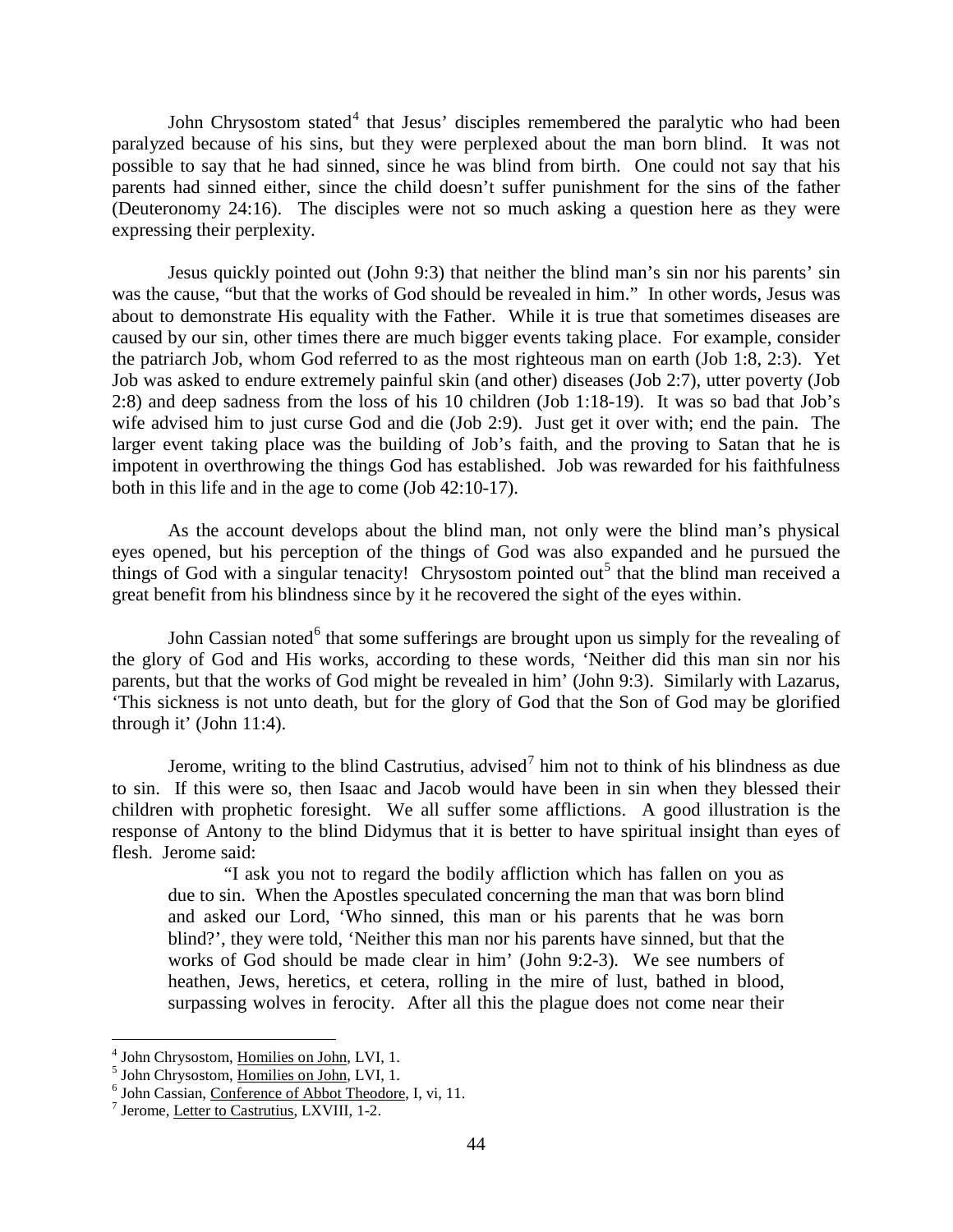dwelling! (Psalm 91:10) They are not struck down as other men; they grow insolent against God as they lift up their faces to heaven in mockery. On the other hand holy men are afflicted with sickness, misery and want, and perhaps they are tempted to say, 'Surely I have cleansed my heart in vain.' Yet the saints go on to reprove themselves, 'If I had spoken thus, I would have been untrue to the generation of Your children' (Psalm 73:13, 15). If you suppose that your blindness is caused by sin, you will think Isaac a sinner because he was so wholly sightless that he was deceived into blessing one whom he did not mean to bless (Genesis 27). You will charge Jacob with sin, whose vision became so dim that he could not see Ephraim and Manasseh (Genesis 48:10-20), although with the inner eye and the prophetic spirit he could foresee the distant future and the Christ that was to come of his royal line (Genesis 49:10). Were any of the kings holier than Josiah? Yet he was slain by the sword of the Egyptians (2 Kings 23:29). Were there ever loftier saints than Peter and Paul? Yet their blood stained the blade of Nero. And did not the Son of God endure the shame of the cross? Do you fancy those blessed who enjoy in this world happiness and pleasure? God's hottest anger against sinners is when he shows no anger. He says to Jerusalem, 'I will lay to rest My fury toward you, and My jealousy shall depart from you. I will be quiet, and I will be angry no more' (Ezekiel 16:42). Everyone 'whom the Lord loves He chastens, and scourges every son whom He receives' (Hebrews 12:6). The father does not instruct his son unless he loves him. The master does not correct his disciple unless he sees in him signs of promise. Once the doctor gives up caring for the patient, it is a sign that he despairs. You should answer this way, 'Just as Lazarus in his lifetime' (Luke 16:25) received evil things so will I now gladly suffer agony that future glory may be laid up for me. 'Affliction will not rise up a second time' (Nahum 1:9). If Job, a man holy, spotless and righteous in his generation, suffered terrible afflictions, his own book explains the reason why."

"Consider an incident which happened in my childhood. The saintly Athanasius, bishop of Alexandria, had summoned the blessed Antony to that city to confute the heretics there. Didymus, a man of great learning who had lost his eyes, came to visit the Antony and, as the conversation turned on the Holy Scriptures, Antony could not help admiring his ability and insight. At last Antony said, 'You do not regret the loss of your eyes, do you? At first Didymus was ashamed to answer, but when the question had been repeated a second time and a third time, he frankly confessed that his blindness was a great grief to him. Antony said, 'I am surprised that a wise man should grieve at the loss of a faculty which he shares with ants, flies and gnats, and not rejoice rather in having one of which only saints and apostles have been thought worthy'. From this story you may perceive how much better it is to have spiritual than carnal vision and to possess eyes into which the plank of sin cannot fall'" (Luke 6:42).

Jerome also wrote<sup>[8](#page-3-0)</sup> to Demetrias, a noble Roman lady who had recently embraced the celibate life, to beware of a heresy that started in Egypt and had spread to parts of the East. The

<span id="page-3-0"></span> <sup>8</sup> Jerome, Letter to Demetrias, CXXX, 16.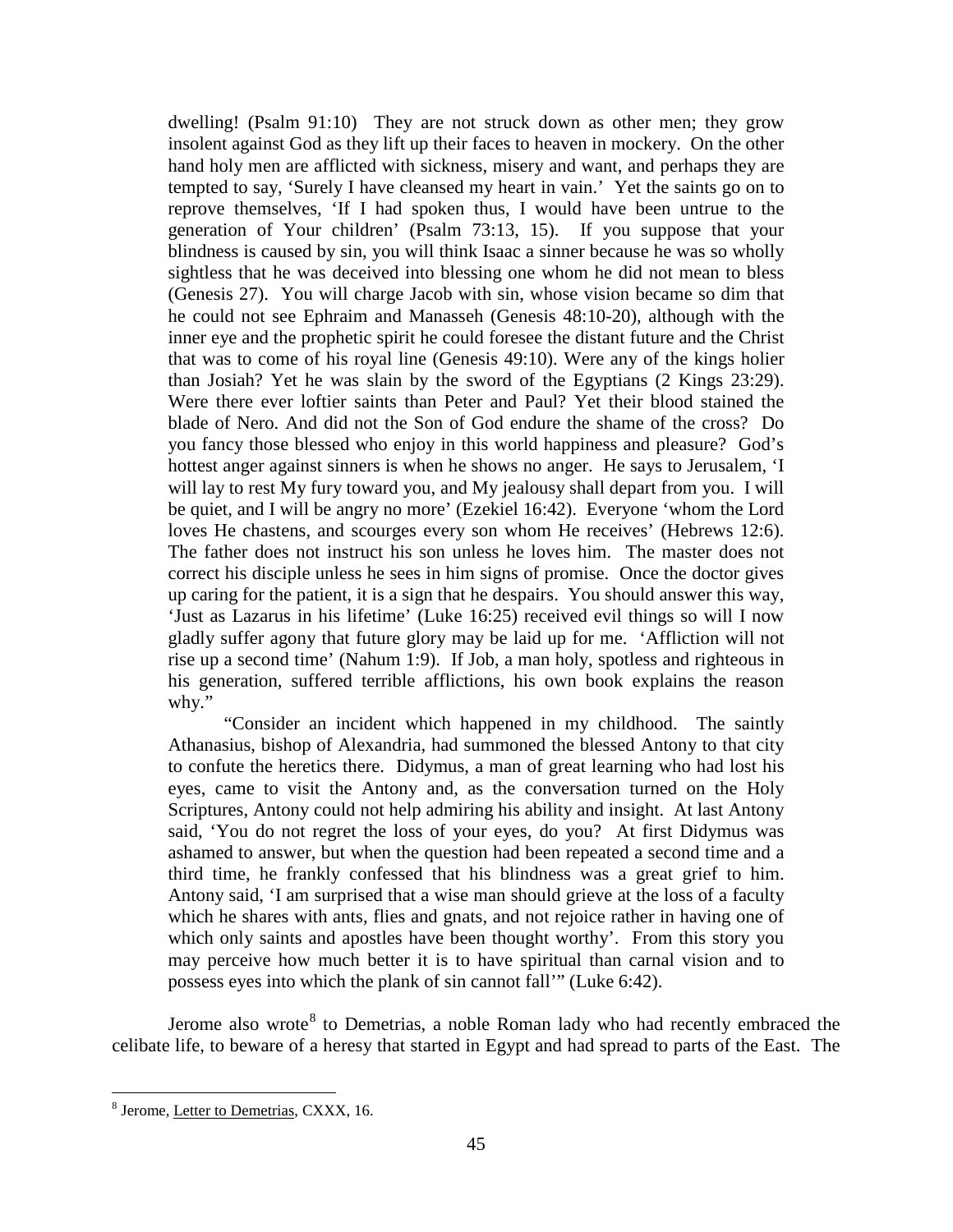heresy stated that people are reincarnated with birth defects, similar to the man born blind, because of sins in past lives, and that this is part of their punishment.

"Men of this type whisper in corners and pretend to inquire into the justice of God. Why, they ask, was a particular soul born in a particular province? What is the reason that some are born of Christian parents, others among wild beasts and savage tribes who have no knowledge of God? Wherever they can strike the simple with their scorpion-sting, there they deposit their venom. 'Is it for nothing', they argue, 'that a little child, which has done nothing good or evil, is seized by a demon or overwhelmed with jaundice or doomed to bear afflictions which godless men escape, while God's servants have to bear them?' Now if God's judgments, they say, are 'true and righteous altogether' (Psalm 19:9), and if 'there is no unrighteousness in Him' (Psalm 92:15), we are compelled by reason to believe that our souls have pre-existed in heaven. Our souls are condemned and buried in human bodies because of some ancient sins, and we are punished in this valley of weeping (Psalm 84:6 LXX) for old misdeeds. This according to them is the prophet's reason for saying, 'Before I was afflicted I went astray' (Psalm 119:67), and again, 'Bring my soul out of prison' (Psalm 142:7). They explain in the same way the question of the disciples in the gospel, 'Who sinned, this man or his parents that he was born blind?', (John 9:2), and similar passages."

"This godless and wicked teaching was formerly ripe in Egypt and the East; and now it lurks secretly like a viper in its hole among many persons in those parts, defiling the purity of the faith and gradually creeping on like an inherited disease till it attacks a large number. But I am sure that if you hear it you will not accept it. For you have teachers under God whose faith is a rule of sound doctrine. You will understand what I mean, for God will give you understanding in all things."

### <span id="page-4-0"></span>**The Works of the Father**

Jesus said to the Twelve, "I must work the works of Him who sent Me while it is day; *the*  night is coming when no one can work. As long as I am in the world, I am the light of the world" (John 9:4-5). The works that the Son was doing are the same as the works of the Father.

Gregory of Nyssa stated $9$  that since the Son is the Power of the Father, all the works of the Son are also the works of the Father.

"Those who were saved by the Son were saved by the Power of the Father, and those who are judged by Him undergo judgment by the Righteousness of God. For 'Christ', as Paul says, 'is the Righteousness<sup>[10](#page-4-2)</sup> of God' (Romans 1:17), which is revealed by the Gospel. Whether you look at the world as a whole, or at the parts of the world, which make up that complete whole, all these are works of the Father, in that they are works of His Power. Thus the word that says both that the Father made all things (Ephesians 3:9), and that none of these things came into being without the Son (Hebrews 1:8-10, John 1:2-3, Colossians 1:16), speaks truly on both points. The operation of the Power is related to Him, Whose Power

<span id="page-4-2"></span>

<span id="page-4-1"></span> $^{9}$  Gregory of Nyssa, Against Eunomius, VI, 3.  $^{10}$  That is, Christ is revealed as the Righteousness of God by the Scriptures.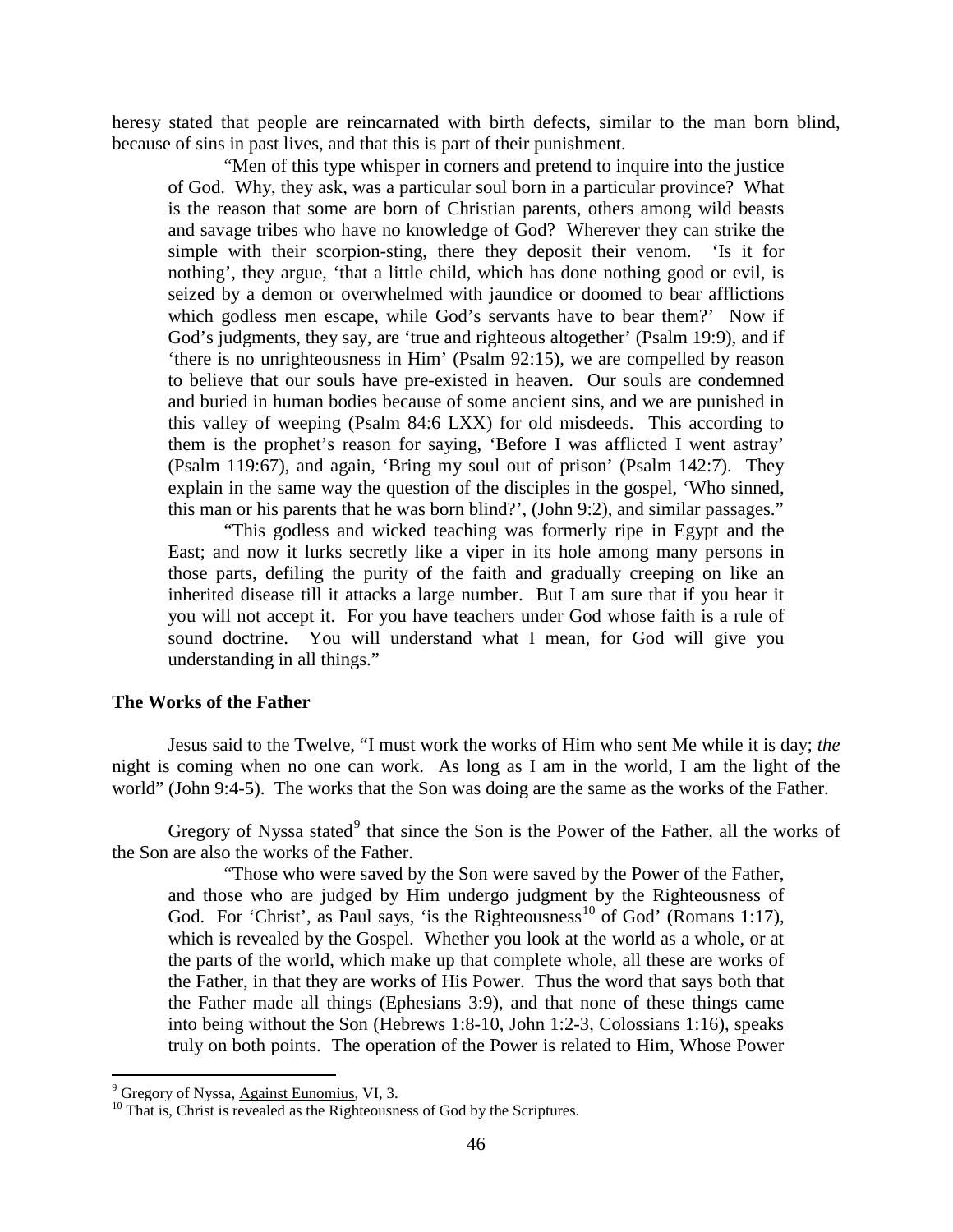It is. Since the Son is the Power of the Father<sup>11</sup>, all the works of the Son are also works of the Father. Christ entered His Passion not by weakness of nature but by the power of His will; one could bring forward countless passages of the Gospel to show this."

Hilary of Poitiers described<sup>[12](#page-5-1)</sup> the works of the Father and the Son; both are Divine works. The Son can do nothing of Himself because He is begotten and has no power of initiation. He is sent; He does not initiate. As soon as He sees the Father working, He can work. The fact that He can see the Father's works proves that He is a possessor of Divinity. By refusing to honor the Son, who is doing Divine work, we also refuse to honor the Father.

"The Father works and the Son works. In Father and Son, the Names express Their nature in relation to Each other. Note also that it is the Divine nature, that is working here, and it is the operation of two like natures that is described. Concerning the blind man it was said, 'But that the works of God should be revealed in him, I must work the works of Him that sent Me' (John 9:3- 4). In his case the work done by the Son is the Father's work."

"The Father and the Son are at one in their method of working, since the Son is employed upon that work which the Father has done up to now. First recognize that the Son can do nothing of Himself, except what He sees the Father do. Here His birth is revealed; because of it, He can do nothing of Himself till He sees it being done. He is begotten, therefore He can do nothing of Himself; He has no power of initiation, and therefore He must have been born. But the fact that He can see the Father's works proves that He has the comprehension which belongs to the conscious Possessor of Divinity."

"Next, note that He does, in fact, possess this true Divine nature; for whatever things the Father does, these also the Son does likewise. Having seen Him endowed with the powers of that nature, note how this results in unity, how one nature dwells in the Two; that all men may honor the Son, even as they honor the Father. Don't let reflection on this unity entangle you in the delusion of a solitary and self-contained God; the mystery of the faith states, 'He who does not honor the Son does not honor the Father who sent Him' (John 5:23). The rage and cunning of heresy may do their worst; our position is impregnable. He is the Son, because He can do nothing of Himself; He is God, because, whatever the Father does, He does the same. They two are One, because He is equal in honor to the Father and does the very same works; He is not the Father, because He is sent. Great is the wealth of mysterious truth contained in this one doctrine of the birth! It embraces His name, His nature, His power, His self-revelation; for everything conveyed to Him in His birth must be contained in that nature from which His birth is derived."

<span id="page-5-0"></span><sup>&</sup>lt;sup>11</sup> Christ is referred to as the Power of God (1 Corinthians 1:24); but the Scriptures (Romans 1:16) and the Cross (1 Corinthians 1:18) are also referred to as the power of God. At one time, the people of Samaria thought that Simon Magus was the Power of God (Acts 8:10).<br><sup>12</sup> Hilary of Poitiers, <u>On the Trinity</u>, VII, 21.

<span id="page-5-1"></span>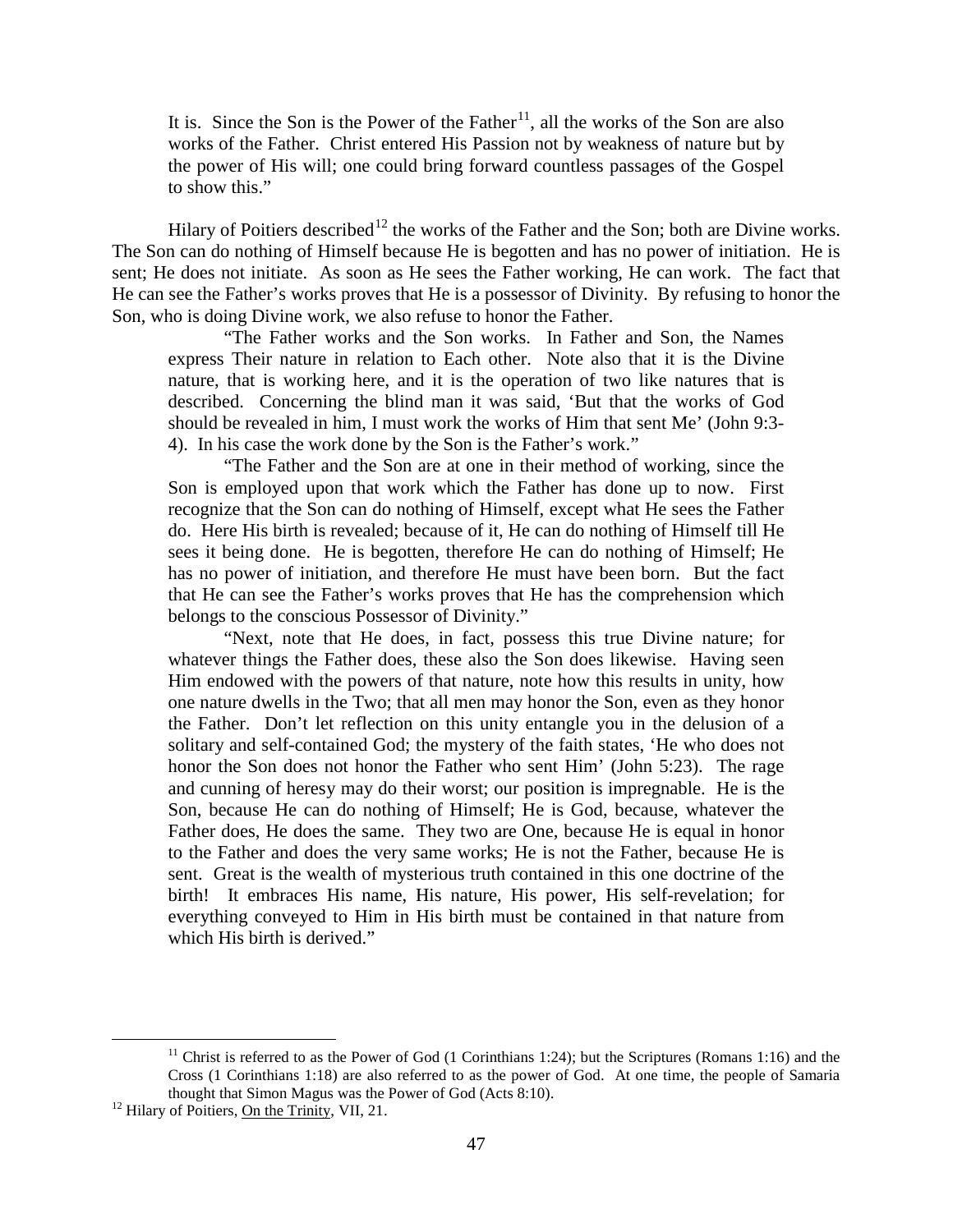Hilary also stated<sup>[13](#page-6-0)</sup> that Jesus' challenge to the Pharisees revealed one of the mysteries of the Faith. His being able to do the Father's works demonstrates His Divinity even if His Divinity is cloaked by His human form. The fact that the Father could beget Omnipotence, and not be severed from that Omnipotence, is a heightening of the glory of the Father.

"God the Only-begotten has summed up for us, in His own words, the whole revealed mystery of the faith. When He had given His answer to the charge that He, being a man, made Himself God, He determined to show that His words, I and the Father are One (John 10:30), are a clear and necessary conclusion. 'Do you say, 'You are blaspheming,' because I said, 'I am the Son of God'? If I do not do the works of My Father, do not believe Me; but if I do, though you do not believe Me, believe the works, that you may know and believe that the Father *is* in Me, and I in Him' (John 10:36-38). Heresy perpetrates a willful assertion of unbelief and deliberate shamelessness. They who contradict this take pride in foolishness and are dead to the faith; it is not ignorance, but madness, to contradict this."

"The Lord had said, I and the Father are One; the mystery of His birth, which He revealed, was the unity in nature of Father and Son. We are not to believe His assertion that He is the Son of God, unless He does His Father's works. The proof that He is God's Son is that He does the works which belong to the Father's nature."

"No creature is equal to or like God; no nature external to His is comparable in might with Him; it is only the Son, born from the Father, Whom we can without blasphemy liken and equal to Him. If any being, not born from God's self, can be discovered that is like Him and equal to Him in power, then God, in admitting a partner to share His throne, forfeits His pre-eminence. God is not One, if a second, indistinguishable from Himself, has arisen. On the other hand, there is no insult in making His own true Son His equal. That which is like Him is His own; that which is compared with Him is born from Himself; the Power that can do His own works is not external to Him. It is an actual heightening of His glory, that He has begotten Omnipotence, and yet not severed that Omnipotent nature from Himself."

"The Son performs the Father's works, and on that ground demands that we should believe that He is God's Son. This is not arrogance; for He bases it upon His works, and asks us to examine them. He bears witness that these works are not His own, but His Father's. He would not have our thoughts distracted by the splendor of the deeds from the evidence for His birth. Because the Jews could not penetrate the mystery of the Body which He had taken, the Humanity born of Mary, and recognize the Son of God, He appeals to His deeds for confirmation of His right to the Name. First, He would not have them believe that He is the Son of God, except on the evidence of God's works, which He does. Next, if He does the works, yet seems unworthy, in His bodily humility, to bear the Divine Name, He demands that they shall believe the works. Why should the mystery of His human birth hinder our recognition of His birth as God, when He that is Divinely born fulfills every Divine task by the Manhood which He has assumed? If we believe not the Man, for the works' sake, when He tells us that He is the Son of

<span id="page-6-0"></span> $13$  Hilary of Poitiers, On the Trinity, VII, 26.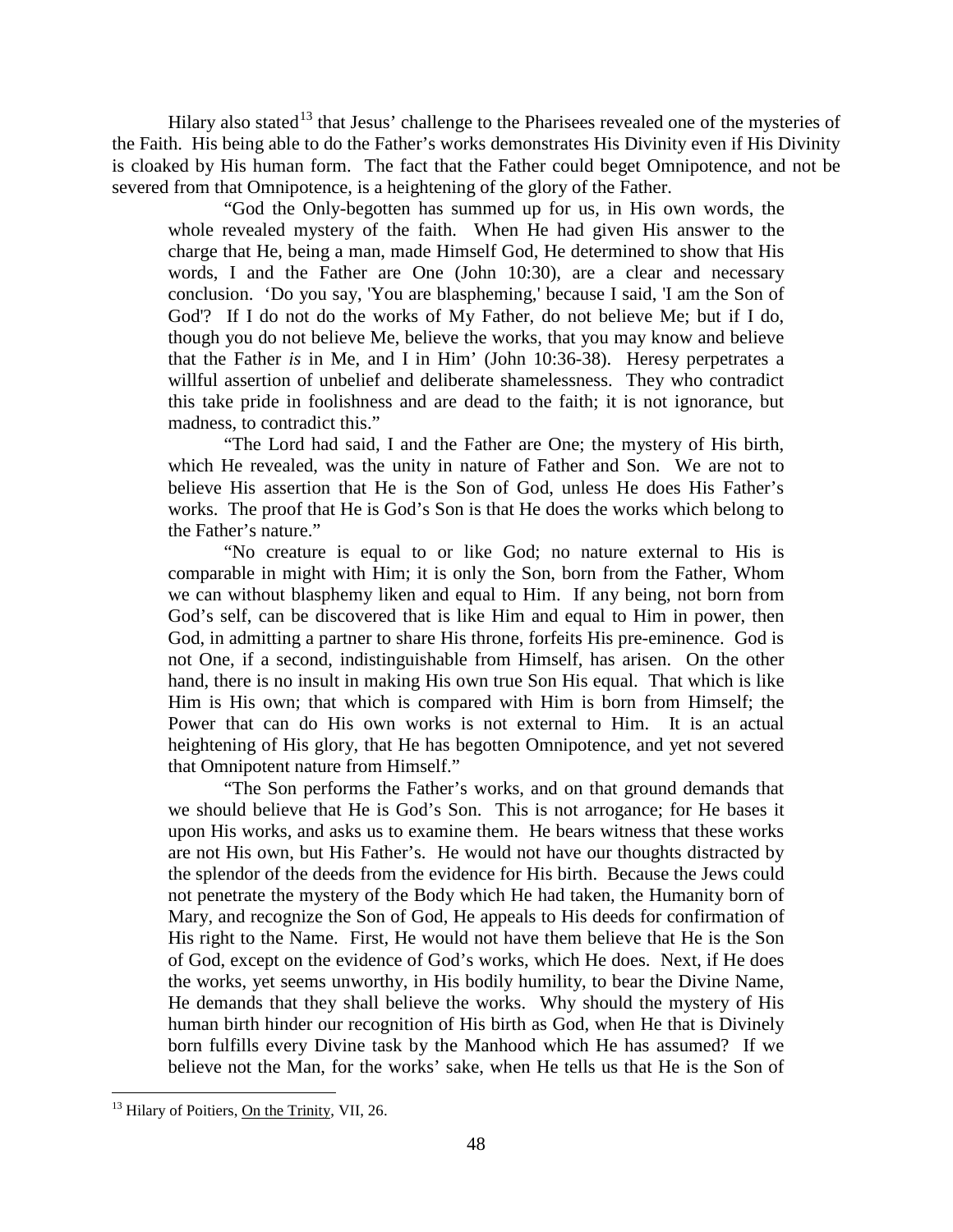God, let us believe the works when they, which are beyond a doubt the works of God, are clearly done by the Son of God. For the Son of God possesses, by virtue of His birth, everything that is God's; therefore the Son's work is the Father's work."

#### <span id="page-7-0"></span>**Christ Chooses to Do the Work of the Father**

Christ's relation to the Father is not one of slavish obedience, but one of equality due to the Unity of the Godhead. Christ chooses to do the Will of the Father, not out of compulsion, but out of free will. He is not separated from the Father, but is like a ray of light that emanates from the Father.

Hilary of Poitiers stated<sup>[14](#page-7-1)</sup> that when we hear and see the teaching and work of the Son, we are hearing and seeing the work of the Father. While Christ has free will, He chooses to do the will of the Father because of the Unity of the Godhead. Doing of one's own will is more than simply obeying; if the Son was merely obeying, it would imply that He was not equal to the Father. But because He does this from His own free will, it shows His equality with the Father.

"He that has heard from the Father, comes to the Son; and he that has heard the teaching of the Son, has heard the teaching of the Father's nature, for its properties are revealed in the Son. When we hear the Son teaching, we must understand that we are hearing the teaching of the Father. No one has seen the Father, yet he who comes to the Son, hears and learns from the Father. It is clear, therefore, that the Father teaches through the words of the Son, and, though seen of no one, speaks to us in the revelation of the Son; the Son, by virtue of His perfect birth, possesses all the properties of His Father's nature. The Onlybegotten God, desiring to testify of the Father's authority, yet instilling His own unity with the Father's nature, does not cast out those who are given to Him of the Father, or work His own will instead of the will of Him that sent Him. In order that He may reveal Him Who sent Him, and Himself the Sent, under the aspect of one indistinguishable nature, He shows all that He wills, says, and does, to be the will and works of the Father."

"Christ proves that His will is free by the words, 'As the Father raises the dead and gives life to them, even so the Son gives life to whom He will' (John 5:21). When the equality of Father and Son in power and honor is indicated, then the freedom of the Son's will is made clear; when Their unity is demonstrated, His conformity to the Father's will is signified, for what the Father wills, the Son does. But to do is something more than to obey a will; obeying would imply external necessity, while to do another's will requires unity with him, being an act of volition. In doing the will of the Father, the Son teaches that through the identity of Their nature, His will is the same in nature with the Father's, since all that He does is the Father's will. The Son plainly wills all that the Father wills, for wills of the same nature cannot dissent from one another. It is the will of the Father which is revealed in the words, 'This is the will of Him who sent Me, that everyone who sees the Son and believes in Him may have everlasting life; and I will raise him up at the last day' (John 6:40). Listen now, whether the will of the

<span id="page-7-1"></span><sup>&</sup>lt;sup>14</sup> Hilary of Poitiers, **On the Trinity**, IX, 49-51.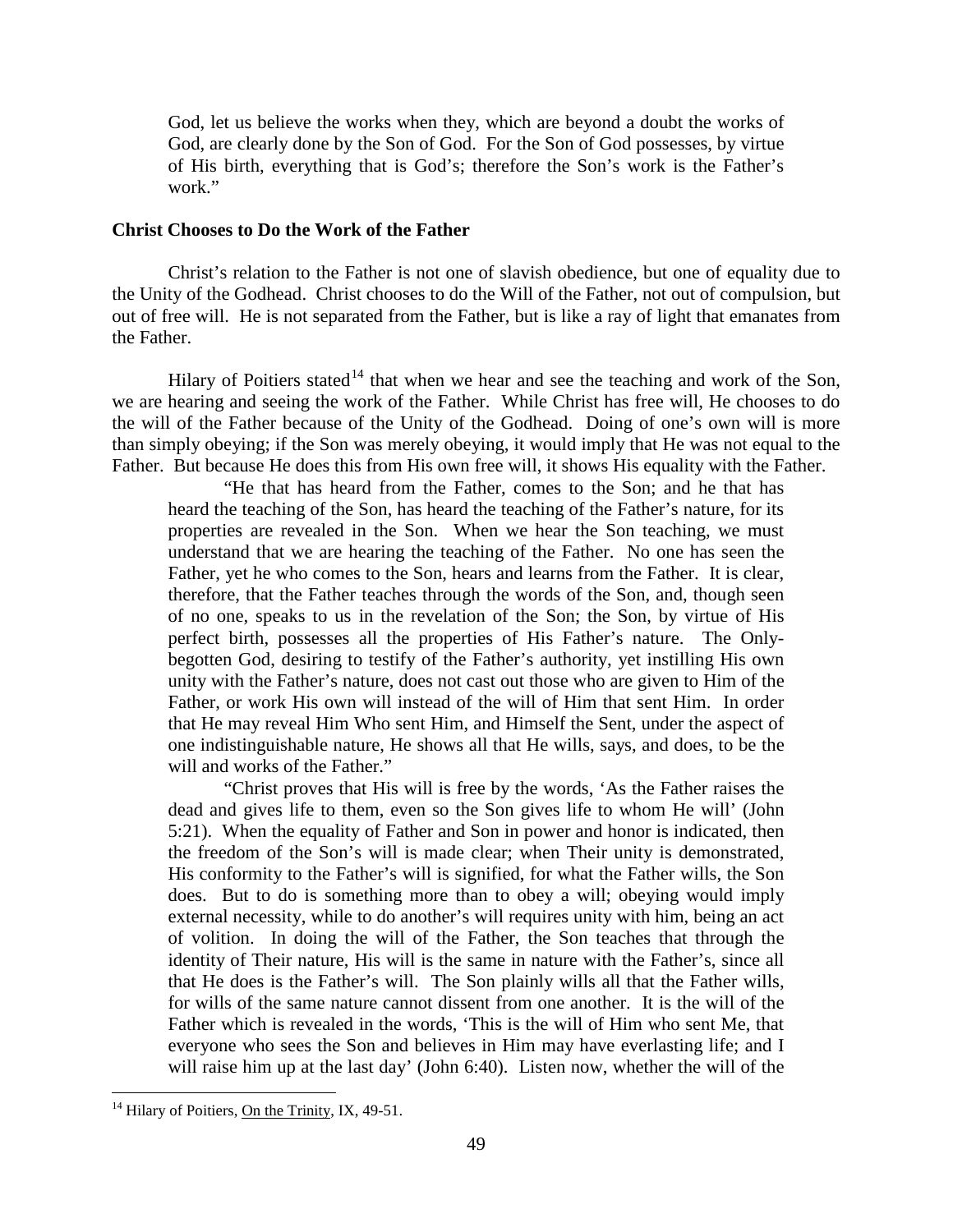Son is discordant with the Father's, when He says, 'Father, I desire that they also whom You gave Me may be with Me where I am' (John 17:24). Here is no doubt that the Son wills; for while the Father wills that those who believe in the Son should have eternal life, the Son wills that the believer should be where He is. Is it not eternal life to dwell together with Christ? He grants to the believer in Him all perfection of blessing when He says, 'No one knows the Son except the Father. Nor does anyone know the Father except the Son, and the one to whom the Son wills to reveal Him' (Matthew 11:27). Has He not freedom of will, when He wills to impart to us the knowledge of the Father's mystery? Is not His will so free that He can bestow on whom He will the knowledge of Himself and His Father? Thus Father and Son are clearly joint Possessors of a common nature through birth; for the Son is free of will, but what He does willingly is an act of the Father's will."

"He who has not grasped the clear truths of the faith, obviously cannot have an understanding of its mysteries. Because he doesn't have the teaching of the Gospel he is an alien to the hope of the Gospel. We must confess the Father to be in the Son and the Son in the Father, by unity of nature, by might of power, as equal in honor as Begetter and Begotten."

Tertullian took exception<sup>[15](#page-8-0)</sup> to the heresy of Praxeas, who stated that Christ's coming from the Father indicates His separation from the Father. Instead it is like a ray's procession from the sun. Christ is so completely known and loved by the Father that He laid down His life at the Father's request as part of His work.

"Some persons seize the opportunity afforded them in the words, 'I proceeded forth and came from God' (John 8:42) to put forward their heresy of His separation. But His coming from God is like the ray's procession from the sun, and the river's procession from the fountain, and the tree's procession from the seed. 'I do not have a demon; but I honor My Father' (John 8:49); again, 'If I honor Myself, My honor is nothing. It is My Father who honors Me, of whom you say that He is your God. Yet you have not known Him, but I know Him. And if I say, 'I do not know Him,' I shall be a liar like you; but I do know Him and keep His word' (John 8:54-55). But when He goes on to say, 'Your father Abraham rejoiced to see My day; and he saw it, and was glad' (John 8:56), He certainly proves that it was not the Father that appeared to Abraham, but the Son. In like manner He declares, in the case of the man born blind, 'that He must do the works of the Father, Who had sent Him' (John 9:4). After He had given the man sight, He said to him, 'Do you believe in the Son of God?' (John 9:35) Then, upon the man's inquiring who He was, He proceeded to reveal Himself to him, as that Son of God whom He had announced to him as the right object of his faith. Later He declared that He was known by the Father, and the Father by Him (John 10:15). He added that He was so wholly loved by the Father, that He was laying down His life, because He had received this commandment from the Father (John 10:15-18). He was asked by the Jews if He were the Christ (John 10:24). This means, of course, the Christ of God; for to this day the Jews expect not the Father Himself, but the Christ of God, it being nowhere said that the Father will come as

<span id="page-8-0"></span><sup>&</sup>lt;sup>15</sup> Tertullian, Against Praxeas, II, vii, 22.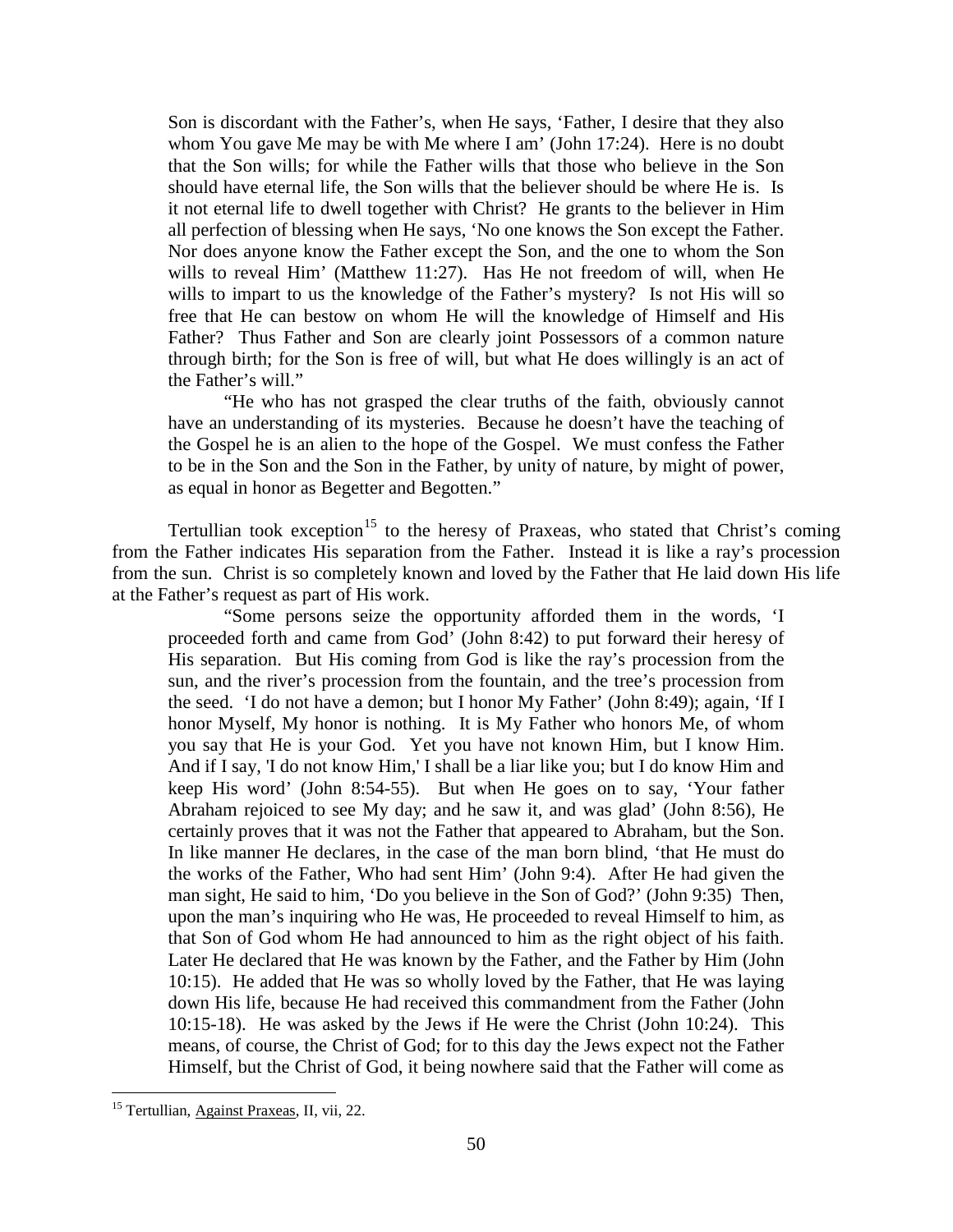the Christ. Jesus said to them, 'I told you, and you do not believe. The works that I do in My Father's name, they bear witness of Me' (John 10:25). They witness of that same thing of which they were making inquiry: whether He were the Christ of God."

#### <span id="page-9-0"></span>**The Light That Enlightens Every Man**

Jesus had said, "I must work the works of Him who sent Me while it is day; *the* night is coming when no one can work. As long as I am in the world, I am the light of the world" (John 9:4-5).

Light and enlightenment are an often recurring theme throughout the Scripture, especially the New Testament concerning Christ. While Christ is referred to in terms of Light versus darkness, so are the saints. John the Baptist was ordained to introduce this Light.

Just before healing the man born blind, Jesus said, "As long as I am in the world, I am the light of the world" (John 9:5). He also said, "This is the condemnation, that the light has come into the world, and men loved darkness rather than light, because their deeds were evil. For everyone practicing evil hates the light and does not come to the light, lest his deeds should be exposed. But he who does the truth comes to the light, that his deeds may be clearly seen, that they have been done in God" (John 3:19-21). Also, "A little while longer the light is with you. Walk while you have the light, lest darkness overtake you; he who walks in darkness does not know where he is going. While you have the light, believe in the light, that you may become sons of light" (John 12:35-36). The end result of the Light is the City of Light: "The city had no need of the sun or of the moon to shine in it, for the glory of God illuminated it. The Lamb is its light. The nations of those who are saved shall walk in its light. The kings of the earth shall bring their glory and honor into it" (Revelation 21:23-24).

But yet Jesus also said that the Church is the light of the world. "No one, when he has lit a lamp, puts it in a secret place or under a basket, but on a lamp stand, that those who come in may see the light. The lamp of the body is the eye. Therefore, when your eye is good, your whole body also is full of light. But when your eye is bad, your body also is full of darkness. Therefore take heed that the light which is in you is not darkness. If then your whole body is full of light, having no part dark, the whole body will be full of light, as when the bright shining of a lamp gives you light" (Luke 11:33-36). Also, "This is the message which we have heard from Him and declare to you, that God is light and in Him is no darkness at all. If we say that we have fellowship with Him, and walk in darkness, we lie and do not practice the truth. But if we walk in the light as He is in the light, we have fellowship with one another, and the blood of Jesus Christ His Son cleanses us from all sin" (1 John 1:5-7). And also, "For you were once darkness, but now you are light in the Lord. Walk as children of light (for the fruit of the Spirit is in all goodness, righteousness, and truth), finding out what is acceptable to the Lord. And have no fellowship with the unfruitful works of darkness, but rather expose them. It is shameful even to speak of those things which are done by them in secret. But all things that are exposed are made clear by the light, for whatever makes clear is light. Therefore He says: 'Awake, you who sleep, arise from the dead, and Christ will give you light'" (Ephesians 5:8-14).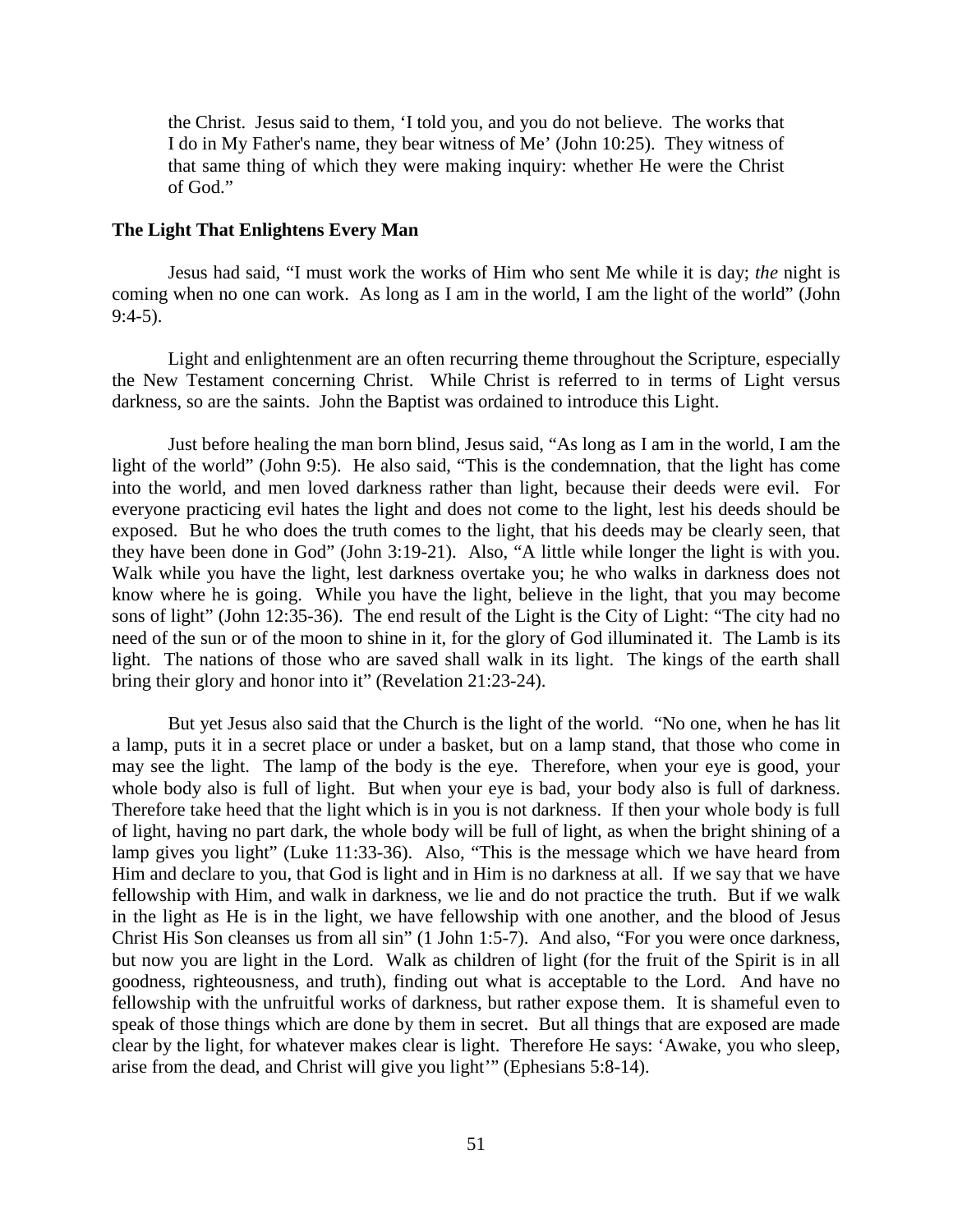John the Baptist was the forerunner of the Light and gave light himself, as his father prophesied, "You, child, will be called the prophet of the Highest; for you will go before the face of the Lord to prepare His ways, to give knowledge of salvation to His people by the remission of their sins, through the tender mercy of our God, with which the Dayspring from on high has visited us, to give light to those who sit in darkness and the shadow of death, to guide our feet into the way of peace" (Luke 1:76-79). John the Baptist "came for a witness, to bear witness of the Light that all through him might believe. He was not that Light, but was sent to bear witness of that Light" (John 1:7-8). "He was the burning and shining lamp, and you were willing for a time to rejoice in his light" (John 5:35).

John Chrysostom stated<sup>[16](#page-10-0)</sup> that Christ's mission was to forgive sins and to attract people to the Light. Those who desired pardon responded to the Light. But there are always those who voluntarily choose wickedness and will do so until their last breath. If they approach the Light, they feel exposed because of their behavior; therefore they stay away because they love their sin. This behavior becomes the theme of this Gospel Reading as it develops.

"The Lord said, 'And this is the condemnation, that the light has come into the world, and men loved darkness rather than light, because their deeds were evil' (John 3:19). What He said is this, 'they will be punished, because they would not leave the darkness, and come to the light'. He goes on to deprive them of all excuse for the future: 'Had I come to punish their deeds, they might have been able to say, 'this is why we stayed away from you'. But now I came to free them from darkness, and to bring them to the Light; who then could pity someone who will not come from darkness into Light? When those in darkness have no charge to bring against us for anything we did to them, but have received ten thousand benefits, it is incredible that they still stay away from us. This charge He has brought in another place, where He said, 'They hated Me without a cause' (John 15:25); and again, 'If I had not come and spoken to them, they would have no sin' (John 15:22). He who in the absence of light sits in darkness, may perhaps receive pardon; but one who after it has come continues with the darkness, produces a certain proof of a perverse disposition against himself. Next, His assertion would seem incredible to most, for no one would prefer 'darkness to light'; therefore He adds the cause of such a feeling in them: 'Because their deeds were evil! Everyone practicing evil hates the light and does not come to the light, lest his deeds should be exposed" (John 3:19-20).

"Christ did not come to judge, but to pardon and forgive transgressions, and to grant salvation through faith. Why then did they flee? Had He come and sat in His Judgment Seat, what He said might have seemed reasonable; for he that is conscious of evil deeds, tends to run from his judge. But, on the contrary, those who have transgressed run to one who is pardoning. If He came to pardon, those would naturally most hasten to Him who were conscious of many transgressions; and this was the case with many, for publicans and prostitutes ate with Jesus. What was He referring to then? He said this of those who always choose to remain in wickedness. He came, that He might forgive men's former sins, and secure them against those to come; but there are some who are so powerless for godliness, that they desire to continue with wickedness till their last breath, and

<span id="page-10-0"></span><sup>&</sup>lt;sup>16</sup> John Chrysostom, Homilies on John, XXVIII, 2.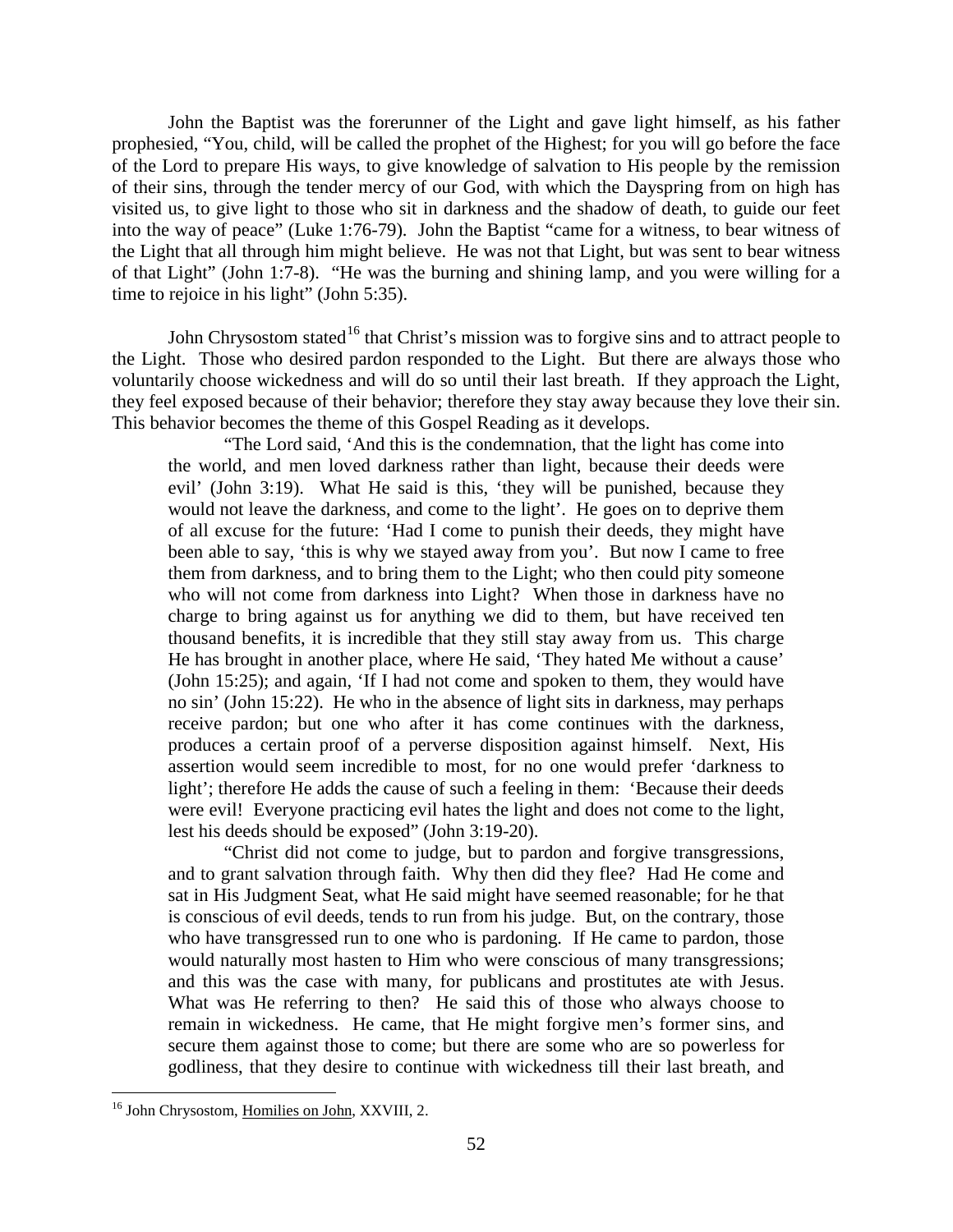never cease from it. 'Since the profession of Christianity requires right doctrine and a sound conversation, they fear to come over to us, because they don't like to show a righteous life. No one would blame him that lives in heathenism, because with gods such as he has, and with rites as foul and ridiculous as his gods, his actions suit his doctrines. But those who belong to the True God, if they live a careless life, have all men to call them to account. So greatly do even the enemies of Christianity admire the truth'. Observe, then, how exactly John lays down what He said. His expression is not 'He that has done evil doesn't come to the light', but 'he that always does it, always desires to roll in the mire of sin. He will not subject himself to My Laws, but chooses to stay outside, to commit fornication without fear, and to do all other forbidden things. If he comes to Me, he becomes exposed as a thief in the light, and therefore he avoids My dominion'. For instance, even now one may hear many heathen say that 'they cannot come to our faith, because they cannot abandon drunkenness, fornication, and the other disorders'".

Chrysostom also pointed out<sup>[17](#page-11-0)</sup> that Christ chose to heal the eyes of this blind man to illumine his soul. The eyes are the most important of the senses and are the guide for the body.

"Of our members the most honorable is the eye. This is the reason why Christ fashioned the eyes in the way that He did. Though a small member in size, yet it is more necessary than any part of the body. This Paul showed when he said, 'If the ear shall say, because I am not the eye, I am not of the body; is it therefore not of the body?' (1 Corinthians 12:16). Everything that is in us is a revelation of the wisdom of God, but much more the eye; this is what guides the whole body and gives beauty to it all; this is the light of all the limbs. What the sun is in the world, that the eye is in the body; quench the sun, and you destroy and confound all things; quench the eyes, and the feet, the hands are useless and need to be guided. When these are disabled, even knowledge is gone, since by means of these we know God. 'The invisible things of Him from the creation of the world are clearly seen, being understood by the things that are made' (Romans 1:20). The eye is not only a lamp to the body (Matthew 6:22), but beyond the body to the soul also. It is established as in a royal fortress, presiding over the other senses."

Chrysostom further stated<sup>[18](#page-11-1)</sup> that the "day" during which Christ works is this present age. In the age to come, faith will not be needed since everyone will see everything. The blind man could have reacted with little faith like Naaman reacted to Elisha, but he didn't. He was truly worthy of being healed.

"The words, 'I must work while it is day' (John 9:4), leads to an important conclusion. 'While it is day, while men may believe on Me, while this life lasts, I must work', the Lord says. 'The night comes', that is, the future, 'when no man can work'".

"Jesus didn't say, 'when I cannot work', but, 'when no man can work'; that is, when there is no longer faith, labor, or repentance. To show that He called

<span id="page-11-0"></span> $17$  John Chrysostom, Homilies on John, LVI, 2.  $18$  John Chrysostom, Homilies on John, LVI, 2.

<span id="page-11-1"></span>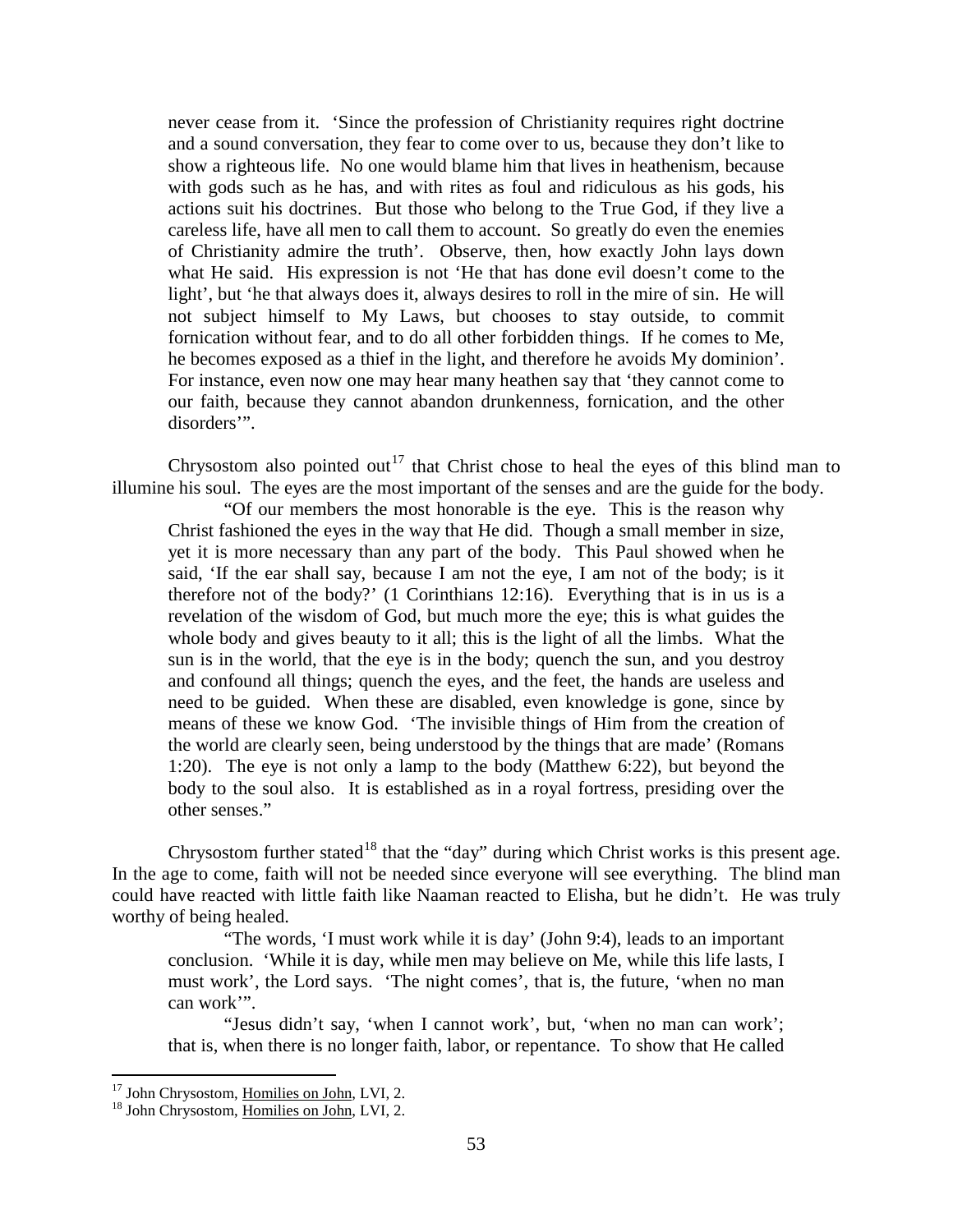faith, a 'work', notice that when they said to Him, 'What shall we do, that we might work the works of God?', He replied, 'This is the work of God, that you believe on Him whom He has sent' (John 6:28). How then can no man work this work in the future world? Because there faith doesn't exist, but everyone, willingly, or unwillingly, submits."

"Regarding faith, though the blind man didn't come to Christ (instead Christ came to him), it is clear from what follows, from his courage, from his faith (1) that the man was worthy to be healed, (2) that had he seen he would have believed and come to Christ, and (3) that had he heard from anyone that Christ was present, he would have responded. The blind man could have responded just as Naaman spoke to Elisha; he was commanded to go wash in the Jordan, but didn't believe, and this too when there was such a fame abroad concerning Elisha (2 Kings 5:11). But the blind man believed and didn't contradict. He didn't reason with himself, saying, 'What is this? Why should He put on clay? This will blind me more; who ever recovered sight like this?' He used no such reasoning. Do you see his steadfast faith and zeal?"

"Jesus shows that even after the Crucifixion He would care for the ungodly, and bring many to Himself. For 'it is yet day'! But after that, at the close of this age, He entirely cuts them off."

Gregory of Nyssa, addressing virginity as a calling, stated<sup>[19](#page-12-0)</sup> that we can rise above the petty ambitions of this life by the help of the Holy Spirit. In this way we can shine like the sun and reflect the Light of God in our daily lives.

"How can anyone fly up into the heavens, who has not the wings of heaven and is not already buoyant by reason of a heavenly calling? There is but one vehicle on which man's soul can mount into the heavens, i.e., the likeness in himself to the descending Dove, whose wings David also longed for (Psalm 55:6- 8). This is the allegorical name used in Scripture for the power of the Holy Spirit; either because not a drop of gall is found in that bird, or because it cannot bear any noxious smell. It is good to keep away from all bitterness and all the noxious effects of the flesh, and raise ourselves on these wings above all low earthly ambitions. If we can do this, we will find that which is alone worth loving, and become as beautiful as the Beauty which he has touched and entered. He will be made bright and luminous himself in the communion of the real Light. The mind of man leaves this murky world, and under the guidance of the spirit becomes pure and luminous in contact with the true Purity. In such an atmosphere it emits light itself, and is so filled with radiance, that it becomes itself a Light, according to the promise of our Lord that 'the righteous should shine forth as the sun' (Matthew 13:43). We see this in this life in the case of a mirror, or a sheet of water, or any smooth surface that can reflect the light. When they receive the sunbeam they beam themselves; but they would not do this if any stain marred their pure and shining surface. We shall become then as the light, in our nearness to Christ's true light, if we leave this dark atmosphere of the earth and dwell above. We shall be light, as our Lord said to His disciples, if the true Light that shines in the dark comes down to us; unless, that is, any foulness of sin, spreading

<span id="page-12-0"></span><sup>&</sup>lt;sup>19</sup> Gregory of Nyssa, "On Virginity", 11, in Ascetic and Moral Works.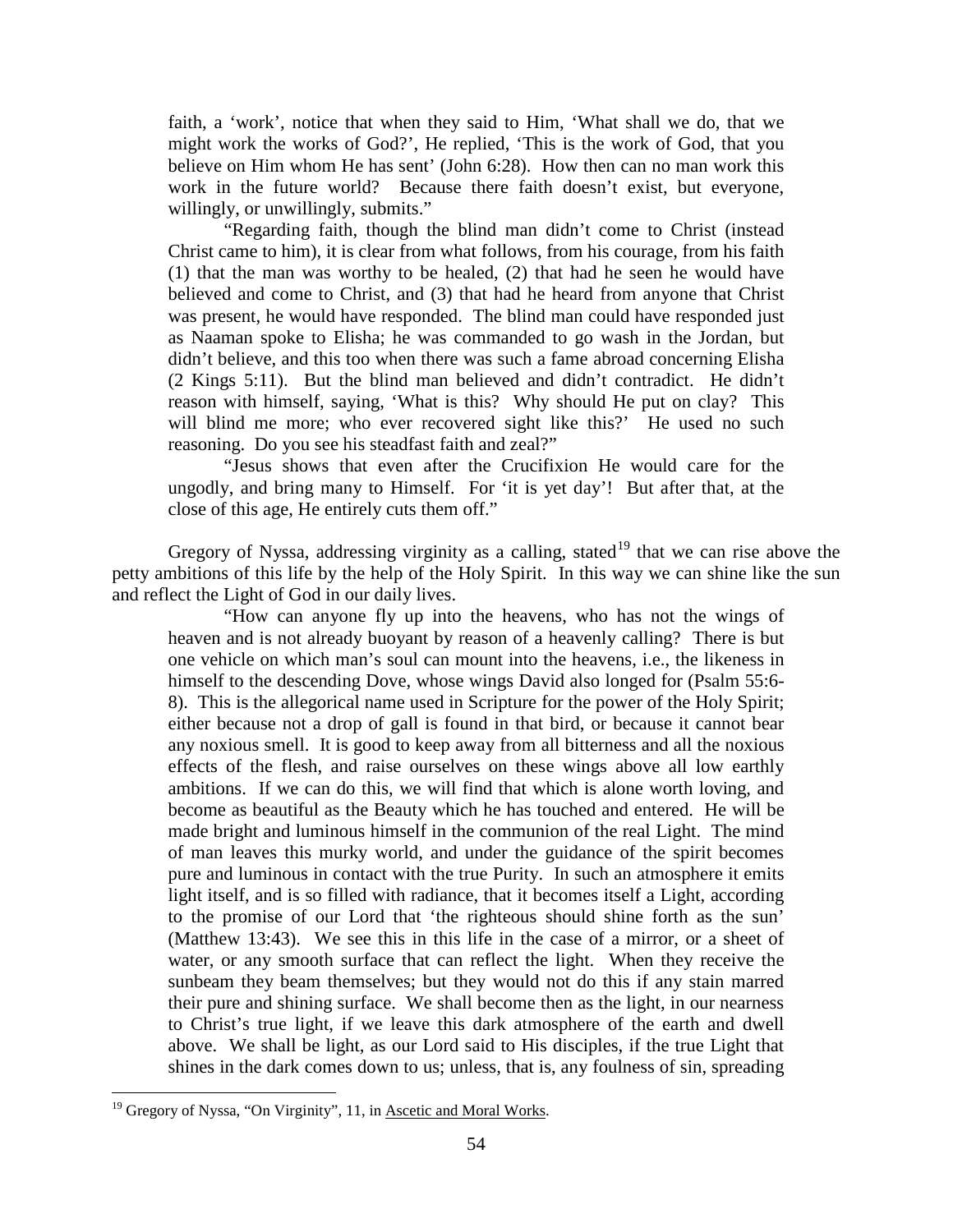over our hearts, dims the brightness of our light. We can be changed into something better than ourselves."

### <span id="page-13-0"></span>**The Clay is Like the Cross**

To demonstrate what He had been saying, Jesus first spit on the ground, made clay with His spit and anointed the eyes of the blind man with the mud. In doing so, Jesus rendered the blind man unclean (Leviticus 15:8, Numbers 12:14). To become clean again according to the Mosaic Law, the person who made contact with another's body fluids (like spit) was required to bathe and wash his clothes. This the blind man did and came back seeing (John 9:7).

John Chrysostom compared<sup>[20](#page-13-1)</sup> the Cross to the clay Jesus used to heal the man born blind. Just as the clay increased his blindness, yet still brought him eyesight, so the Cross, an instrument of death, brings life to the world. This attracts people to Christ even though it is the exact opposite of what they were looking for.

"The Greeks demand of us a rhetorical style, and subtle reasoning, where weakness to the Greeks is foolishness. We not only fail in producing what they demand, but also produce the opposite of their demand; for the Cross not only has no appearance of being a sign sought out by reasoning, but the absence of a sign. It is not merely no proof of power, but a conviction of weakness; not merely no display of wisdom, but a suggestion of stupidity. When those who seek signs and wisdom not only don't receive the things which they ask for, but even hear the contrary to what they desire, and then by means of these contraries are persuaded to believe; the power of Him that is preached can be seen as extraordinary. This is like someone riding out a storm on the ocean and longing for a safe harbor, where you showed him not a harbor but another wilder portion of the sea, and made him follow with thankfulness. It's also like a physician who comes across a man that was badly burned and in need of urgent attention, and who promises to cure him not with soothing ointment, but by burning him again! This is a result of great power indeed. So also the Apostles prevailed, not simply without a sign, but even by a thing which seemed contrary to all the known signs. Christ did this in the case of the man born blind. When He healed him, He took away the blindness by a thing that increased the blindness; i.e. he put on clay (John 9:6). Just as then by means of clay He healed the blind man, so also by means of the Cross He brought the world to Himself. That certainly was adding an offense, not taking an offense away. By means of the prophets again with a small piece of wood He raised up iron<sup>[21](#page-13-2)</sup> from the bottom  $(2 \text{ Kings } 6:5-7)$ . In like manner also with the Cross He has drawn the world to Himself. It is proof of great power and wisdom, to convince by means of the things which speak directly against us. Thus the Cross seems to be matter of offense; and yet far from offending, it even attracts."

<span id="page-13-2"></span><span id="page-13-1"></span><sup>&</sup>lt;sup>20</sup> John Chrysostom, <u>Homilies on 1 Corinthians</u>, IV, 5.<br><sup>21</sup> An iron ax head accidentally fell into the water and was buried in the mud at the bottom. Elisha cut off a stick, threw it into the water, and made the iron ax head float.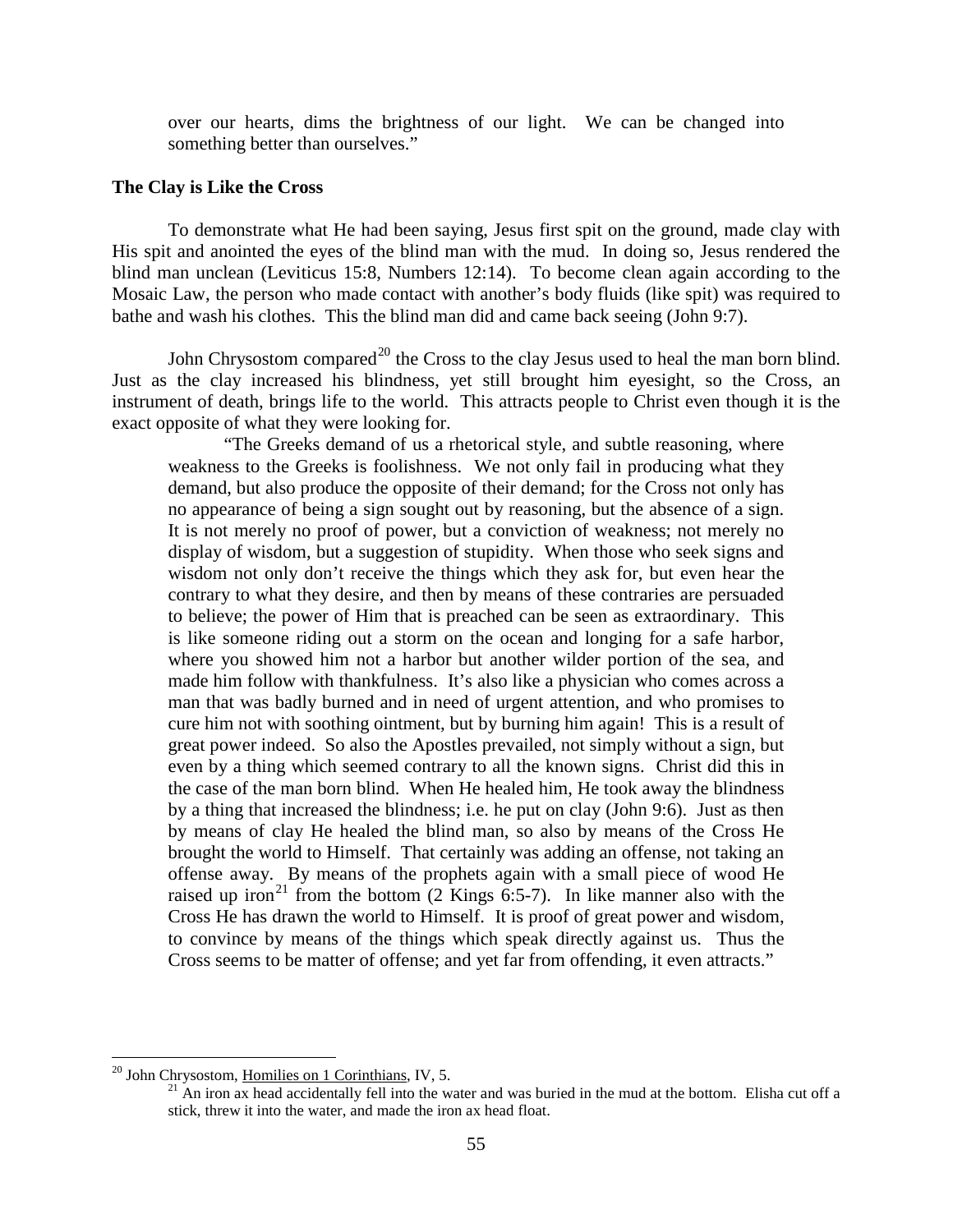Cyril of Jerusalem mentioned<sup>[22](#page-14-0)</sup> four truly marvelous works that Jesus performed, but these all pale compared to the marvel of the Cross. Each of these miracles was unexpected: clay to restore eyesight, waiting two days to raise Lazarus, five loaves to feed 5000, etc. But the Cross brings us back to Paradise.

"The Church's greatest cause of all glorying is in the Cross; knowing this, Paul says, 'God forbid that I should glory, except in the Cross of Christ' (Galatians 6:14). Wondrous indeed it was that one who was blind from his birth should receive sight in Siloam; but what is this compared with the blind of the whole world? A great thing it was for Lazarus to rise again on the fourth day; but the grace extended to him alone, and what was it compared with the dead in sins throughout the world? Marvelous it was that five loaves should provide food for the five thousand; but what is that to those who are famishing in ignorance through the world? It was marvelous that she should have been freed, who had been bound by Satan eighteen years; yet what is this to all of us, who were bound in the chains of our sins? The glory of the Cross led those who were blind through ignorance into light, freed all who were held by sin, and ransomed the whole world of mankind."

"Don't wonder that the whole world was ransomed; for it was no mere man, but the only-begotten Son of God, who died on its behalf. One man's sin, Adam's, had power to bring death to the world; how shall not life much rather reign by the righteousness of the One? (Romans 5:17-18) Because of the tree of food they were then cast out of Paradise; shall not believers now more easily enter into Paradise because of the Tree of Jesus? If the first man formed out of the earth brought in universal death, shall not He who formed him out of the earth bring in eternal life? If Phinehas, when he grew zealous and slew the evil-doer, kept the wrath of God at a distance (Numbers 25:7-11), shall not Jesus, who gave up Himself for a ransom, put away the wrath which is against mankind?"

Ephraim the Syrian noted<sup>[23](#page-14-1)</sup> how the healing of the man born blind fits into the greater context of Jesus' miracles. Jesus was a wandering physician carrying his medicines with Him. To us He has given the greatest of these medicines: His Body and Blood.

"Listen and be comforted, beloved, how merciful God is. To the sinful woman He forgave her offenses; He upheld her when she was afflicted. With clay He opened the eyes of the blind, so that the eyeballs beheld the light (John 9:6). To the paralyzed He granted healing, who arose and walked and carried his bed (Matthew 9:2). To us He has given the pearls: His holy Body and Blood. He brought His medicines secretly; and with them He heals openly. He wandered around in the land of Judea, like a physician, carrying his medicines. Simon invited Him to the feast at his house. The sinful woman rejoiced when she heard that He was feasting in Simon's house (Luke 7:36-37); her thoughts gathered together like the sea, and like the waves her love surged. She saw the Sea of Grace, how it had forced itself into one place; and she resolved to go and drown all her wickedness in its waves."

<span id="page-14-1"></span><span id="page-14-0"></span><sup>&</sup>lt;sup>22</sup> Cyril of Jerusalem, Catechetical Lectures, XIII, 1-2.<br><sup>23</sup> Ephraim the Syrian, "On the Sinful Woman", Three Homilies, II, 1.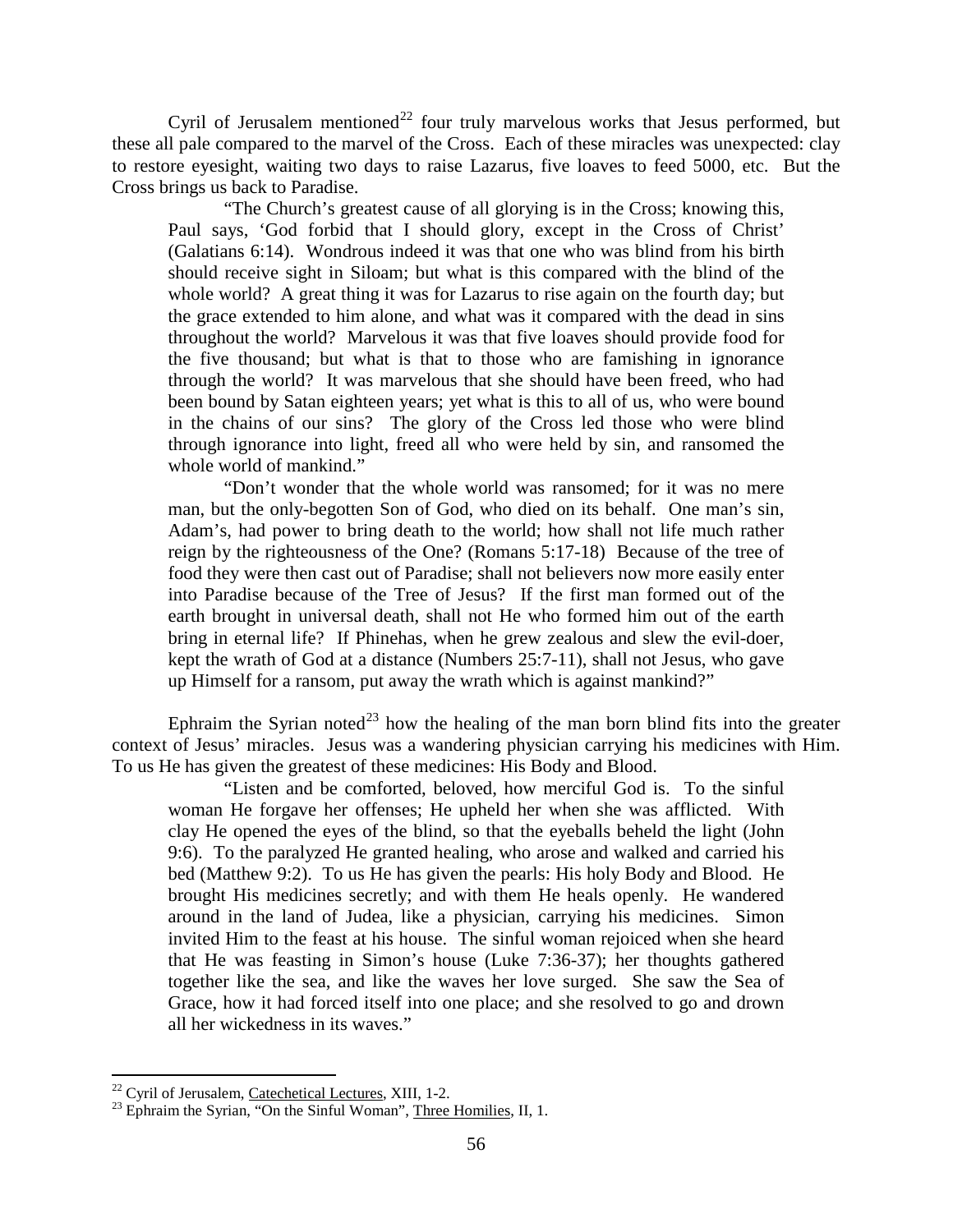#### <span id="page-15-0"></span>**Healing at Siloam**

The Pool of Siloam where Jesus told the blind man to wash, was the drinking water supply for Jerusalem and was not used for washing sheep like the Pool of Bethesda in the Gospel lesson two weeks ago (John 5:1-15). The source of supply of the Pool of Siloam (Hebrew "Shiloah") was a spring over a quarter mile away and outside the city walls. An underground aqueduct was cut through solid rock to bring the overflow from the spring within the city walls. This was done around the time of David or Solomon, but the actual spring outside the walls was not sealed off with masonry until 250 to 300 years later during the reign of Hezekiah (2 Chronicles 32:2-4). The Pool itself was about 50 feet x 20 feet x 19 feet deep.

Chrysostom stated<sup>[24](#page-15-2)</sup> that the blind man walking to the pool of Siloam must have created quite a spectacle and created many witnesses. As he departed, they recognized him as the blind beggar (John 9:8), but must have thought it strange that he had the clay spread on his eyes. Many people had followed him to see what in the world he was doing. Since the distance from the Temple to the Pool of Siloam was about 1/3 mile, many people were witnesses to this spectacle of a blind man with clay on his eyes trying to negotiate his way. Coming back seeing, however, Chrysostom stated that it was not easy to recognize a blind man who had recovered sight; it was no longer a spectacle because he walked differently.

Chrysostom also compared<sup>[25](#page-15-3)</sup> the healing of the blind man to the gushing of water from the Rock in the wilderness. Both were an unexplainable mystery. When the blind man was asked later how Jesus did this, all he could relate was what happened; he could not describe how it happened.

"Christ also healed Israel in the desert, where, 'They drank of that spiritual Rock that followed them, and that Rock was Christ' (1 Corinthians 10:4). As then Christ was the spiritual Rock, so also He was the spiritual Siloam. To me also the sudden coming in of the water in the desert seems to hint a mystery: the unlooked-for nature of His appearance, beyond all expectation. But observe the mind of the blind man, obedient in everything. He didn't say, 'If it is really the clay or the spit which gives me eyes, why do I need Siloam? Or if I need Siloam, what is the need of the clay? Why did he anoint me? Why did He ask me to wash?' But he entertained no such thoughts; he held himself prepared for one thing only, to obey in all things Him who gave the command and nothing that was done offended him. If anyone asked, 'How then did he recover his sight, when he had removed the clay?' he will hear no other answer from us than that we don't know the manner. What wonder if we don't know the answer, since not even the Evangelist John knew, or the man that was healed? What had been done he knew, but the manner of doing it he could not comprehend. So when he was asked he said, that 'He put clay on my eyes, and I washed, and I see'  $($ ); but how this took place he cannot tell them, though they ask ten thousand times."

#### <span id="page-15-1"></span>**Demonstration of the Creation of Man**

<span id="page-15-3"></span><span id="page-15-2"></span><sup>&</sup>lt;sup>24</sup> John Chrysostom, <u>Homilies on John</u>, LVII, 1.<br><sup>25</sup> John Chrysostom, <u>Homilies on John</u>, LVII, 1.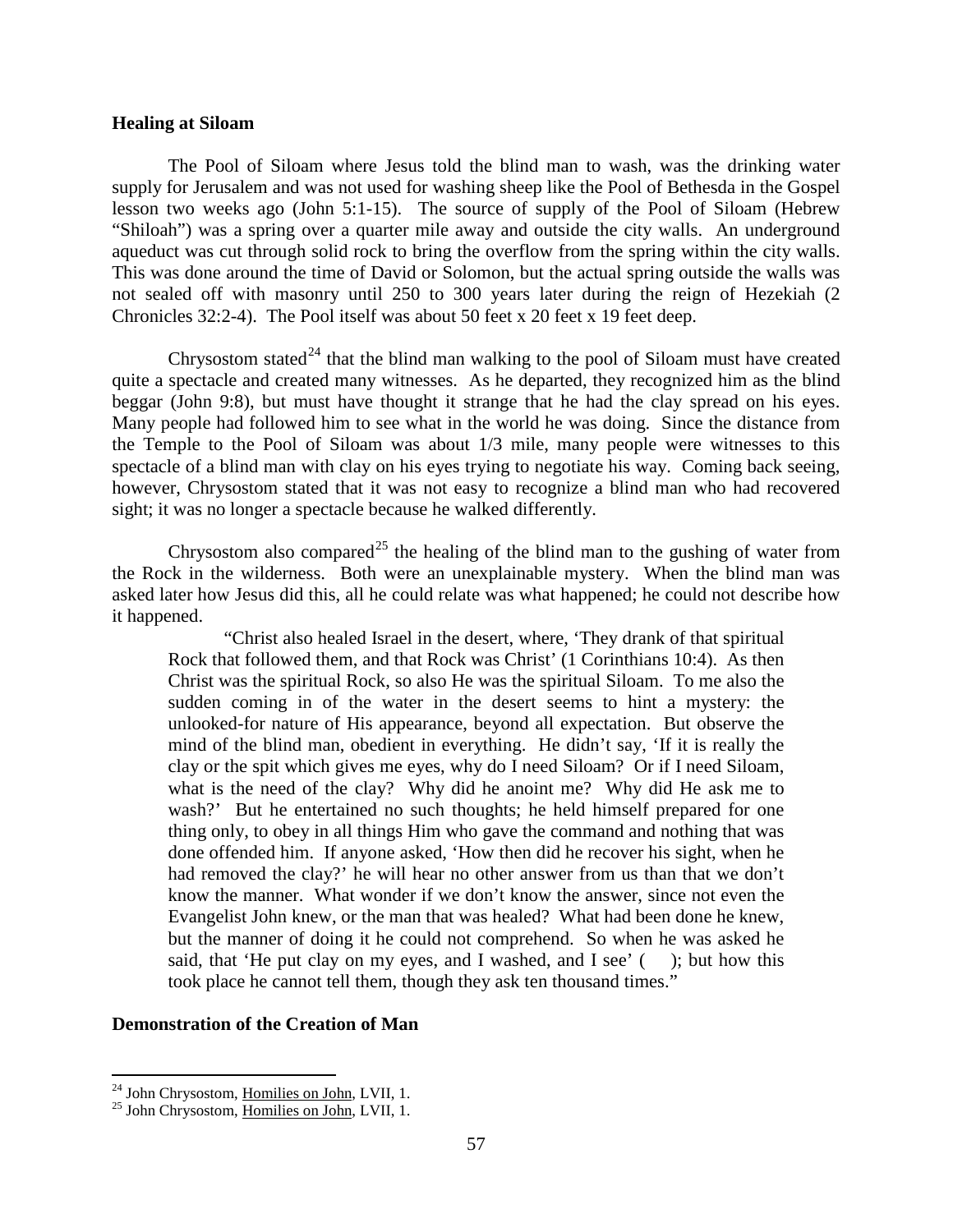Just prior to the events at the Pool of Siloam, Jesus had just come from a confrontation with the Jewish leaders that ended with their picking up stones to stone Him to death for claiming equality with the Father (John 8:58-59). Jesus went straight from there to the man born blind, intentionally, to demonstrate what He had been saying, that He is equal with the Father.

In the Beginning, when God created the heavens and the earth, the Father spoke to the Son, "Let there be light!" (Genesis 1:3), and the Son created light as the Holy Spirit moved over the face of the waters (Genesis 1:2). "All things were made through the Son, and without Him nothing was made that was made" (John 1:3). Christ originally "formed man *of* the dust of the ground, and breathed into his nostrils the breath of life" (Genesis 2:7); so now He repeats the process on the blind man's eyes.

Irenaeus emphasized<sup>[26](#page-16-0)</sup> that the healing of the man blind from birth was a demonstration of the Word's operation just like at the Creation. The process is the same: He started with clay and formed man, and continues to do this for everyone in the womb.

"The Lord plainly revealed Himself and the Father to His disciples, lest they might seek another God besides Him who formed man. He also healed by a word all the others who were in a weak condition because of sin, where He said, 'Behold, you are made whole, sin no more, lest a worse thing come upon you' (John 5:14). He pointing out by this, that, because of the sin of disobedience, infirmities have come upon men."

"To that man, who had been blind from his birth, He gave sight, not by means of a word, but by an outward action. He did this to show the hand of God, which at the beginning had molded man. Therefore when His disciples asked Him for what cause the man had been born blind, whether for his own or his parents' fault, He replied, 'Neither this man nor his parents sinned, but that the works of God should be revealed in him' (John 9:3). Now the work of God is the fashioning of man. He made man by a kind of process; 'The Lord took clay from the earth, and formed man' (Genesis 2:7). Therefore the Lord spit on the ground and made clay, and smeared it on the eyes, pointing out the original fashioning of man, how it was done, and showing the hand of God to those who can understand by what hand man was formed out of the dust. That which the Craftsman, the Word, had omitted to form in the womb, [i.e. the blind man's eyes], He then supplied in public, that the works of God might be clear in him. We do not need to seek out another hand by which man was fashioned, nor another Father. This hand of God, which formed us at the beginning, and which forms us in the womb, has now sought us out, who were lost, winning back His own, and taking up the lost sheep upon His shoulders, and with joy restoring it to the fold of life."

"That the Word of God forms us in the womb, He says, 'Before I formed you in the womb I knew you; Before you were born I sanctified you; I ordained you a prophet to the Gentiles' (Jeremiah 1:5). Paul, too, says, 'But when it pleased God, who separated me from my mother's womb, that I might declare Him among the nations' (Galatians 1:15-16). As we are formed in the womb by the Word, this same Word formed the visual power in him who had been blind from his birth. He showed openly who it is that fashions us in secret, since the

<span id="page-16-0"></span> $26$  Irenaeus, Against Heresies, V, xv, 2-3.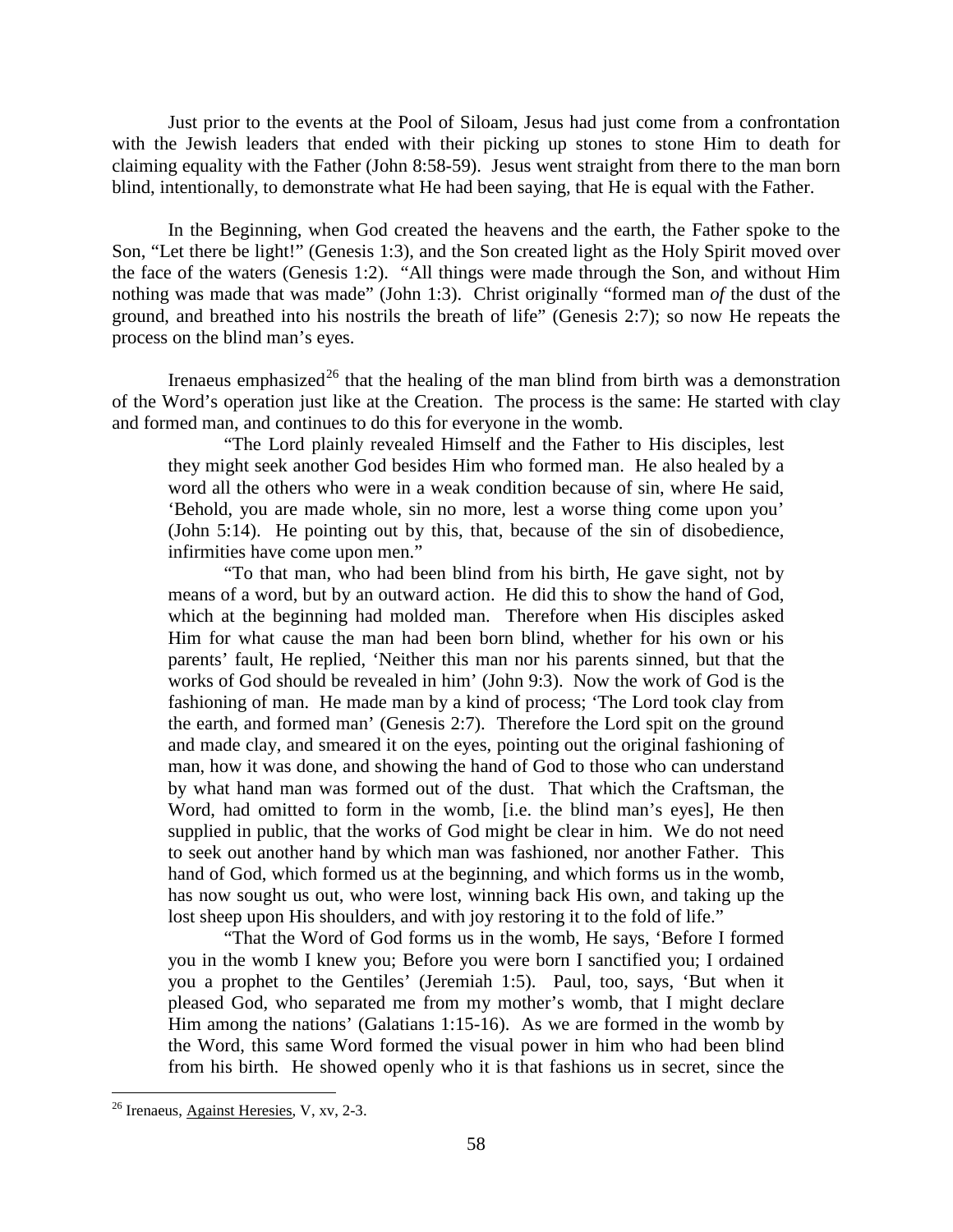Word Himself had been made clear to men. He declared the original formation of Adam, and the manner in which he was created, and by what hand he was fashioned, indicating the whole from a part. For the Lord, who formed the visual powers, is He who made the whole man, carrying out the will of the Father. Man, needed the laver of regeneration. Therefore the Lord said to the blind man, 'Go, wash in the pool of Siloam' (John 9:7) thus restoring to him that regeneration which takes place by means of the laver. For this reason when he was washed, he came back seeing, that he might both know Him who had fashioned him, and that man might learn to know Him who has conferred life on him."

Athanasius of Alexandria noted<sup>[27](#page-17-1)</sup> from Christ's miracles that any unbiased observer can see that He is God and Master of all creation. In everything He did, the creation is subject to Him as to the Power of God.

"The Word, though invisible, is known through the works of creation. Having become man, His works show that He, Who can do these is not man, but the Power and Word of God."

"His driving out evil spirits is not of man, but of God. Who that saw Him healing diseases, can still think Him man and not God? He cleansed lepers, made lame men to walk, opened the hearing of deaf men, made blind men to see again, and drove away from men all diseases. Even the most ordinary observer can see His Godhead. He gave back what was deficient to men who were born lacking it. Who that saw Him open the eyes of the man blind from his birth, would have failed to perceive that the nature of men was subject to Him, and that He was its Craftsman and Maker? He that gave back that, which the man never had from his birth, must be the Lord also of men's natural birth."

"When He was descending to us, He fashioned His body for Himself from a Virgin, thus giving to everyone no small proof of His Godhead, in that He, Who formed this is also Maker of everything else as well. Who can see a body coming from a Virgin alone without man, and fail to infer that He Who appears in it is Maker and Lord of other bodies also?"

"Who can see the substance of water changed into wine and fail to perceive that He Who did this is Lord and Creator of all water? In this vein He walked on the sea as its Master as on dry land to give evidence to those that saw it of His lordship over all things. In feeding so vast a multitude on little, by Himself He yielded abundance, so that from five loaves five thousand had enough, and had so much left over. He showed Himself to be the Lord, Whose Providence is over all things."

### <span id="page-17-0"></span>**The Blindness of the Pharisees**

When the formerly blind man came back seeing, his neighbors and acquaintances were dismayed and couldn't believe it was the same person (John 9:8-9). When he explained what happened, they took him to the Pharisees (John 9:10-13). The Pharisees asked him to repeat his story, which he did (John 9:15).

<span id="page-17-1"></span> $^{27}$  Athanasius of Alexandria, On the Incarnation of the Word, XVIII, 3-6.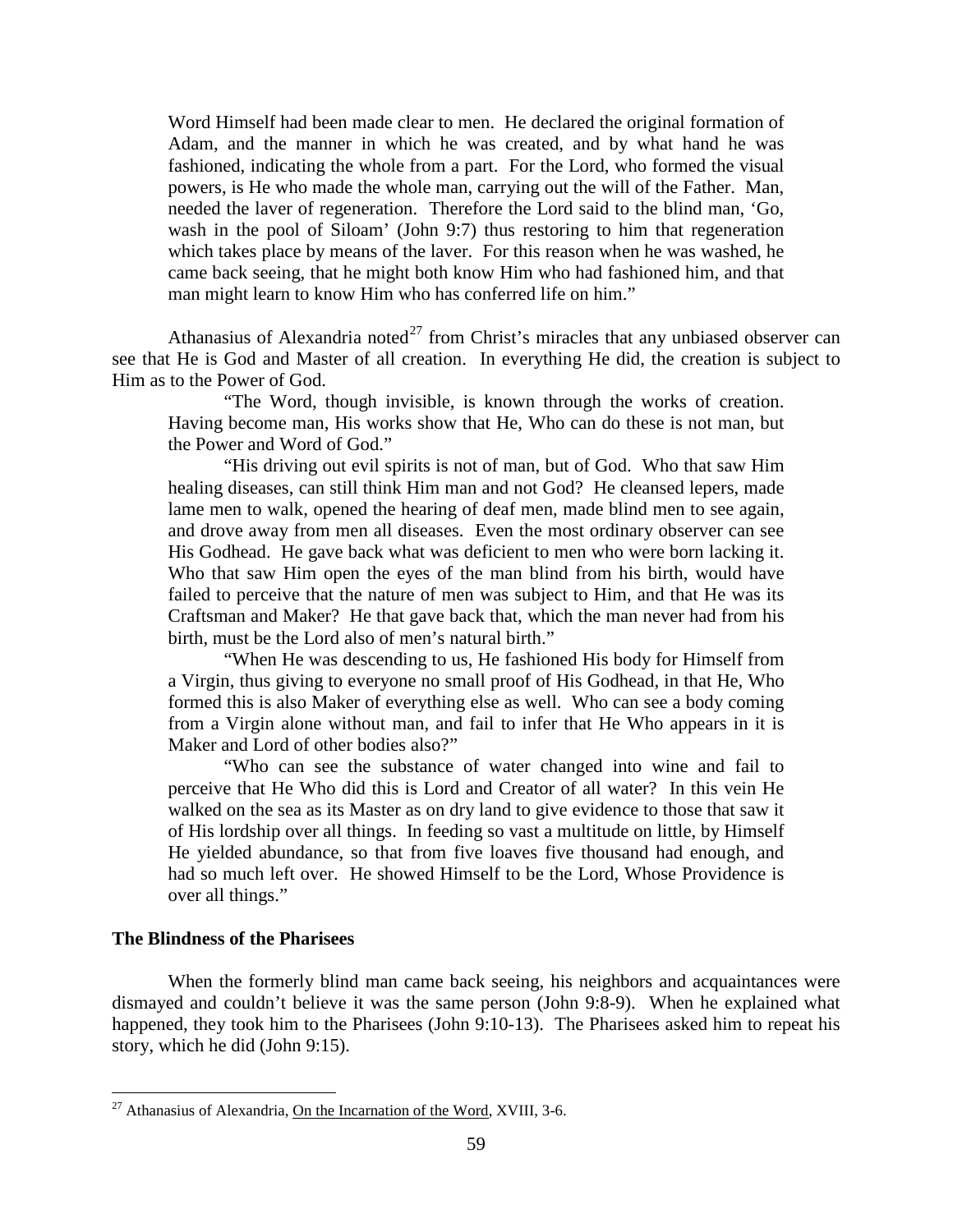A division among the Pharisees was created, however. One group said, "This man (Jesus) is not from God because He does not keep the Sabbath" (John 9:16). The other group, who were in the minority and included Nicodemus, Joseph of Arimathea, and Gamaliel, were more perceptive and said, "How can a man who is a sinner do such signs?" They had witnessed the Creator create a blind man's eyes all over again! Nicodemus had said the same thing during his secret meeting with Jesus two years earlier. "Rabbi, we know that You are a teacher come from God; for no one can do these signs that You do unless God is with him" (John 3:2). And this was one of the events that led Nicodemus and Joseph to perform the burial rite for Jesus a few months later (John 19:38-39).

Athanasius of Alexandria compared<sup>[28](#page-18-0)</sup> the Arians to the Pharisees of Jesus' day. When some of the saints tried to care for the poor, the Arians beat the poor widows and brought the saints to trial for acts of kindness.

"He who showed mercy was accused, and he who had received a benefit was beaten; and they wished rather that a poor man should suffer hunger, than that he who was willing to show mercy should give to him. Such sentiments these modern Jews, for such they are, have learned from the Jews of old, who when they saw him who had been blind from his birth recover his sight, and him who had been a long time paralyzed made whole, accused the Lord who had bestowed these benefits upon them, and judged them to be transgressors who had experienced His goodness."

Ambrose of Milan also compared the Arians to the Pharisees. He wrote<sup>[29](#page-18-1)</sup> to his sister about the relics of two martyrs and how they were treated by the Arians. A butcher named Severus had lost his eyesight, and had to give up his trade, but his eyesight was restored by touching the hem of the robe that covered the relics of the two martyrs. Like the Jewish leaders, the Arians denied that Severus had ever been blind.

"The Arians hate your honoring the martyrs, and go so far in their madness as to deny the merits of the martyrs, whose deeds even the evil spirits confess. Small wonder, since the confession of the devil is often easier to endure than the faithlessness of unbelievers. For example, the Gadarene demon said, 'Jesus, Son of the living God, why have You come to torment us before the time?' (Matthew 8:29) On the other hand, when the Jews heard the same thing, they denied Him to be the Son of God (Mark 3:11, Luke 4:41). At this time you have heard<sup>[30](#page-18-2)</sup> the demons crying out, and confessing to the martyrs that they cannot bear their sufferings, saying, 'Why have you come to torment us so severely?' But the Arians say, 'These are not martyrs, and they cannot torment demons or deliver anyone', while the benefits of the martyrs are declared by the restoring of those healed.

The Arians deny that Severus received sight, but he confirms that he was healed. He says, 'I who could not see now see. I ceased to be blind' and he proves it. The Arians deny the benefit, who are unable to deny the fact. The man calls as evidence those persons by whose kindness he was supported; he brings

<span id="page-18-1"></span><span id="page-18-0"></span><sup>&</sup>lt;sup>28</sup> Athanasius of Alexandria,  $\underline{History}$  of the Arians, VII, 61.<br><sup>29</sup> Ambrose of Milan, Letters, XXII, 16-19.

<span id="page-18-2"></span> $30$  This event undoubtedly took place privately and not on a public occasion.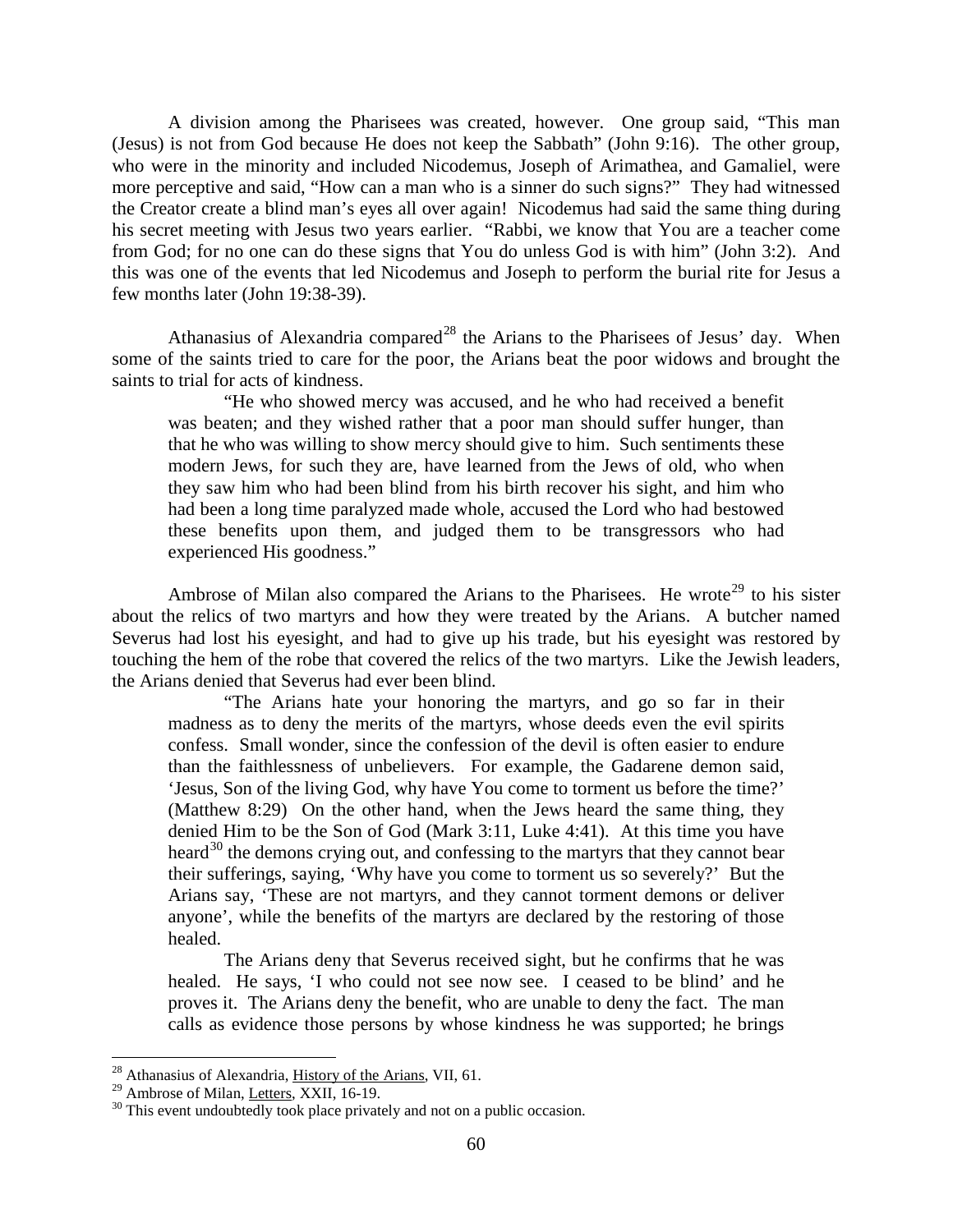forward those as able to confirm the truth of his visitation that he had as witnesses of his blindness. He declares how his sight was restored.

Is not this like the man born blind? The Jews, when they saw the gift of healing in the blind man, called for the testimony of his parents, 'How does your son see?' (John 9:19) Both Severus and the man born blind said, 'Whereas I was blind, now I see'. The obstinacy of the Arians is more hateful than that of the Jews; the latter, when they doubted, at least asked his parents; the Arians inquire in secret and deny in public, incredulous not as to the work, but as to its Author.

# <span id="page-19-0"></span>**This Man Is Not of God**

After the blind man was healed at the Pool of Siloam, the people who saw him "brought him who formerly was blind to the Pharisees. Now it was a Sabbath when Jesus made the clay and opened his eyes" (John 9:14-15). The Pharisees reacted in three ways:

- 1. They claimed that He was a Samaritan who had a demon.
- 2. They claimed that He broke the Sabbath Laws in healing the blind man.
- <span id="page-19-1"></span>3. They denied that the miracle took place at all.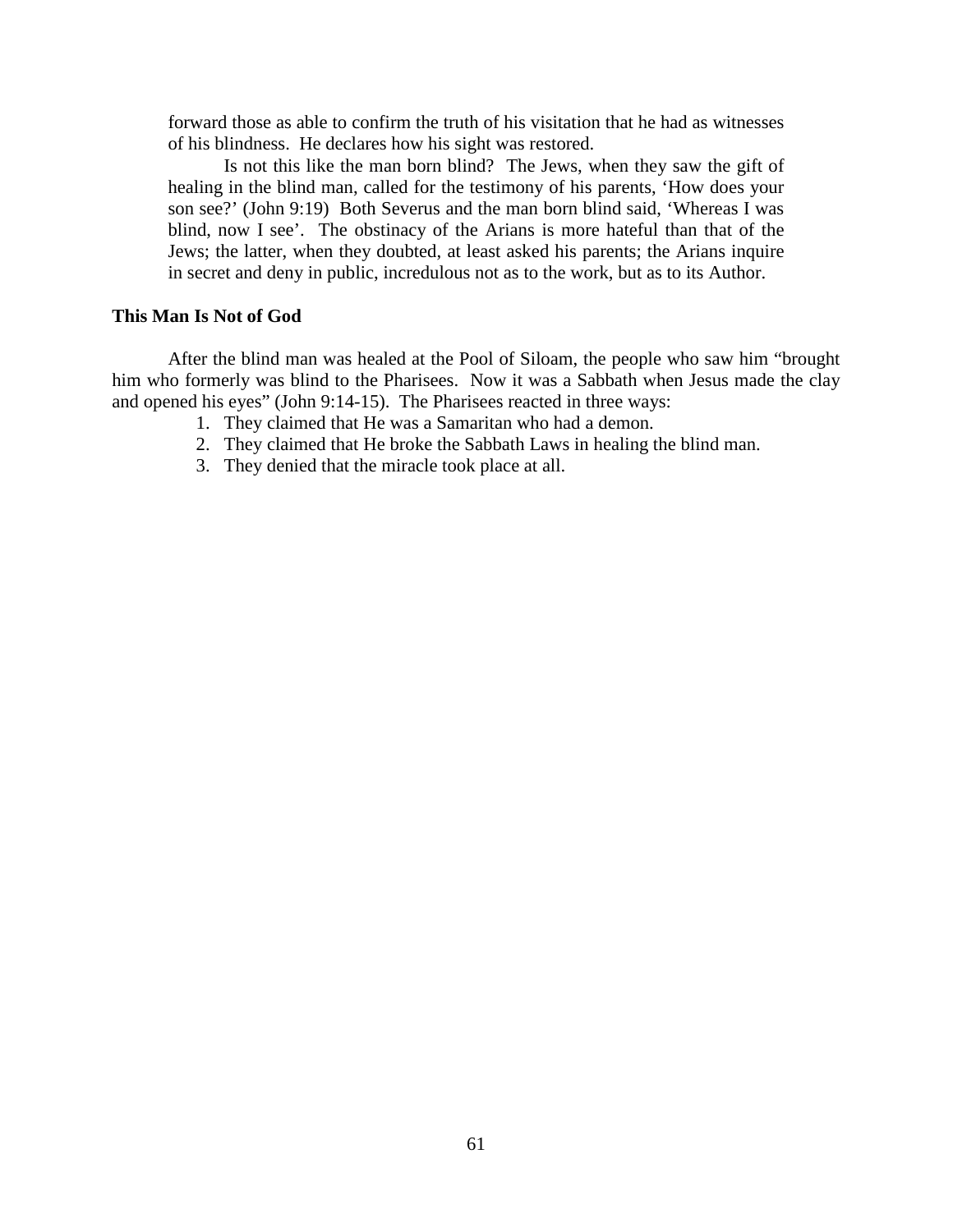#### **They Claimed He Was a Samaritan Who Had a Demon**

In the summer 28 AD, "they brought to Jesus a man, mute and demon-possessed. When Jesus cast the demon out of the man, the mute spoke. The multitudes marveled, saying, 'It was never seen like this in Israel!' But the Pharisees said, 'He casts out demons by Beelzebub, the ruler of the demons'" (Matthew 9:32-34, Luke 11:14-15). Mark adds that Jesus' own people<sup>[31](#page-20-0)</sup> tried to restrain Him, thinking that He was insane (Mark 3:21).

In the fall of 29 AD, the same accusation came up at three occasions. At the Feast of Tabernacles, Jesus taught in the Temple and accused the religious leaders of trying to kill Him. They retorted back that He had a demon (John 7:14-20). A little later, Jesus was debating with the Pharisees; again He accused them of trying to kill Him (John 8:37), and said that they were of their father the devil (John 8:44). Their reply was, "Do we not say rightly that You are a Samaritan and have a demon?" (John 8:48) Finally, shortly after the miracle of the man born blind, there was a division among the Jewish leaders. "Many of them said, 'He has a demon and is mad. Why do you listen to Him?' Others, remembering the miracle said, "These are not the words of one who has a demon. Can a demon open the eyes of the blind?" (John 10:20-21).

While all this was going on in 28-29 AD, a few miles away in Samaria, Simon Magus was performing his sorcery, creating the illusion of many miracles. For example, Clement of Rome wrote<sup>[32](#page-20-1)</sup> of some of these "miracles" that the people of Samaria witnessed.

"He makes statues walk, and he rolls himself on the fire, and is not burned; and sometimes he flies. He makes loaves of bread out of stones; he becomes a serpent; he transforms himself into a goat; he becomes two-faced. He changes himself into gold; he opens locked gates; he melts iron. At banquets he produces images of all manner of forms. In his house he makes dishes fly through the air by themselves to wait on him. I wondered when I heard them say this; but many bore witness that they had been present, and had seen such things".

Simon astonished the people of Samaria with his sorcery, and they all listened to him. The effect was that they all referred to Simon saying, "This man is the great power of God" (Acts 8:9-10). This is an exact counterfeit of what Jesus was doing in Judea. Since everyone knew what was going on in Samaria, it is just natural that the Jewish leaders would think that Jesus was just another sorcerer like Simon.

John Chrysostom noted<sup>[33](#page-20-2)</sup> the continuous hostility that Jesus experienced. Some called Him a demon-possessed Samaritan; others, a deceiver and others, a sorcerer. In addition they called Him an adversary of God, a drunkard, and a friend of the depraved. Yet He exhibited the Power of God in everything He did. All this fits a pattern, since Simon Magus was doing exactly what they accused Jesus of doing just a few miles away in Samaria. Chrysostom said:

<sup>&</sup>lt;sup>31</sup> These people may have included some of Jesus' stepbrothers or some more distant relatives. Jude (aka Lebbaeus) had already been chosen as one of the Twelve Apostles, and was about to be sent out two by two (Matthew 10:1-5) James had been devoted to Jesus from the time of His birth. Joseph had already been chosen as one of the Seventy (Luke 10:1-20).<br><sup>32</sup> Roberts and Donaldson, "The Clementine Homilies", II, 32-34, <u>PseudoClementine Literature</u>, Ante-

<span id="page-20-2"></span><span id="page-20-1"></span><span id="page-20-0"></span>Nicene Fathers, v. 8.<br><sup>33</sup> John Chrysostom, <u>Letters to Olympias</u>, I, 3.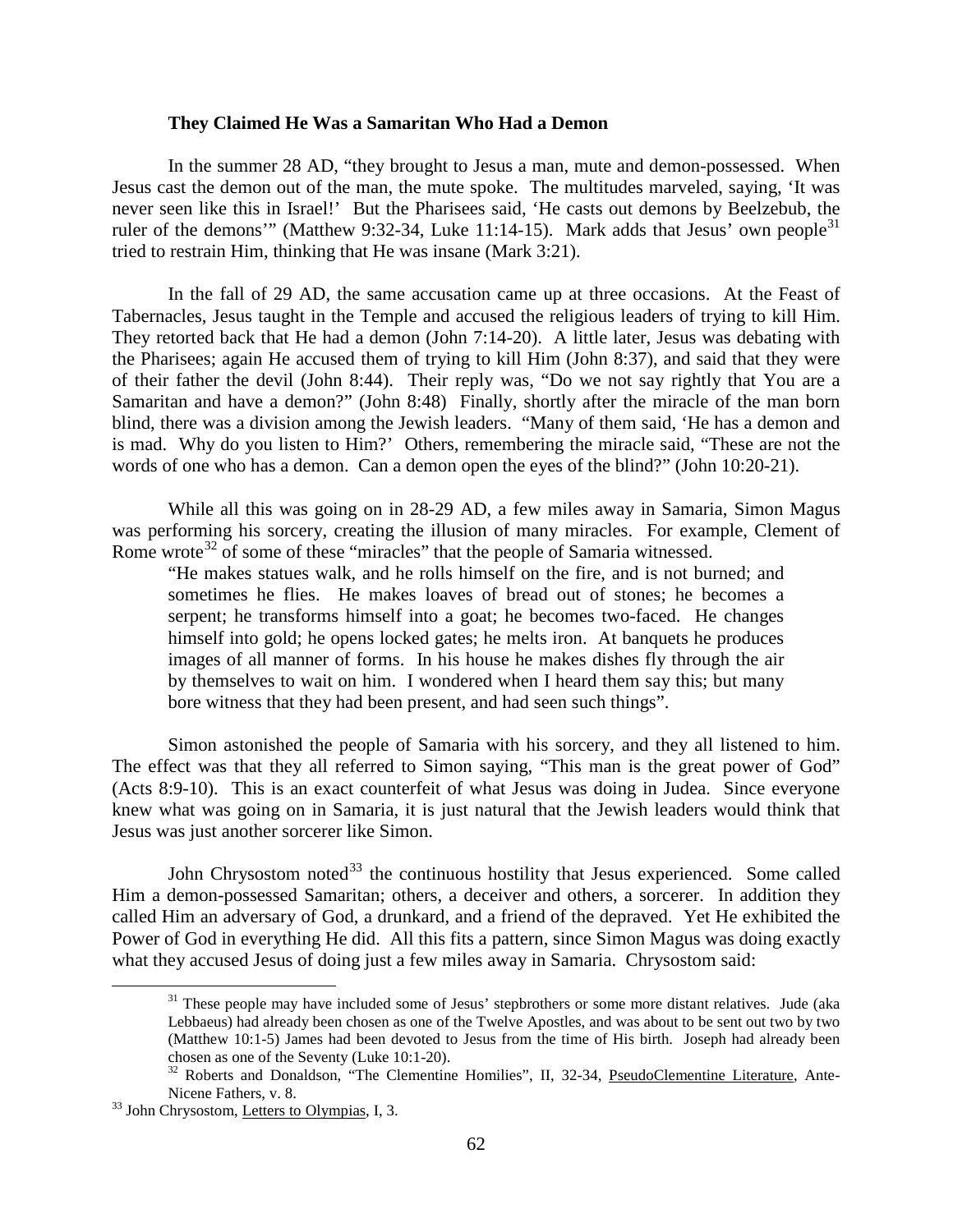"When Jesus had returned from Egypt and was grown up, war flamed up against him on every side. First the disciples of John were envious of Him and tried to slander Him<sup>[34](#page-21-0)</sup>, although John himself behaved reverently to Him. They said, 'He who was with you beyond the Jordan, to whom you have testified - behold, He is baptizing, and all are coming to Him!' (John 3:26). These were the words of men who were already irritated, and consumed by that passion. For the same reason one of the disciples who said these things disputed with a certain Jew and raised a contentious argument about purifying, comparing one kind of baptism with another, the baptism of John with that of the disciples of Christ. 'Then there arose a dispute between some of John's disciples and a certain Jew about purification' (John 3:25). When He began to work miracles, how many slanderers He had! Some called Him a Samaritan and demoniac saying 'You are a Samaritan and have a demon' (John 8:48). Others called Him 'a deceiver', saying 'This man is not of God but deceives the people' (John 7:12). Others called Him 'a sorcerer' saying 'He casts out demons through Beelzebub the prince of the Demons' (Luke 11:15). They continually said these things against Him and called Him an adversary of God, a gluttonous and greedy man, and a drunkard, and a friend of the wicked and depraved. Jesus said, 'The Son of Man has come eating and drinking, and you say, Look, a glutton and a wino, a friend of tax collectors and harlots!' (Luke 7:34) When he was conversing with the harlot, they called Him a false prophet. 'For had He been a prophet', one said, 'He would know what manner of woman this is who is touching Him' (Luke 7:39). In fact every day they sharpened their teeth against Him. Not only did the Jews thus oppose Him, but even those who were reputed to be his brethren were not sincerely attached to Him; even out of his own family opposition flamed up against Him. Notice how they also were perverted, from the remark 'for even His brothers believe in Him'" (John 7:5).

On another occasion, Jesus healed a paralytic (actually a quadriplegic) who was carried by four men and let down to Jesus through a hole in the roof. First Jesus forgave the quadriplegic his sins (Mark 2:4-5) – indicating that there was evidence of some faith on the part of the crippled man as well as his four friends. Next Jesus read the thoughts of the Scribes present, and responded to their objections that Jesus made Himself out to be God (Mark 2:7-8). To prove that this was true, Jesus proceeded to heal the quadriplegic, so that he carried his own pallet out of the room afterward (Mark 2:10-12).

While the multitudes glorified God, who had given such power to men (Matthew 9:8), the Scribes and Pharisees had a similar problem with Jesus doing these works, demonstrating His Deity. John Chrysostom stated $35$  of this:

"Christ's flesh was an offense to them, but He did not rebuke them. He proceeded by His works to arouse them, and exalt their thoughts. For the time being, it was no small thing for Him to be thought greater than all men, as having come from God. Had they established these things in their own minds,

<span id="page-21-1"></span><span id="page-21-0"></span><sup>&</sup>lt;sup>34</sup> Simon Magus had been a follower of John the Baptist at one time without divulging the sorcery that he practiced in secret. Simon may have stirred up the other followers of John the Baptist to criticize Jesus. <sup>35</sup> John Chrysostom, Homilies on Matthew, XXIX, 2.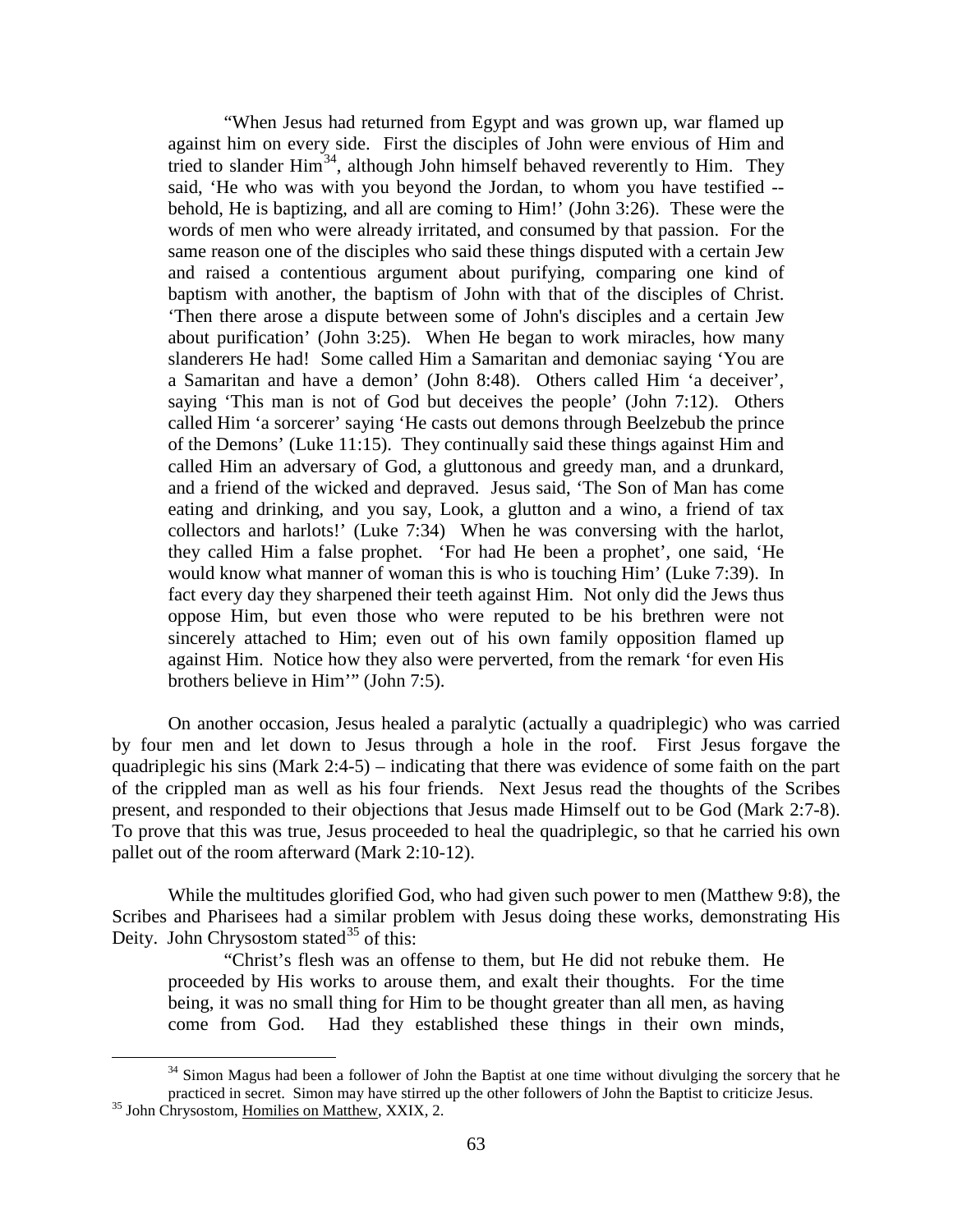proceeding logically they would have known that He was God. But they did not retain these things clearly, neither were they able to approach Him. Therefore they said, 'This man is not from God' (John 9:16). They were continually harping on these things, putting them forward as cloaks for their own passions."

#### **He Does Not Keep the Sabbath**

<span id="page-22-0"></span>A short time before this, Jesus healed the paralytic on the Sabbath (John 5:1-9). Mosaic Law demanded the death penalty for anyone working on the Sabbath (Exodus 31:14-16). However, Jesus contended with the Pharisees on several occasions about how the intent or spirit of the Sabbath Laws that He (Jesus) gave Moses on Mt. Sinai was to provide an opportunity for people to do good on the Sabbath (Luke 6:5-11).

Irenaeus pointed out<sup>[36](#page-22-1)</sup> that Jesus was conforming exactly to the Law by healing on the Sabbath, and that this was what the Sabbath was for.

"Christ did nothing contrary to the Law when He healed on the Sabbath. For the Law did not prohibit men from being healed on the Sabbath; on the contrary, it even circumcised them on that day, and gave command that service should be performed by the priests for the people. It did not forbid the healing even of dumb animals. Both at Siloam and on frequent other occasions, Christ performed cures on the Sabbath; and for this reason many used to come to Him on the Sabbath. The Law commanded them to abstain from all slavish work, that is, from all grasping after wealth, which is procured by trading and by other worldly business. But it exhorted them to attend to the exercises of the soul, which consist in reflection, and to attend to things that benefit their neighbors. Therefore the Lord reproved those who unjustly blamed Him for having healed on the Sabbath. He did not void the Law, but fulfilled it, by performing the service of the high priest, propitiating God for men, cleansing lepers, healing the sick, and Himself suffering death. His point was that exiled man might return from condemnation without fear to obtain his own inheritance."

John Chrysostom noted<sup>[37](#page-22-2)</sup> the division among the Jewish leaders (John 9:16) and concluded that more believed than didn't, but all were reluctant to speak out because of the Pharisees. The result was that the Jewish leaders were more devoid of understanding than the multitude.

"The greater number even of the rulers believed on Him, but didn't confess Him. Now the multitude was easily overlooked, as being of no great account in their synagogue, but the rulers being more conspicuous had the greater difficulty in speaking boldly. Some were restrained by the love of power; others were restrained by cowardice, and the fear of the multitude. Jesus had said, 'How can you believe who receive honor from men?' (John 5:44) Those who were seeking to kill Jesus claimed that they were of God, but that He who healed the blind could not be of God, because He didn't keep the Sabbath. The others objected that a sinner could not do such miracles. Those seeking to kill Him

<span id="page-22-1"></span> $36$  Irenaeus of Lyons, Against Heresies, IV, viii, 2.  $37$  John Chrysostom, Homilies on John, LVII, 2.

<span id="page-22-2"></span>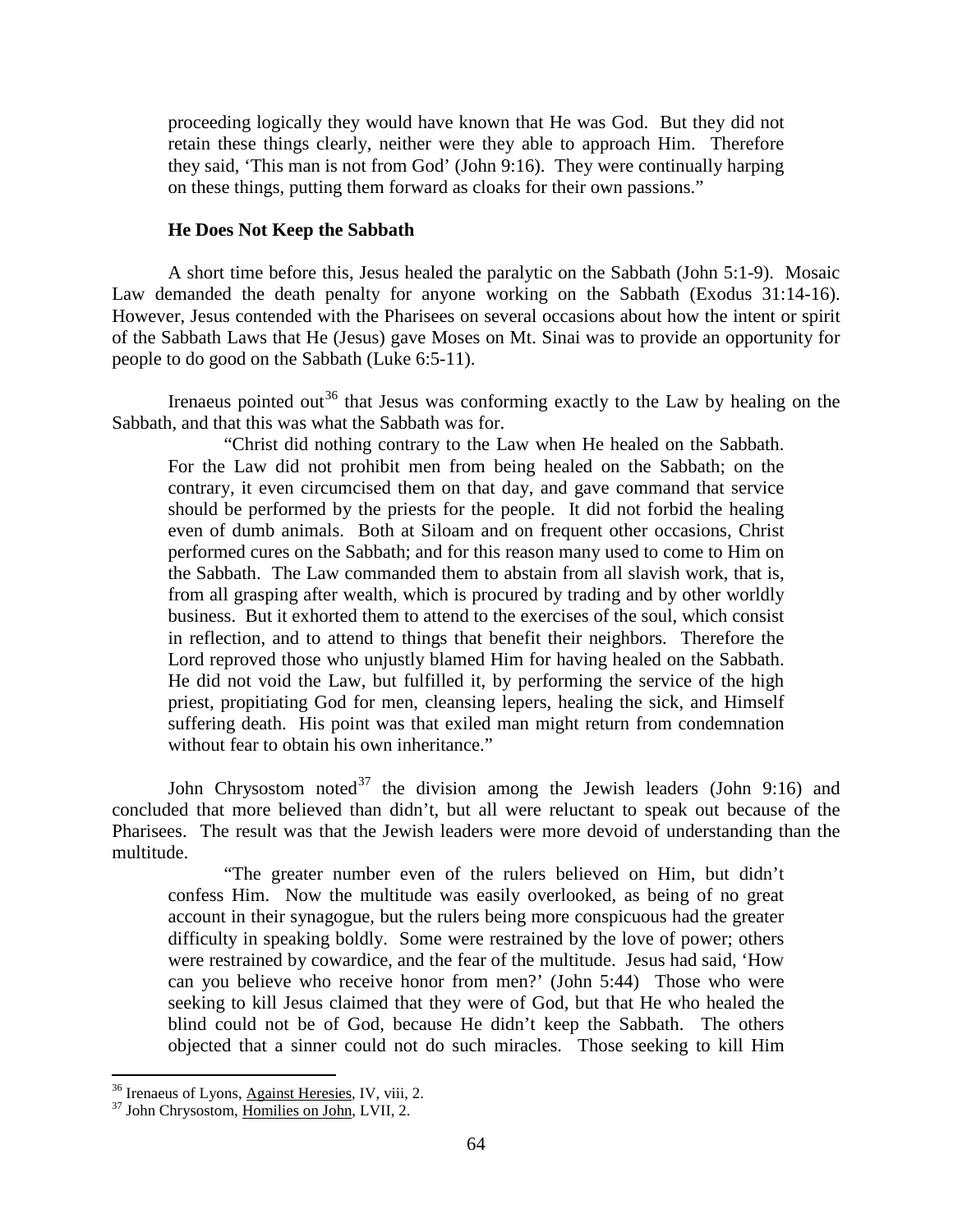maliciously kept silence about what had taken place, but brought forward the seeming transgression; for they didn't say, 'He heals on the Sabbath day', but, 'He doesn't keep the Sabbath' (John 9:17). Those objecting, on the other hand, replied weakly, for when they ought to have shown that the Sabbath was not broken, they rely only on the miracles; and with reason, for they still thought that He was a man. If they had recognized His Deity, they might have urged in His defense, that He was Lord of the Sabbath, but as yet they didn't see this. None of them dared to say what they wished openly, but only in the way of questioning and doubt, some from not having boldness of speech, others through love of power."

"The division among the rulers (John 9:16) first began among the people, then later included the rulers also. Some said, 'He is a good man'; others said, 'No, but he deceives the people' (John 7:12). The rulers were voider of understanding than the multitude. Because they were divided, they did not exhibit any noble feeling when they saw the Pharisees pressing them. Had they been separated from the Pharisees, they would soon have known the truth."

The Pharisees contended<sup>[38](#page-23-0)</sup> that Jesus "can't be from God, since he didn't keep the Sabbath" (John 9:16). John Chrysostom stated that Jesus met them head-on over this issue. Jesus addressed just the lesser issue: "Did He come from God?" The greater issue: "Was He equal to the Father?" would find their acceptance if they could accept the lesser issue.

"Jesus spoke of 'the works which the Father has given Me to finish that bear witness of Me' (John 5:36). Yet Jesus acted with absolute power; but in order to show that He does nothing contrary to the Father, therefore He understated things. Why did He not say, 'The works which the Father has given Me testify that I am equal to the Father?' He established this point elsewhere, when He said, 'Though you do not believe Me, believe the works, that you may know and believe that the Father is in Me, and I in Him' (John 10:38). In both respects, therefore, the works bore witness to Him, that He was equal to the Father, and that He did nothing contrary to Him. Why then didn't He say so, instead of leaving out His equality and putting forward His obedience? To establish the fact of His obedience was His first object. Although it was a far less thing to have it believed that He came from God, than to have it believed that God was equal with Him. The Prophets came from God also, but they were never referred to as equal with God. Still He took great pains as to the lesser point, knowing that if they admitted this, they would also receive the other afterward."

"Jesus added, 'The Father Himself, who has sent Me, has born witness of Me' (John 5:37). The Father bore witness to Him at the Jordan, 'This is My beloved Son, in whom I am well pleased; listen to Him' (Matthew 3:16). The testimony of John the Baptist was also clear, for they themselves had gone to John, and could not deny it. The testimony from the miracles was in like manner clear, for they had seen them done, and had heard from him who had been healed, and had believed."

<span id="page-23-0"></span><sup>&</sup>lt;sup>38</sup> John Chrysostom, Homilies on John, XL, 3.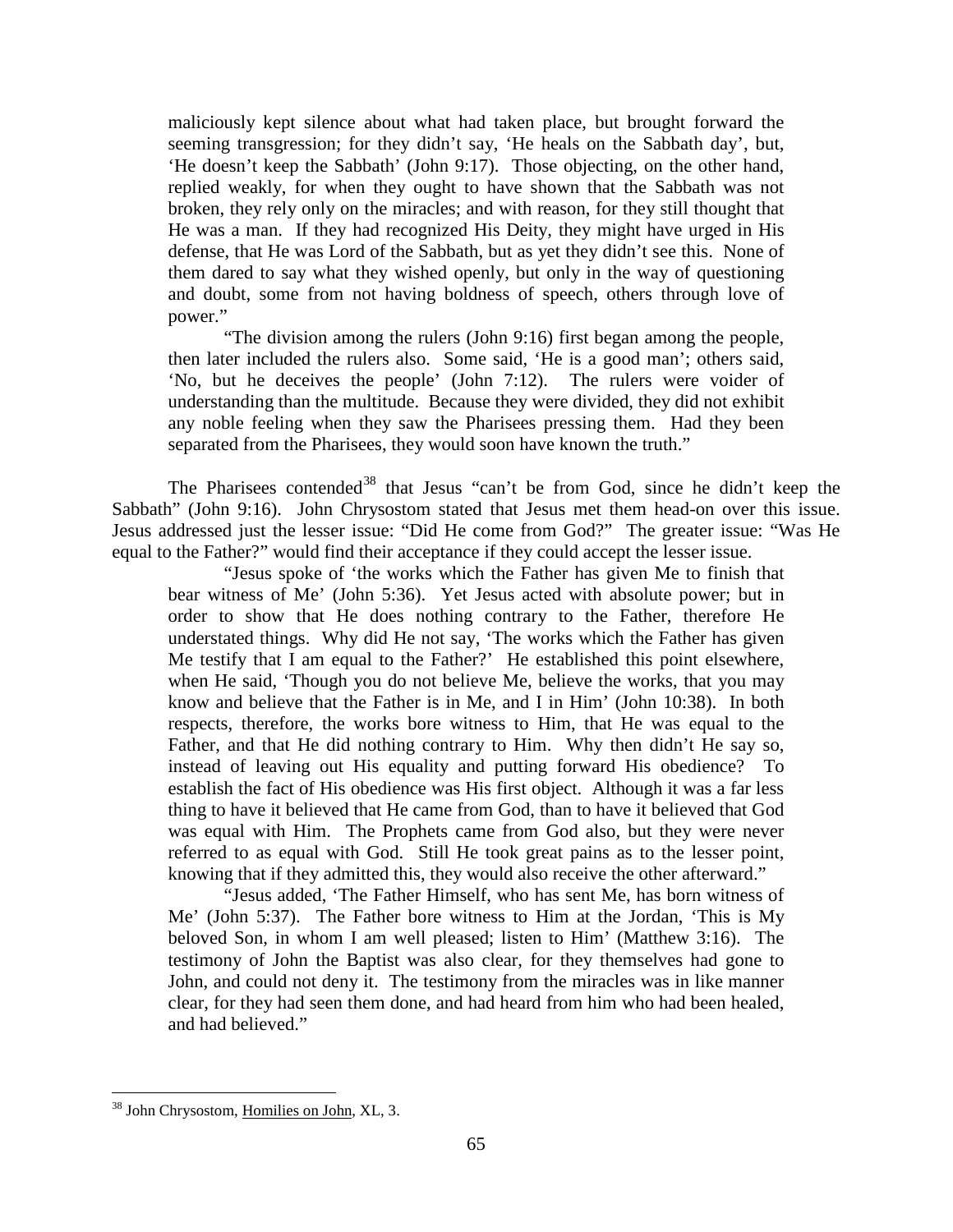#### <span id="page-24-0"></span>**The Pharisees Don't Recognize Who Jesus Is**

Jesus said to the Pharisees, "For judgment I have come into this world, that those who do not see may see, and that those who see may be made blind. Then *some* of the Pharisees who were with Him heard these words, and said to Him, 'Are we blind also?' Jesus said to them, 'If you were blind, you would have no sin; but now you say, 'We see.' Therefore your sin remains'" (John 9:39-41).

John Chrysostom spoke<sup>[39](#page-24-1)</sup> of the end result of the Pharisees' rejection of Jesus and their refusal to try to recognize the miracle that happened to the blind man. Following Palm Sunday, Jesus spoke the parable of the vineyard to these same Pharisees, where the vineyard tenants (the Pharisees) will be thrown out and the vineyard given to the Gentiles (Matthew 21:33-45), Chrysostom said:

"That they might learn that nothing happens outside of God's will, but that the Palm Sunday event was highly acceptable, beyond expectation, and amazing every one of the beholders (for indeed the miracle was far beyond words), Jesus added, 'It is the Lord's doing' (Matthew 21:42, Psalm 118:22-23). By the stone He means Himself, and by builders the teachers of the Jews. As Ezekiel said, 'They have seduced My people, saying, "Peace!" when there is no peace. One builds a wall, and they plaster it with untempered mortar. Say to those who plaster it with untempered mortar, that it will fall' (Ezekiel 13:10-11). But how did they reject Him? By saying, 'This man is not of God' (John 9:16); 'This man deceives the people' (John 7:12); and again, 'You are a Samaritan, and have a demon'" (John 8:48).

"That they might know that the penalty is not limited to their being cast out, He added the punishment, saying, 'Whoever falls on this stone will be broken; but on whomever it falls, it will grind him to powder' (Matthew 21:44). He speaks here of two ways of destruction, one from stumbling and being offended; for this is, 'Whoever falls on this stone'. The other refers to their capture, calamity, and utter destruction, which also He clearly foretold, saying, 'It will grind him to powder'. By these words He darkly intimated His own resurrection also.

Chrysostom also stated $40$  that the comments of the Jewish leaders show their disagreement with each other. The first group had said, "This man is not of God", for breaking the Sabbath, which indicated that they believed that He healed the blind man. The second group had said, "How can a sinner do such miracles?" Chrysostom focused on the second group, who tried to deny the miracle took place at all:

"They now say to the man, 'What do you say of Him, since He has opened your eyes?' They didn't say, 'What do you say of Him, Who has broken the Sabbath?' These who speak are not the men who said, 'This man is not of God', but those who separated themselves from them, and said, 'A sinner cannot do such miracles'. Desiring to silence their opponents (the other Jewish leaders), in order that they may not seem to be partisans of Christ, they bring forward the man

<span id="page-24-1"></span><sup>&</sup>lt;sup>39</sup> John Chrysostom, <u>Homilies on Matthew</u>, LXVIII, 2.<br><sup>40</sup> John Chrysostom, <u>Homilies on John</u>, LVIII, 1.

<span id="page-24-2"></span>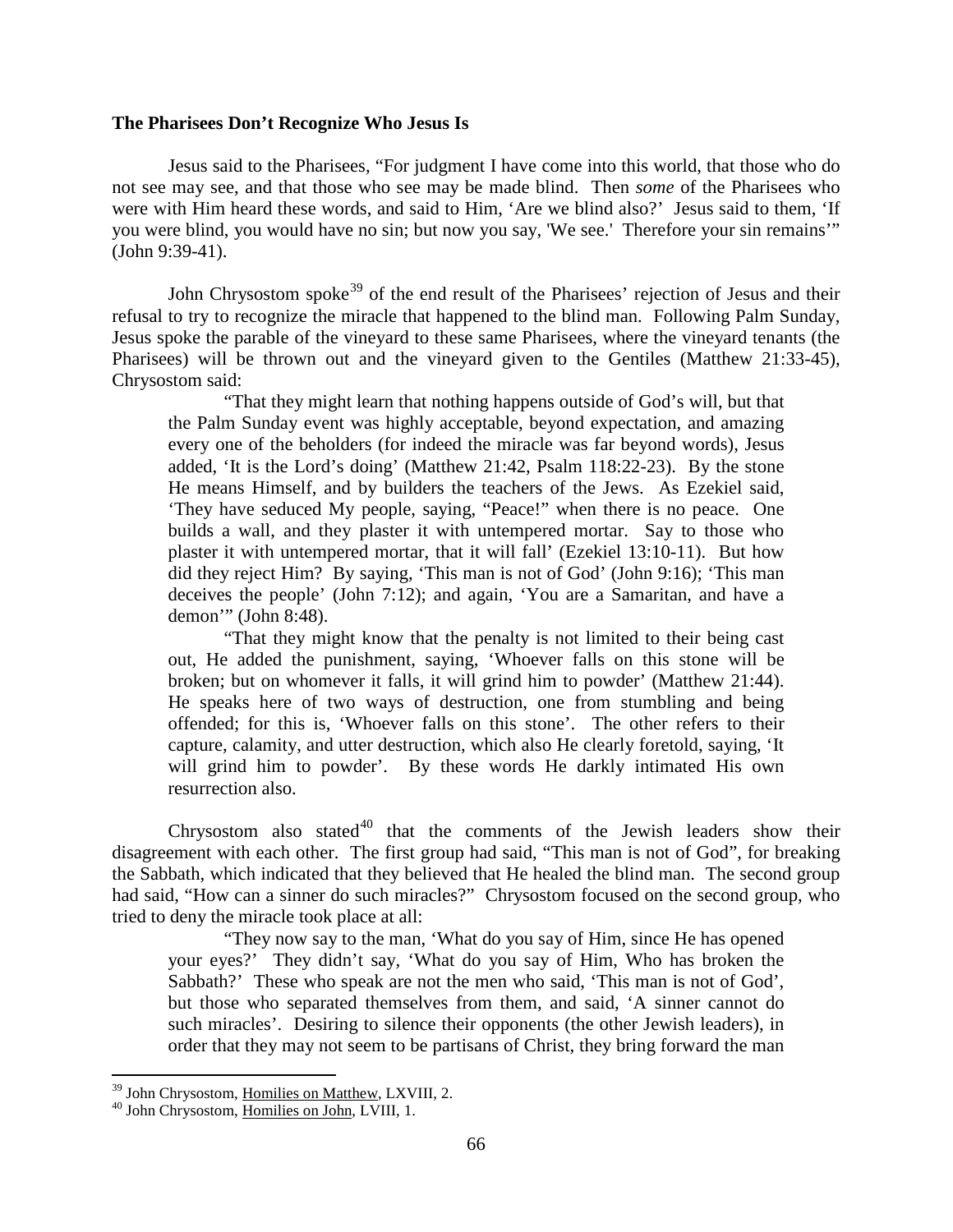who had received proof of His power, and question him. Observe now the wisdom of the poor man, who speaks more wisely than them all. First he said, 'He is a Prophet' (John 9:17); and didn't shrink from the judgment of the perverse Jews who spoke against Him."

"'These Jewish leaders did not believe that he had been blind, and received his sight, until they had called his parents' (John 9:18-21). Observe in how many ways they attempt to obscure and take away the miracle. But this is the nature of truth, by the very means by which it seems to be attacked by men, by these it becomes stronger; it shines by means of that by which it is obscured. If these things had not taken place, the miracle might have been suspected by the multitude. But now, as if desiring to lay bare the truth, they used every means, and did everything as if they had acted in Christ's behalf. First they attempted to put Him down by examining this mode of cure, saying, 'How did He open your eyes?', that is, 'was it by some sorcery?' In another place, when they had no charge to bring against Him, they tried to insult the mode of the cure, saying, 'He casts out demons by Beelzebub, the ruler of the demons'" (Matthew 12:24).

Chrysostom noticed<sup>[41](#page-25-0)</sup> many contradictions in the words of the people and the rulers in Jerusalem. At some times they know who Jesus is and where He is from; at other times they don't. They acted like madmen, and the only thing they looked for is reasons for unbelief.

"Many of those of Jerusalem said, 'Isn't this He, whom they seek to kill? But, look, he speaks boldly, and they say nothing to him' (John 7:25-26). Now why did the Apostle John add, 'those of Jerusalem?' John shows that the common people who had most enjoyed His mighty miracles were more pitiful than any; they had seen the greatest proof of His Godhead by being healed, and yet deferred to the judgment of their corrupt rulers. It was a great proof of this, that furious men, bent on murder, should be quiet all of a sudden, when they had Him in their hands. Not only do they say nothing to Him, but nothing even when He 'speaks boldly'. One who spoke boldly and with complete freedom would naturally have angered them more; but they did nothing. 'Do they know that this is really the Christ?' 'What do you think?' On which account the people said, 'We know where this man is from' (John 7:25-27). What contradiction! The men of Jerusalem do not even follow the opinion of their rulers."

"Earlier they said, 'When the Christ comes, no man knows where He is from' (John 7:27). Yet when the Magi asked, the rulers replied that He should be born in Bethlehem' (Matthew 2:4). Now the rulers said, 'God spoke to Moses, but as for this fellow, we don't know where He is from' (John 9:29). 'We know where He is from', and 'we don't know where He is from'; observe the words of drunken men. Again, 'Does Christ come out of Galilee? (John 7:41). Is He not of 'the town of Bethlehem?' Their decision is one of madmen! What can be plainer than this contradiction? They only looked for one thing only: a reason not to believe."

John Chrysostom spoke<sup>[42](#page-25-1)</sup> of Jesus' care even for the obstinate Jewish leaders. Because they refused to see and hear what was going on, He took away their hearing and spoke only in

<span id="page-25-1"></span><span id="page-25-0"></span> <sup>41</sup> John Chrysostom, Homilies on John, L, 1.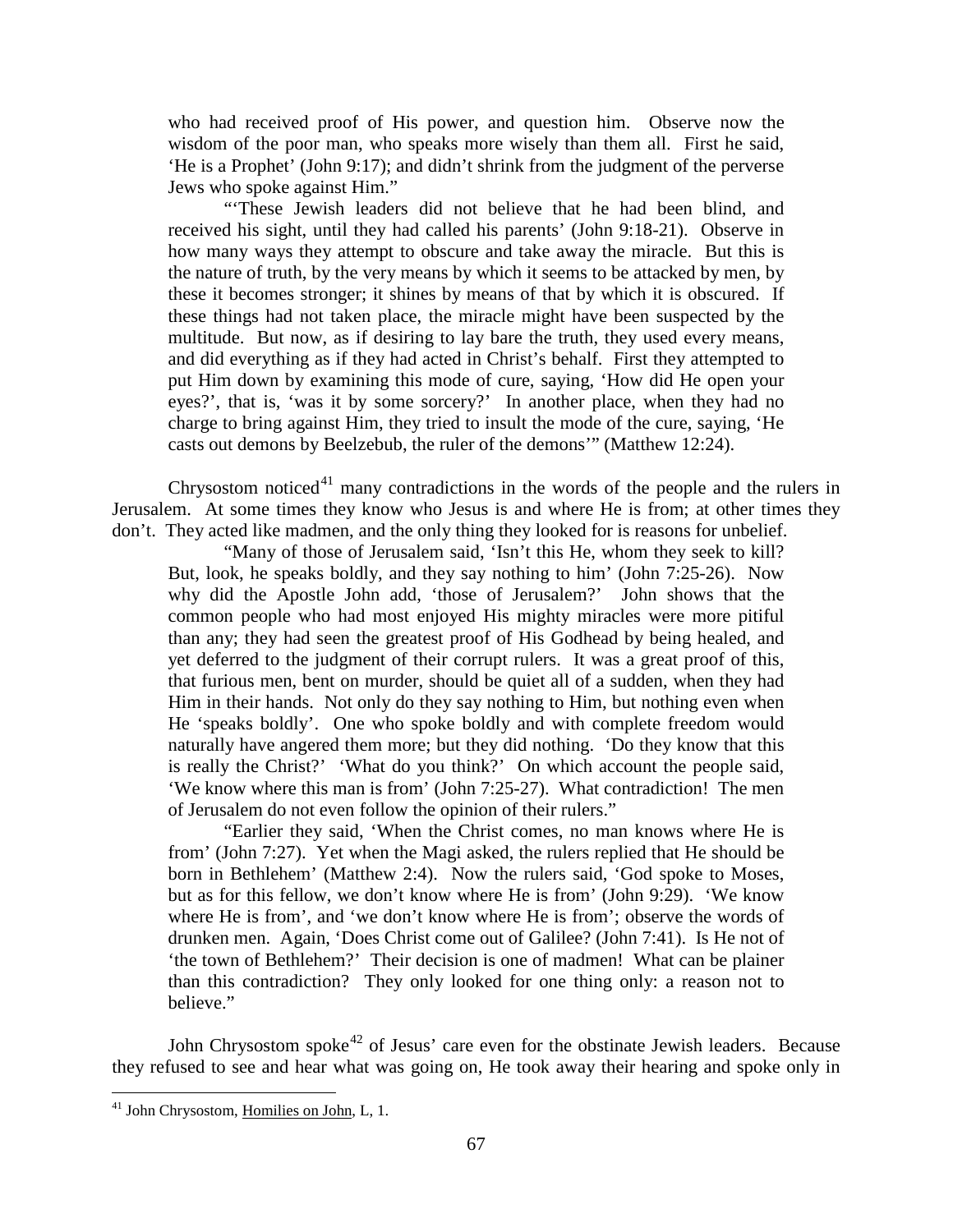parables. If He had continued speaking plainly, it would only have resulted in their greater condemnation, which He didn't come for.

"Jesus made what He had said more distinct, pointing out, 'Whoever has, to him more will be given, and he will have abundance; but whoever does not have, even what he has will be taken away from him. Therefore I speak to them in parables, because seeing they do not see, and hearing they do not hear, nor do they understand'" (Matthew 13:12-13).

"If the blindness was physical, it was fit to open their eyes; but because it was a voluntary and self-chosen blindness, therefore He said not simply, 'They don't see', but, 'seeing, they don't see'; so that the blindness was because of their own wickedness. They saw demons cast out, and said, 'He casts out demons by Beelzebub, the ruler of the demons' (Luke 11:15). They heard Him guiding them to God, and they said, 'This man is not of God' (John 9:16). Since then the judgment they pronounced was contrary both to their sight and hearing, therefore, He said, even the hearing will I take away from them. They derive no advantage from it, but rather greater condemnation. They not only disbelieved, but found fault, accused, and laid snares also. However, Jesus didn't say this openly, for it is not His will to give disgust in accusing them. Therefore even at the beginning He spoke to them very plainly; but because they perverted themselves, thereafter He spoke in parables."

In late 29 AD, the Jewish leaders gathered around Jesus and asked Him, "How long will you make us doubt? If you are the Christ, tell us plainly" (John 10:24). This sounds like an honest desire to learn and clarify the situation, but they were continually trying to find some reason to put Him to death because of His words. He had told them that He was the Christ, but they weren't receptive to hearing that. John Chrysostom commented $43$ :

"Jesus could have replied, 'Why do you inquire of Me? Often you have called Me a demoniac, a madman, and a Samaritan, and have considered me an enemy of God, and a deceiver. Now you say, If I bear witness of myself, my witness is not true; how is it then that you seek to learn from Me, whose witness you reject?' But He said nothing of the kind, although He knew that they had evil intentions when they made the inquiry. Their surrounding Him and saying, 'How long do you make us doubt?', seemed to proceed from a certain desire for learning, but the intention with which they asked the question was deceitful. Jesus didn't respond to their slander, while they attacked His sayings by finding in them a sense other than that in which they were spoken. They continually proposed questions, desiring to silence Him by means of His sayings. When they could find no fault with His works, they wished to find a handle in His words. Therefore they said, 'Tell us'; yet He had often told them. He said to the woman of Samaria, 'I AM speaks to you' (John 4:26); and to the blind man, "You have both seen Him, and it is He that is talking with you' (John 9:37). He had told them also, if not in the same, at least in other words. Had they been wise, and had they desired to inquire rightly, all they had to do was confess Him by words, since by works He had often proved the point in question. But now observe their

 $^{42}$  John Chrysostom, Homilies on Matthew, XLV, 1.  $^{43}$  John Chrysostom, Homilies on John, LXI, 1.

<span id="page-26-0"></span>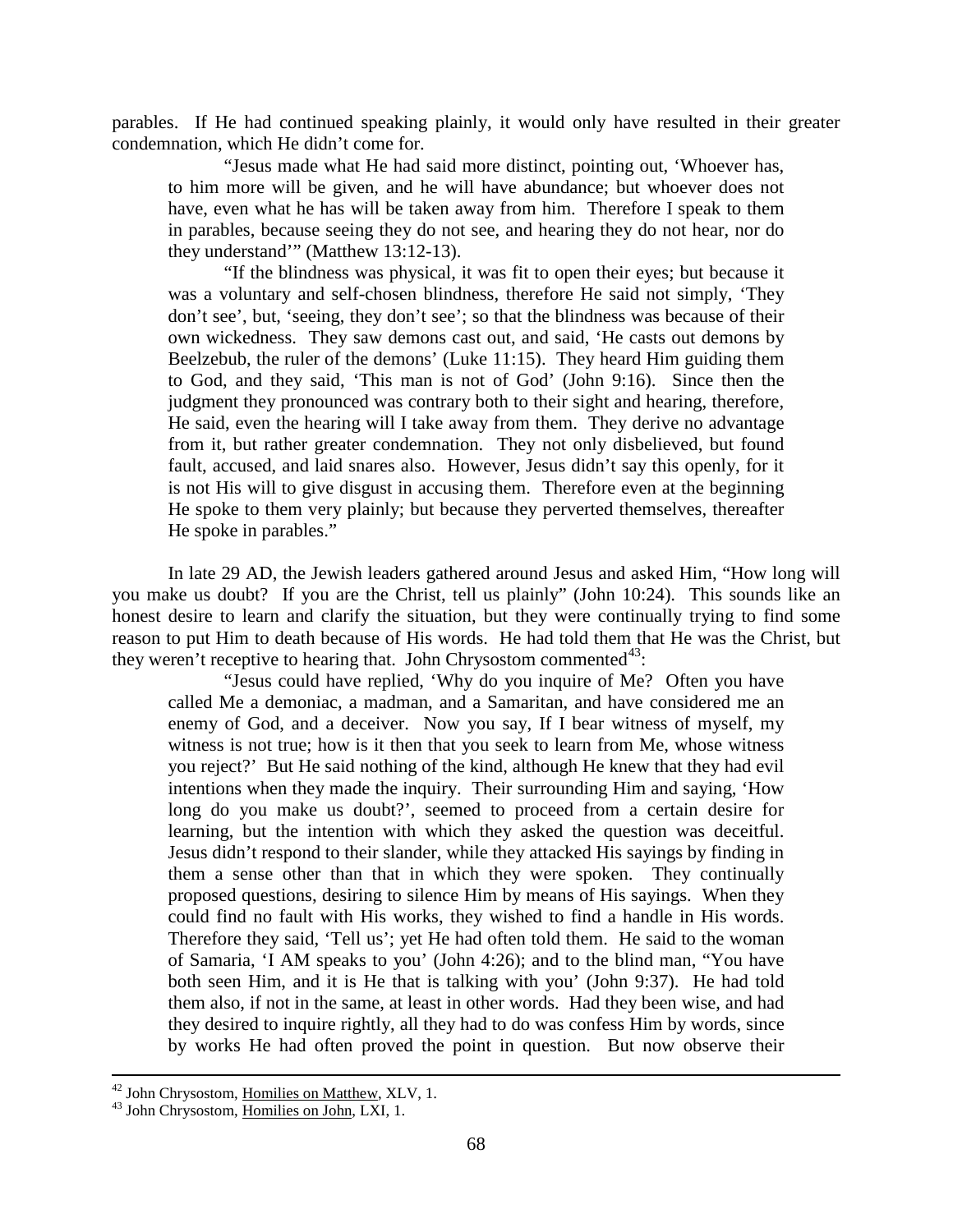perverse temper. When He addressed them, and instructed them by His words, they said, 'What sign will You perform then, that we may see it and believe You?' (John 6:30) But when He gives them proof by His works, they said to Him, 'Are you the Christ? Tell us plainly' (John 10:24); when the works cry aloud, they seek words, and when the words teach, then they want works, always being contrary. The end showed that they didn't inquire for the sake of learning."

"Their mode of questioning was full of hatred. Yet He spoke everything openly, always being present at their feasts, and in secret He said nothing; but their words were full of deceit, in order that having drawn Him out, they might again find some handle against Him."

# <span id="page-27-0"></span>**The Boldness of the Blind Man After Receiving Sight**

The arguments and disagreements among the Pharisees were not lost on the formerly blind man. In fact, they began to give him true insight into what really happened. The interchange went like this:

- Some of the Pharisees asked the formerly blind man his opinion of Jesus. He replied, "He is a prophet."
- These Pharisees then denied the fact that he had been blind in the first place and called his parents as witnesses. This discredited the Pharisees in the eyes of the formerly blind man since he could see that they were suppressing the obvious.
- The parents confirmed their son's former blindness but hesitated to speak further out of fear.
- The Pharisees called in the formerly blind man again, this time under oath, asking him to deny the miracle ever took place. This indicated that they thought he and his parents were lying and they completely discredited themselves in his eyes. To him they were just trying to stonewall the truth.
- The formerly blind man threw it back in their face, "Why do you want to hear it again? Do you also want to become His disciples?"
- Infuriated, they reviled him, claiming to be Moses' disciple and said they didn't even know where Jesus was from.
- The formerly blind man now saw things clearly and spelled it out to the Pharisees. Following are John Chrysostom's comments<sup>[44](#page-27-1)</sup>:
	- 1. This is a marvelous thing; you do not know where Jesus is from, yet He opened my eyes. "A Man, who is not one of the distinguished, noble or illustrious among you, can do such things; so that it is in every way clear that He is God, needing no human help".
	- 2. God does not hear sinners, and you acknowledge this; but He does hear true worshippers who do His Will. "Here he not only has cleared Jesus of sin, but declares that He is very pleasing to God, and does His will. Since they called themselves worshipers of God, he added, 'and does His will'; 'since', he said, 'it is not sufficient to know God; men must also do His will'.

<span id="page-27-1"></span><sup>&</sup>lt;sup>44</sup> Chrysostom, Homilies on John, LVIII, 3.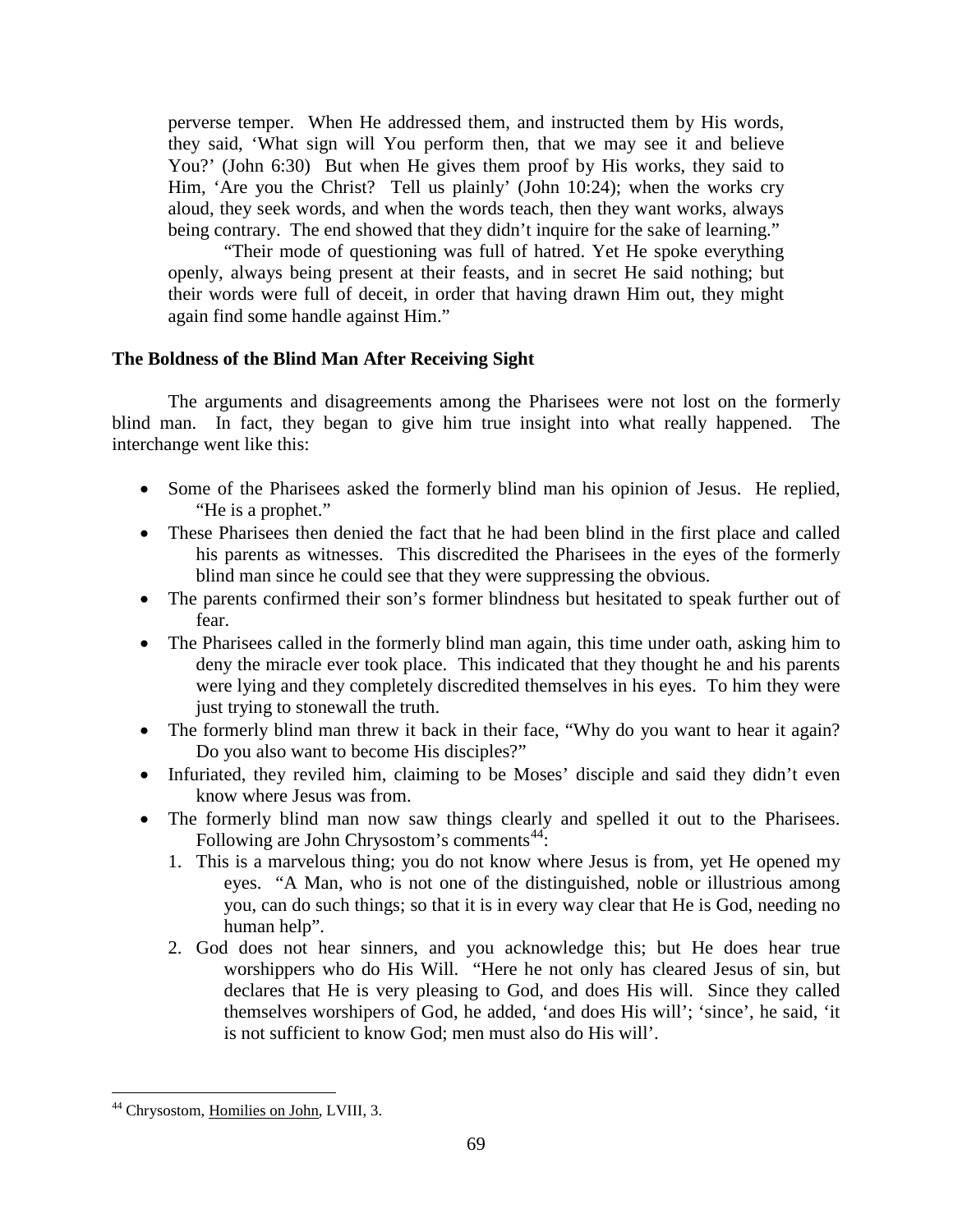- 3. Since the world began, it has been unheard that anyone ever opened the eyes of one born blind. "If now you acknowledge that God doesn't hear sinners, and this Person has wrought a miracle, and such a miracle as no man has ever done, it is clear that He has surpassed all things in virtue, and that His power is greater than belongs to man."
- 4. If this man (Jesus) were not from God, He could do nothing.
- The Pharisees proceeded to cast him out of the Synagogue, overruling Nicodemus, Joseph and Gamaliel. The formerly blind man was fortunate to get out alive; when the Deacon Stephen did something similar about a year later (Acts 7), Stephen and about 200 others<sup> $45$ </sup> were stoned to death.

John Chrysostom noted<sup>[46](#page-28-1)</sup> that an underlying assumption of the Pharisees was that Jesus was a sinner. They said, "We know that this man (Jesus) is a sinner" (John 9:24). They tried to get the formerly blind man to say that also, but he kept playing their own words back to them, "How can a man who is a sinner do such signs"? (John 9:16) Yet just a short time earlier, Jesus had spoken to the Scribes and Pharisees and had asked them, "Which of you convicts Me of sin?" (John 8:46) This was followed by silence, since they could find no sin in Him. Thus the formerly blind man kept challenging the obstinate blindness of the Pharisees.

Chrysostom also noted<sup>[47](#page-28-2)</sup> the change in the attitude of the formerly blind man when the Pharisees began to question him a second time. Before he had spoken cautiously in supplying the proof of what he said. After that he spoke confidently and trampled their madness, declaring himself to be Jesus' disciple.

"The Pharisees inquired again, 'What did he do to you? How did He open your eyes?' (John 9:26) Having conquered them already and put them down, he no longer spoke to them submissively. As long as the matter needed inquiry and arguments he spoke guardedly, while he supplied the proof; but when he had conquered and gained a splendid victory, he then took courage, and trampled them."

"'I have told you once, and you did not listen; why do you want to hear it again?' (John 9:27) This is bold-speaking of a beggar towards Scribes and Pharisees! So strong is truth, so weak is falsehood. Truth, though she take hold of ordinary men, makes them to appear glorious; falsehood, even though it is with the strong, shows them to be weak! What the formerly blind man said is of this kind, 'You paid no attention to my words; therefore I will no longer speak or answer you continually, who question me to no purpose, and who do not desire to hear in order to learn; all you do is insult my words'".

"As a final reply, the formerly blind man said, 'Do you also want to become His disciples?' (John 9:27) Now he has ranked himself among the band of disciples, for the 'do you also?' is the expression of one who is declaring himself to be a disciple. Then he mocked them abundantly. For since he knew that this struck them hard, he said it, wishing to criticize them with exceeding severity; the act of a courageous soul, soaring on high and despising their

<span id="page-28-1"></span><span id="page-28-0"></span><sup>&</sup>lt;sup>45</sup> Nickolai Velimirovic, <u>Prologue From Ochrid</u>, Lazarica Press, Birmingham, 1986, July 28.<br><sup>46</sup> John Chrysostom, <u>Homilies on John</u>, LVIII, 2.<br><sup>47</sup> John Chrysostom, <u>Homilies on John</u>, LVIII, 2-3.

<span id="page-28-2"></span>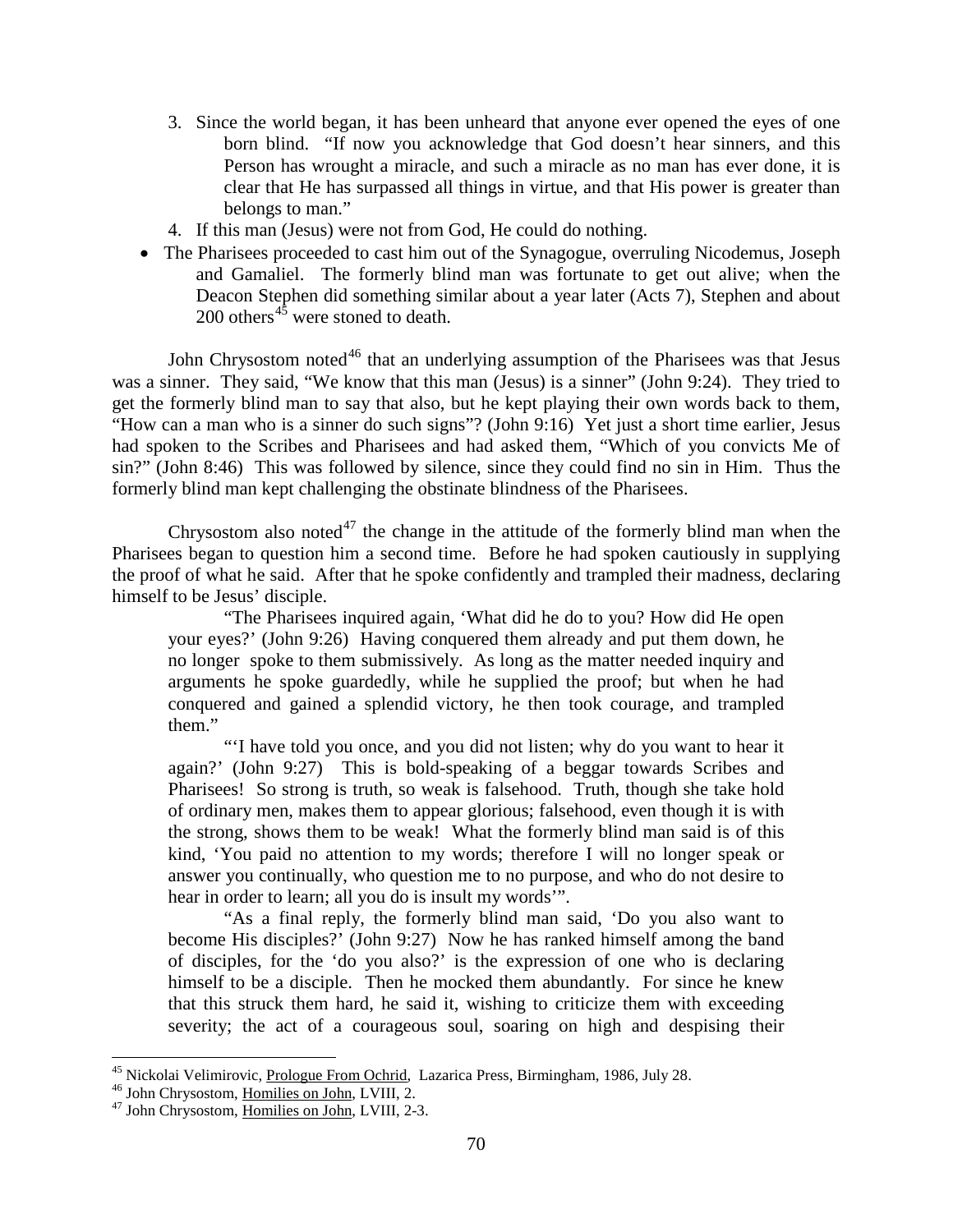madness. He pointed out the greatness of this dignity, in which he was very confident, and showed that they insulted him who was a man worthy to be admired; he didn't take the insult to himself, but grasped as an honor what they offered as a reproach."

Cyprian of Carthage applied<sup>[48](#page-29-1)</sup> the words of the man born blind, "God does not hear a sinner", to the baptism of heretics in his day.

"It is necessary that he should be anointed who is baptized; having received the chrism<sup>[49](#page-29-2)</sup>, that is, the anointing, he may be anointed of God, and have in him the grace of Christ. Further, it is the Eucharist from which the baptized are anointed with the oil sanctified on the altar. But he cannot sanctify the creature of oil, who has neither an altar nor a church; thus there can be no spiritual anointing among heretics, since it is clear that the oil cannot be sanctified nor the Eucharist celebrated at all among them. But we ought to know and remember that it is written, 'Let not the oil of a sinner anoint my head' (Psalm 141:5 LXX), which the Holy Spirit forewarned, lest anyone going out of the way and wandering from the path of truth should be anointed by heretics and adversaries of Christ. Besides, what prayer can a priest who is impious and a sinner offer for a baptized person? It is written, 'God does not hear a sinner; but if any man is a worshipper of God, and does His will, him He hears' (John 9:31). Who, moreover, can give what he himself doesn't have? How can he discharge spiritual functions who himself has lost the Holy Spirit? Therefore he must be baptized and renewed who comes untrained to the Church, that he may be sanctified within by those who are holy, since it is written, 'Be holy, for I am holy, says the Lord'" (Leviticus 19:2).

#### <span id="page-29-0"></span>**Being Cut Off From Israel**

When the formerly blind man was "put out of the synagogue" (John 9:34), he was "cut off from Israel." The Hebrew word, *kareth* (Hebrew to cut off, cut down, destroy) was used in a wide variety of contexts. There are times when *kareth* is clearly synonymous to death by stoning (Exodus 31:14-15, Leviticus 20:2-3). But there are many other times where an offender is instructed to be cut off from Israel, but not specifically stoned. For example:

| • Eating leavened bread during Passover   | Exodus 12:15-20      |
|-------------------------------------------|----------------------|
| • Using Holy Oil improperly               | Exodus 30:31-33      |
| • Eating offerings while unclean          | Leviticus 7:15-21    |
| • Improper offerings                      | Leviticus 17:4-9     |
| $\bullet$ Drinking blood                  | Leviticus $17:10-14$ |
| • Neglecting the Passover                 | Numbers 9:10-14      |
| Neglecting purifications after defilement | Numbers 19:11-13     |
|                                           |                      |

All of the above regulations have to do with maintaining the worship of God in an exact manner, which has its fulfillment in Christ. People who aren't interested in doing this are not part of Israel in spirit. The seeming vagueness of the term "cut off" may have been intentional to

<span id="page-29-2"></span><span id="page-29-1"></span> <sup>48</sup> Cyprian of Carthage, Epistles, LXIX, 2.

 $^{49}$  Chrism or unction is an anointing with oil and is mentioned by the Apostle John, " the anointing which you have received from Him abides in you" (1 John 2:27).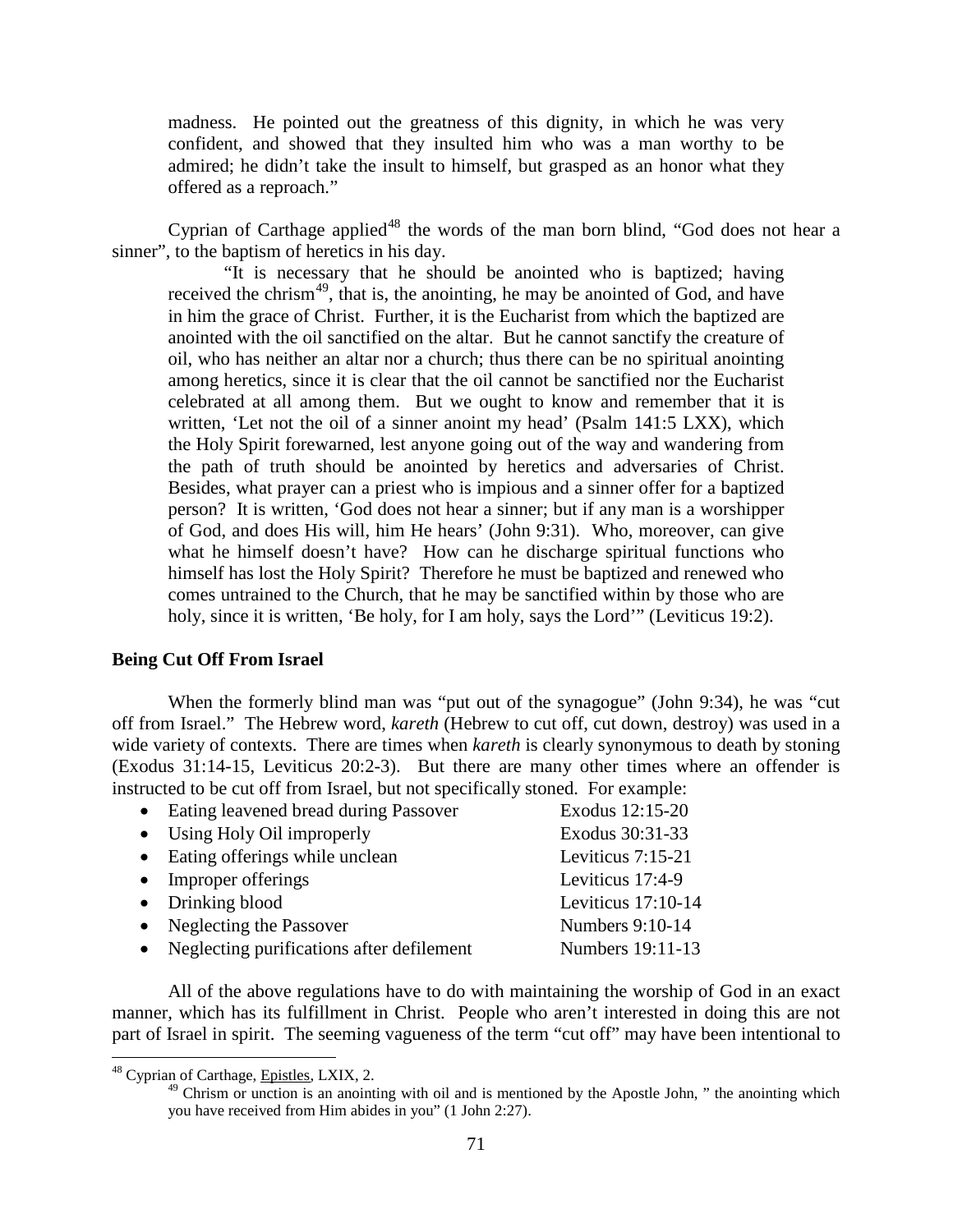allow some discretion for judges to deal with individual cases where repentance may be forth coming.

For lesser offenses, especially those of one man against another (as opposed to those connected with worship of God), beating with rods or whips were proscribed (Deuteronomy 25:1-3). Forty "stripes" was the maximum punishment allowed, where each blow left a bloody wound. Forty stripes was considered survivable, but just barely so, and more than that made the one who inflicted the punishment possibly subject to punishment himself if the offender died (Exodus 21:20-21). For example, Paul was given 39 lashes from the Jewish leaders on five separate occasions (2 Corinthians 11:24). The Apostles were also beaten by the Jewish leaders for continuing to teach about Christ (Acts 5:40).

In the case of the man born blind, he had offended the Jewish leaders. Being out of the synagogue meant he had no part in the worship of Israel. (Even Gentiles could take part at a distance!) This also meant he would have great difficulty finding employment and he may also be unable to inherit property.

There are other cases where people refused to acknowledge Jesus for fear of being "put out of the synagogue". Israel and the synagogue worship was their hope of eternal life; to abandon this was hard to do. Some examples are as follows with comments from John Chrysostom:

- 1. Nicodemus came to Jesus by night so as to avoid being put out of the synagogue. Even at this time Nicodemus was favorable towards Christ, and stated, 'Rabbi, we know that You are a teacher come from God; for no one can do these signs that You do unless God is with him' (John 3:1-2). Chrysostom stated<sup>[50](#page-30-0)</sup> that Nicodemus still did not have the proper perspective about Christ, for he was still entangled in the Jewish reasoning. Therefore he came by night, because he feared to do so by day. Yet the merciful God did not reject him, or deprive him of His instruction, but with much kindness spoke with him and disclosed to him very exalted teachings. Far more deserving of pardon was Nicodemus than those who acted through wickedness. They were entirely without excuse; but Nicodemus, though he was liable to condemnation, yet was not so to an equal degree. The Apostle John noted that 'of the rulers many believed on Him, but because of the Jews they did not confess Him, lest they should be put out of the synagogue' (John 12:42). In Jesus' meeting with Nicodemus he has implied this by mentioning his coming 'by night'.
- 2. Prior to the raising of Lazarus, 'Many of the Jews came to comfort Mary and Martha' (John 11:19) Chrysostom stated<sup>51</sup>, "Why would they comfort women beloved of Christ, when they had agreed, that if any should confess Christ, he should be put out of the synagogue? It was either because of the grievous nature of the calamity, or that they respected them as of superior birth, or else these who came were not the wicked sort. The Evangelist mentions these circumstances, to prove that Lazarus was really dead.

<span id="page-30-0"></span><sup>&</sup>lt;sup>50</sup> John Chrysostom, <u>Homilies on John</u>, XXIV, 1.<br><sup>51</sup> John Chrysostom, <u>Homilies on John</u>, LXII, 2.

<span id="page-30-1"></span>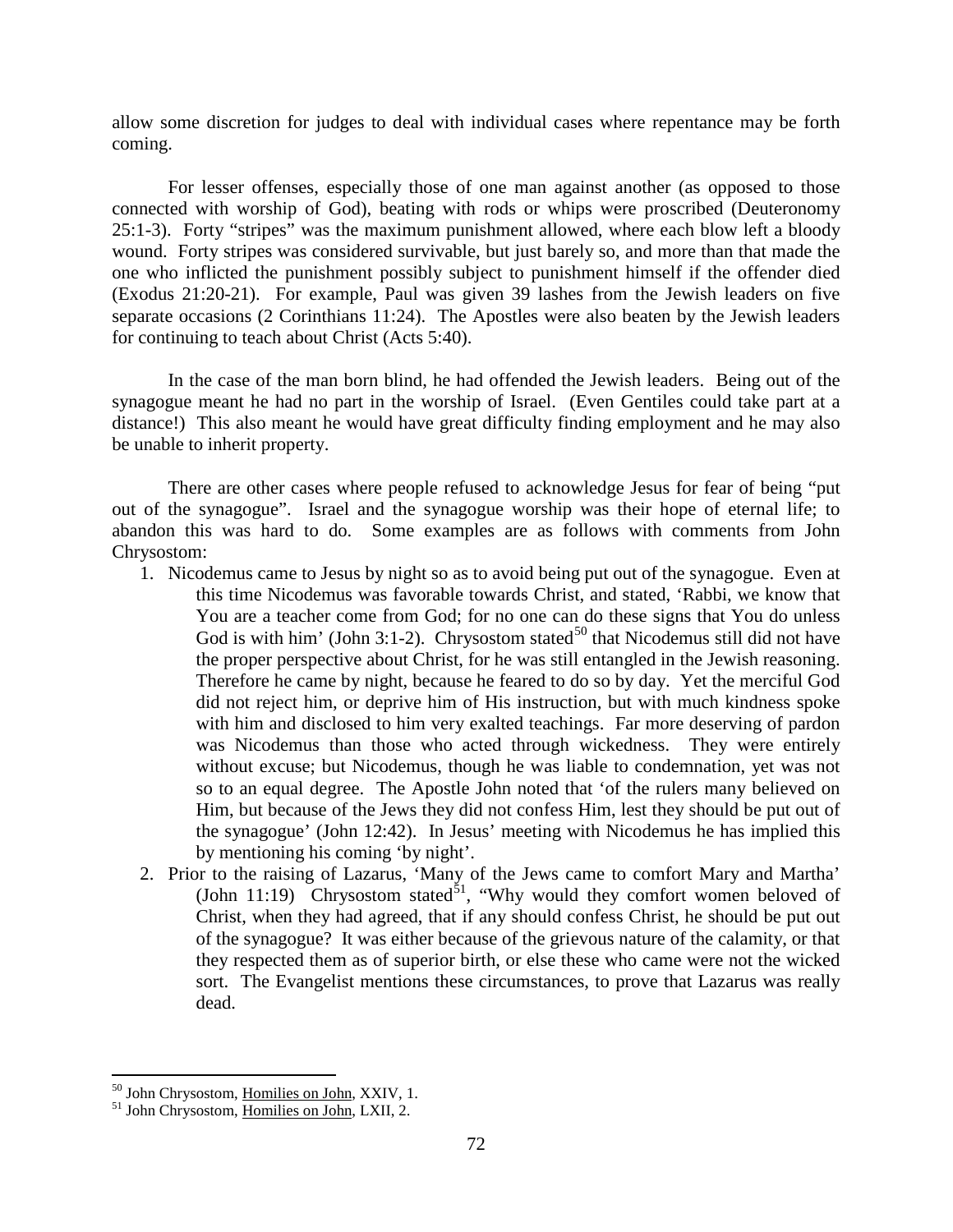- 3. Some people out of pride refused to identify with Jesus (John 12:40). John Chrysostom stated<sup>52</sup>, "Vainglory is a powerful thing and can blind the minds of those ensnared by it even to very obvious truths, persuade them to dispute what is allowed by others. It instigates in some, who know and are persuaded of the truth, to pretended ignorance and opposition. This took place in the case of the Jews, for they did not through ignorance deny the Son of God, but that they might obtain honor from the multitude. 'They believed, but were afraid, lest they should be put out of the synagogue' (John 12:42). So they gave up their salvation to others. It cannot be that he who is so zealous a slave to the glory of this present world can obtain the glory which is from God. Therefore Jesus rebuked them, saying, 'How can you believe, who receive honor from one another, and do not seek the honor that *comes* from the only God?" (John 5:44).
- 4. Publicans and harlots were entering the kingdom of Heaven before the religious leaders. (Matthew 21:12-13). Chrysostom stated<sup>53</sup>, "'John came to you in the way of righteousness, and you didn't believe him; but tax collectors and harlots believed him. When you saw *it,* you did not afterward relent and believe him' (Matthew 21:32). Christ put forward the publicans and the harlots, then added this, by the order of their actions convicting their unpardonable conduct. He showed that for fear of men they do everything, and for vainglory. For they did not confess Christ for fear, lest they should be put out of the synagogue."
- 5. The love of money is a dreadful disease, but it becomes much worse, because it is the root and mother of all evil. Chrysostom stated<sup>[54](#page-31-2)</sup>, "Those who opposed Christ were broken off from the Faith through their love of honor. 'Among the rulers many believed in Him, but because of the Pharisees they did not confess Him, lest they should be put out of the synagogue' (John 12:42). Again 'how can you believe who receive honor one of another, and seek not the honor that comes from God only?' (John 5:44). They were not rulers, but slaves in the utmost slavery. However, this fear was afterwards done away with, for nowhere during the time of the Apostles do we find them possessed by this feeling, since in their time both rulers and priests believed (Acts 6:7, 15:5). The grace of the Spirit came and made all the Apostles firmer than stone."
- 6. Even the Twelve were huddled together by themselves after the Crucifixion for fear of the Jewish leaders (John 20:19).

John Chrysostom noted<sup>[55](#page-31-3)</sup> that the Apostle Paul was at one time linked with the same Jewish leaders who put the formerly blind man out of the synagogue. How did Paul see this in retrospect? Chrysostom concludes that Paul didn't begin an active role until after the Resurrection. While the Jewish leaders acted out of love for power, Paul acted out of zeal for the tradition of the fathers. Gamaliel may have had a lot to do with Paul's viewpoint, and thus with Paul finding mercy.

"Paul magnified the mercy and loving-kindness of God, in describing his former life, 'I was formerly a blasphemer and a persecutor'. When he speaks of

<span id="page-31-1"></span><span id="page-31-0"></span><sup>&</sup>lt;sup>52</sup> John Chrysostom, <u>Homilies on John</u>, III, 5.<br><sup>53</sup> John Chrysostom, <u>Homilies on Matthew</u>, LXVII, 3.<br><sup>54</sup> John Chrysostom, <u>Homilies on 1 Timothy,</u> III, v. 13.<br><sup>55</sup> John Chrysostom, <u>Homilies on 1 Timothy</u>, III, v. 13

<span id="page-31-2"></span>

<span id="page-31-3"></span>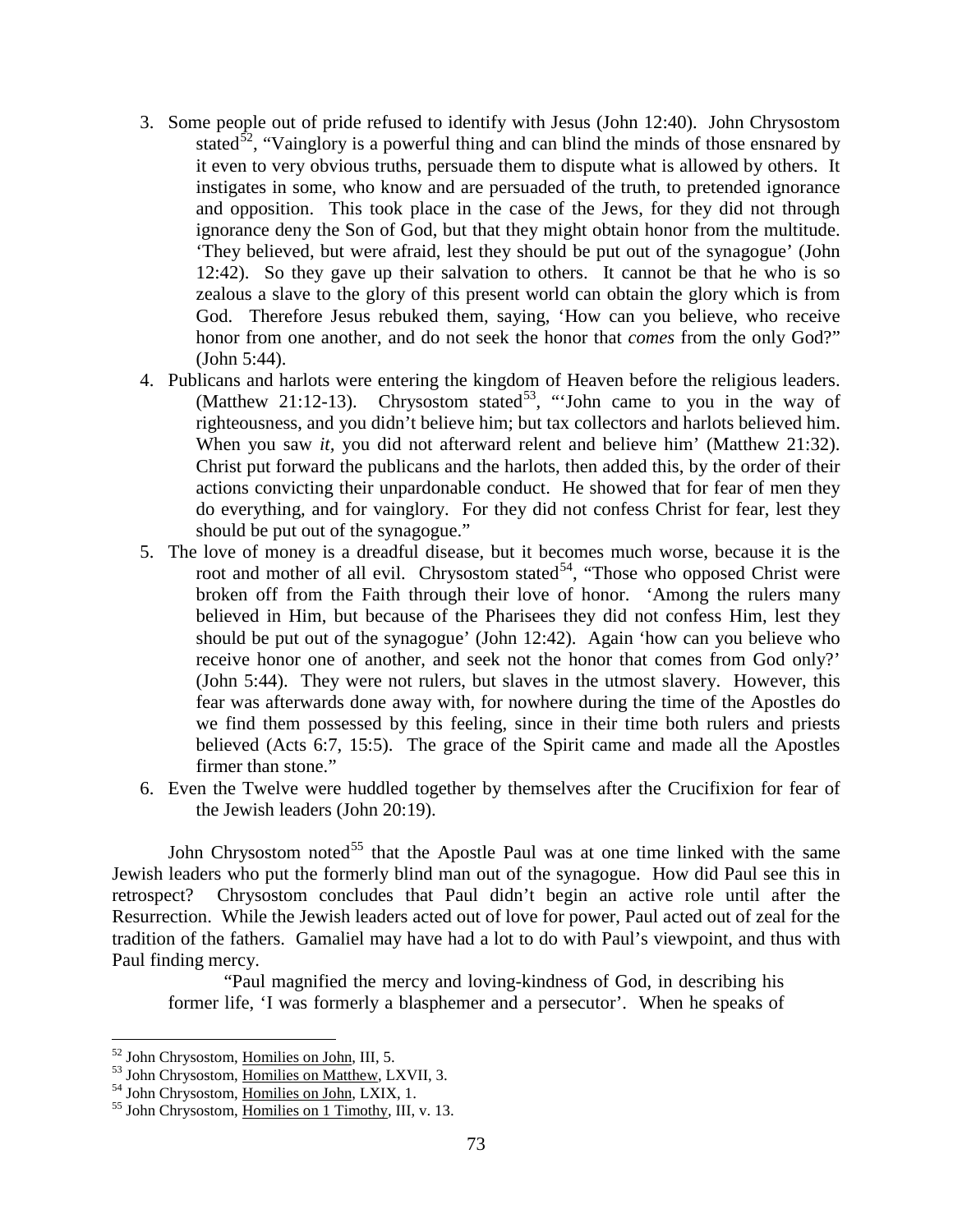the still unbelieving Jews, he rather extenuates their guilt. 'I bear them record that they have a zeal for God, but not according to knowledge' (Romans 10:2). Observe Paul's lowering of himself! So free was he from self-love, so full of humility, that he was not satisfied to call himself a persecutor and a blasphemer, but he aggravated his guilt, showing that it did not stop with himself, that it was not enough that he was a blasphemer, but in the madness of his blasphemy he persecuted those who were willing to be godly. 'But I obtained mercy because I did it ignorantly in unbelief'" (1 Timothy 1:13).

"Why then did other Jews not obtain mercy? Because what they did, they did not ignorantly, but willfully, well knowing what they did. 'Many of the Jews believed on Him, but because of the Pharisees they did not confess Him. They loved the praise of men more than the praise of God' (John 12:42, 43). Christ said to them, 'How can you believe, who receive honor one of another' (John 5:44)? The parents of the blind man 'said these things for fear of the Jews, lest they should be put out of the synagogue' (John 9:22). The Jews themselves said, 'Do you perceive how we gain nothing? Look, the world is gone after Him' (John 12:19). Thus their love of power was everywhere in their way. When they admitted that no one can forgive sins but God only, and Christ immediately did that thing, which they had confessed to be a sign of divinity, this could not be a case of ignorance."

"Where was Paul at this time? Perhaps he was still sitting at the feet of Gamaliel (Acts 22:3), and took no part with the multitude who conspired against Jesus, for Gamaliel does not appear to have been an ambitious man. Then how is it that afterwards Paul was found joining with the multitude at the death of Stephen? (Acts 7:58-8:1) He saw the doctrine growing, and on the point of prevailing, and being generally embraced. Paul did not act from the love of power as the other Jews did, but from zeal. The motive of his journey to Damascus was his opinion that the doctrine was pernicious, and he was afraid that the preaching of it would spread everywhere. With the Jews it was the love of power that influenced their actions. They said, 'The Romans will come and take away both our place and nation' (John 11:48). The fear that agitated them was that of man. How could one as skillful in the Law as Paul be so ignorant? It is Paul who says, 'which He had promised before by His holy prophets' (Romans 1:2). How is it that Paul didn't know, when he was zealous for the Law of his fathers, and who was brought up at the feet of Gamaliel? The uneducated fishermen embraced the Gospel while Paul, who studied the Law, was persecuting it! It is for this he condemns himself, saying, 'I am not worthy to be called an Apostle' (1 Corinthians 15:9). It is for this that he confesses his ignorance, which was produced by unbelief. For this cause, he says, that he obtained 'mercy'. When Paul said, 'He counted me faithful' (1 Timothy 1:12), Paul meant that he gave up no right of his Master; even his own labors he ascribed to God, and assumed nothing for himself, and did not claim for his own the glory which was due to God."

### <span id="page-32-0"></span>**The Blind Man's Recognition That Christ Is God**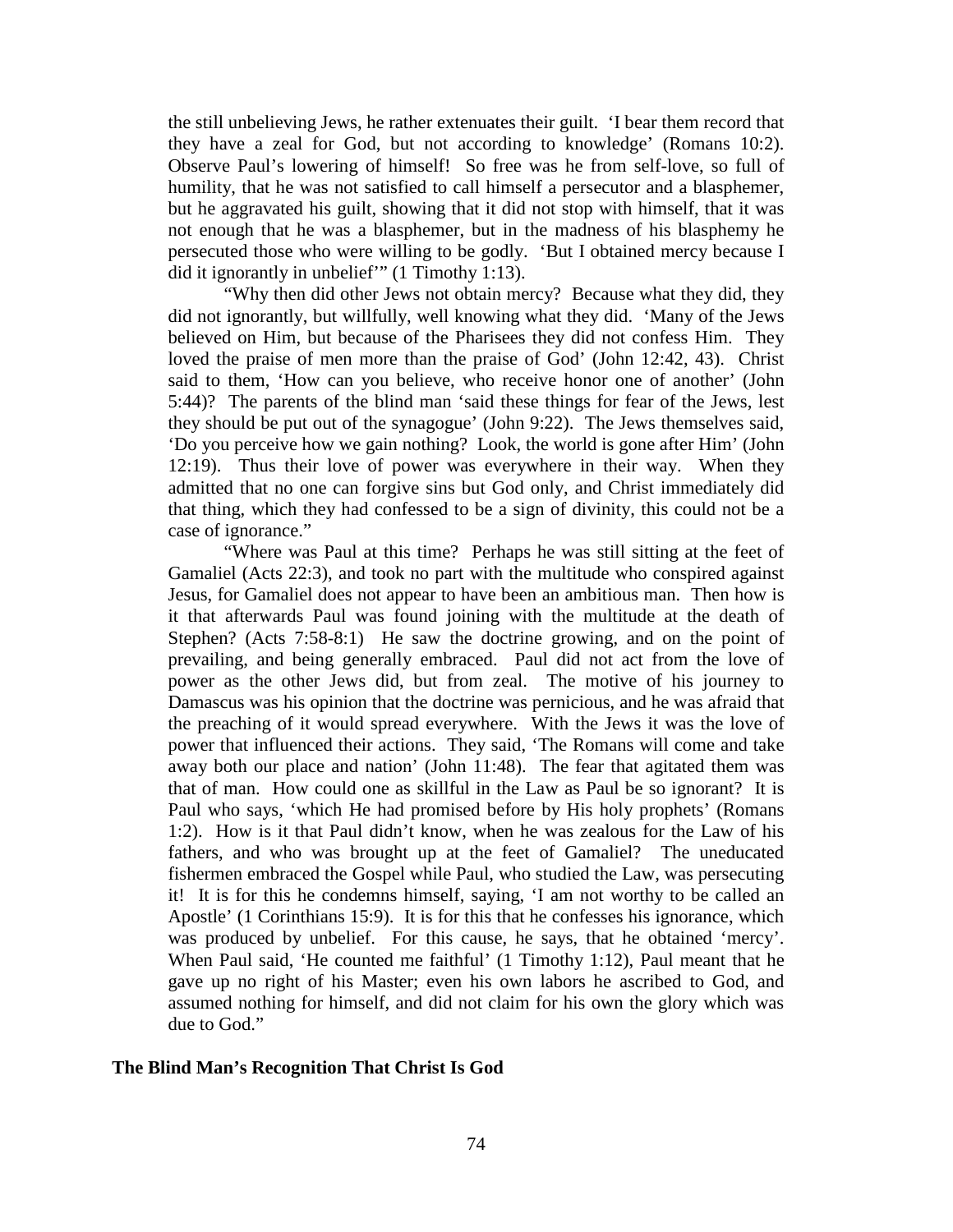Jesus heard how the formerly blind man had been "cut off from Israel" and also realized how he had stood up to the heretical blasphemy of the Pharisees. Therefore Jesus sought him out and asked if he believed in the Son of God. Up until now, the formerly blind man had never seen Jesus. So he asked, "Who is He that I may believe?" When Jesus revealed Himself, the man said, "Lord, I believe!" and fell down and worshiped Him. This is real insight.

Chrysostom pointed out<sup>[56](#page-33-0)</sup> that the Lord did not instruct the formerly blind man to believe, but asked him, "Do you believe on the Son of God?" (John 9:35). The man had just been cut off from Israel for defending someone he didn't even know. Christ rewarded him like a judge rewards the champion coming from the Olympic Games.

"When they had cast him out from the Temple, Jesus came for the purpose of meeting him. Observe how He recompensed him, by the chief of blessings. He made Himself known to him who before didn't know Him, and enrolled him into the company of His own disciples. Observe the exact circumstances: when Christ had said, 'Do you believe on the Son of God?', the man replied, 'Who is He, Lord, that I may believe in Him?' (John 9:36) As yet he didn't know Him, even though he had been healed; he was blind before he came to his Benefactor, and after the cure, he was being hassled by those dogs. Therefore like some judge at the games, Christ received the champion who had worked hard and gained the crown. After so much arguing against the Jews, after so many words, Jesus asked him, 'Do you believe?' He spoke this not from ignorance, but desiring to make Himself known, and showing gently that He valued the man's faith. 'This great multitude', He said, 'has insulted Me, but of them I make no account; for one thing I care, that you should believe. For better is one who does the will of God, than ten thousand transgressors'. Christ had approved what the formerly blind man had said; He asked this question to first bring him to a state of longing for Himself. He didn't say directly, 'Believe', but in the way of an inquiry. The man said, 'Lord, who is He, that I might believe on Him?' The expression is that of a longing and inquiring soul. He didn't know Him in whose defense he had spoken so much, that you may learn his love for truth."

In today's Gospel lesson, which took place in about December, 29 AD, Jesus had just come from a confrontation with the Jewish leaders that ended with their picking up stones to stone Him to death for claiming equality with the Father (John 8:58-59). John Chrysostom stated<sup>[57](#page-33-1)</sup> that Jesus went straight from there to the man born blind, intentionally, to demonstrate what He had been saying, that He is equal with the Father.

Jesus wasn't content to just let everything remain status quo. He had just come from a confrontation with the Jewish leaders that ended with their picking up stones to stone Him to death for claiming equality with the Father (John 8:[58](#page-33-2)-59). John Chrysostom stated<sup>58</sup> that Jesus went straight from there to the man born blind, intentionally, to demonstrate what He had been saying, that He is equal with the Father. Now Jesus had made His point regarding equality with the Father, but there were other eyes that needed to be opened. So following this, Jesus had

<span id="page-33-2"></span>

<span id="page-33-1"></span><span id="page-33-0"></span><sup>&</sup>lt;sup>56</sup> John Chrysostom, <u>Homilies on John</u>, LIX, 1.<br><sup>57</sup> John Chrysostom, <u>Homilies on John</u>, LVI, 1.<br><sup>58</sup> John Chrysostom, Homilies on John, LVI, 1.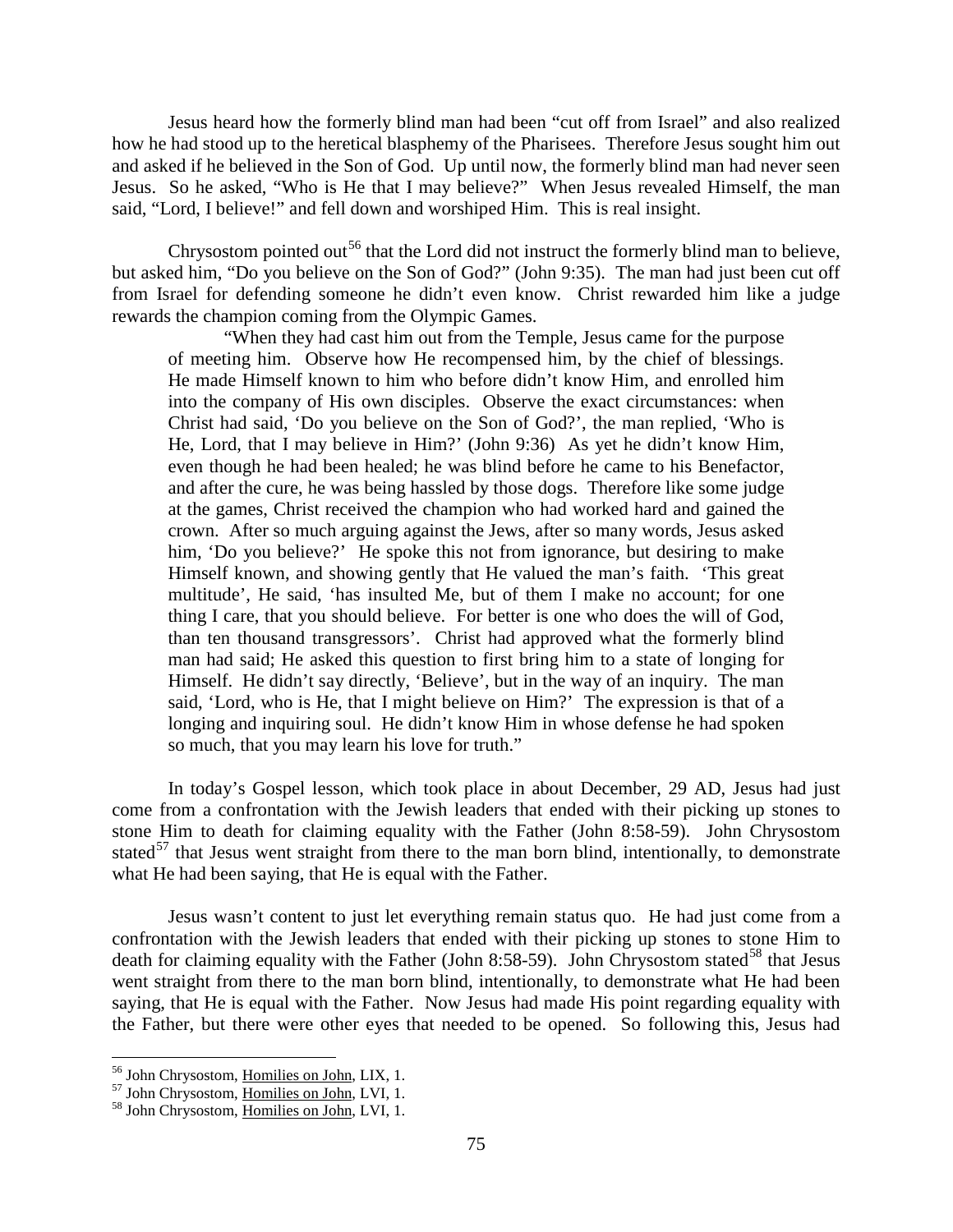another long discussion with the Pharisees, where Nicodemus, Joseph and Gamaliel may have been present again. They had had such difficulty accepting His claim to be "I AM" who spoke to Moses (John 8:58) and Who created man out of dirt (Genesis 2:7). As Chrysostom put<sup>[59](#page-34-0)</sup> it,

"To have said, 'I am He, Who took the dust of the earth and made man,' would have seemed a hard thing to His hearers. When shown by actual deeds, this no longer stood in their way. By taking earth and mixing it with spit, He showed His hidden glory. For no small glory was it that He should be deemed the Architect of the Creation".

Thus after this demonstration with the man born blind, Jesus said:

- Because you say "we see," you are really blind and your sin remains (John 9:40-41).
- He is the door to the sheepfold; others who enter by another way are thieves and robbers (John 10:1-10).
- He is also the Good Shepherd and His sheep hear His voice and follow Him (John 10:2-5).
- The Good Shepherd also gives His life for the sheep; hirelings don't do that! (John 10:11-18).

Again, a division arose among the Pharisees. One group said that Jesus had a demon (10:19-20) which is blasphemy and a sin against the Holy Spirit (Matthew 12:22-37). The other group countered with, "These are not the words of One who has a demon. Can a demon open the eyes of the blind?" (John 10:21) This encounter took place in December of 29 AD, or about four months before Jesus was crucified. After Jesus was crucified, Nicodemus and Joseph took His body for burial (John 19:38-39) and were then cut off from Israel themselves. Their eyes had been opened and they knew what they had to do!

John Chrysostom pointed out<sup>[60](#page-34-1)</sup> that the works that Jesus did, such as restoring the man born blind, were things that no one had ever done before. As a result, there was strong reaction from the world to Jesus, Who was not of the world.

"They have no excuse. I gave them the teaching by words, and added that by works, according to the Law of Moses, who commanded all men to obey one speaking and doing such things, when he should both lead to piety, and exhibit the greatest miracles."

Jesus spoke not simply of 'signs', but, 'Which no other man did' (John 15:24). They themselves were witnesses of this, 'It was never so seen in Israel' (Matthew 9:33); and, 'Since the world began was it not heard that any man opened the eyes of one that was born blind' (John 9:32). The raising of Lazarus was of the same kind, and also many other acts, and the mode of wonder working was new, and all beyond expectation.

'Why then do they persecute both You and us? Because you are not of the world! If you were of the world, the world would love its own' (John 15:19).

<span id="page-34-1"></span><span id="page-34-0"></span> $59$  John Chrysostom, <u>Homilies on John</u>, LVI, 1.  $60$  John Chrysostom, <u>Homilies on John</u>, LXXVII, 2.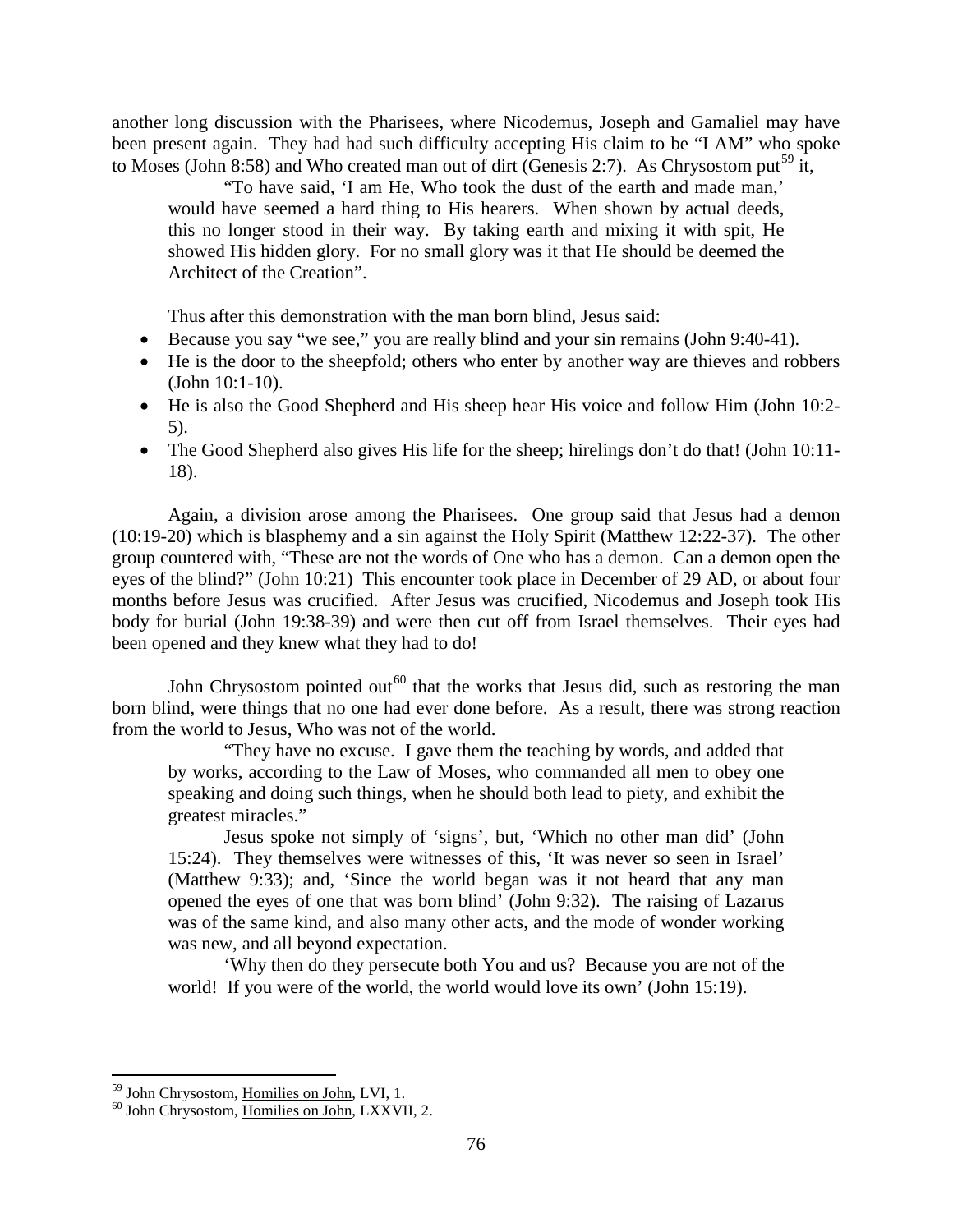Hilary of Poitiers stated<sup>[61](#page-35-0)</sup> that the heretics of his day, who claimed that Jesus was a being created out of nothing, didn't know the Father, and therefore they can't know the Son. Thus they are like the Pharisees who reviled the formerly blind man, when he confronted them.

The ignorance of the heretics can be demonstrated by their ignorance of the fact that He is the Son of God. Let the victims of this delusion reflect upon the words, 'You neither know Me, nor where I am from' (John 8:19, 9:29). All things, they argue, are from nothing; they allow no exception. They dare to misrepresent God the Only-begotten as sprung from nothing. The fact that, as the Scripture says, they don't know where He is from, is an indication of that unknowable origin from which He springs. If we can say of a thing that it came into existence out of nothing, then we know its origin. We know that it was made out of nothing, and this is a piece of definite knowledge. Now He Who came is not the Author of His own being; but He Who sent Him is, Whom the blasphemers don't know. Thus the Sent is from the Sender; from Him Whom they don't know as His Author. None can confess the Son who denies that He was born; none can understand that He was born, who has formed the opinion that He is from nothing. He is so far from being made out of nothing, that the heretics cannot tell where He is from.

Hilary of Poitiers also stated<sup>[62](#page-35-1)</sup> that when Jesus asked the formerly blind man if he believed on the Son of God, this anticipated later heretics who "believed in Christ" yet denied that He was the Son of God.

"The Lord had given sight to a man blind from his birth; the Lord of nature had removed a defect of nature. Because this blind man had been born for the glory of God, that God's work might be revealed in the work of Christ, the Lord did not delay till the man had given evidence of his faith by a confession of it. But though he didn't know at the time Who had given him the great gift of eyesight, yet afterwards he earned a knowledge of the Faith. It was not the dispelling of his blindness that won him eternal life. When the man was already healed and had been ejected from the synagogue, the Lord asked, 'Do you believe on the Son of God?' This was to save him from the thought of loss, by the exclusion from the synagogue, by the certainty that confession of the true Faith had restored him to immortality. When the man, his soul still unenlightened, answered, 'Who is He, Lord that I may believe on Him?' The Lord's reply was, 'You have both seen Him, and it is He that talks with you' (John 9:35-37). Christ removed the ignorance of the man, whose sight he had restored, and whom He was now enriching with the knowledge of so glorious a Faith. Does the Lord demand from this man, as from others, who prayed Him to heal them, a confession of faith as the price of their recovery? Emphatically not! The blind man could already see when he was thus addressed. The Lord asked the question in order to receive the answer, 'Lord, I believe' (John 9:38). The Faith which spoke in that answer was to receive not sight, but life."

"Now let us examine carefully the force of the words. The Lord asked of the man, 'Do you believe on the Son of God?' If a simple confession of Christ,

<span id="page-35-1"></span><span id="page-35-0"></span><sup>&</sup>lt;sup>61</sup> Hilary of Poitiers, <u>On the Trinity</u>, VI, 29. <sup>62</sup> Hilary of Poitiers, <u>On the Trinity</u>, VI, 48.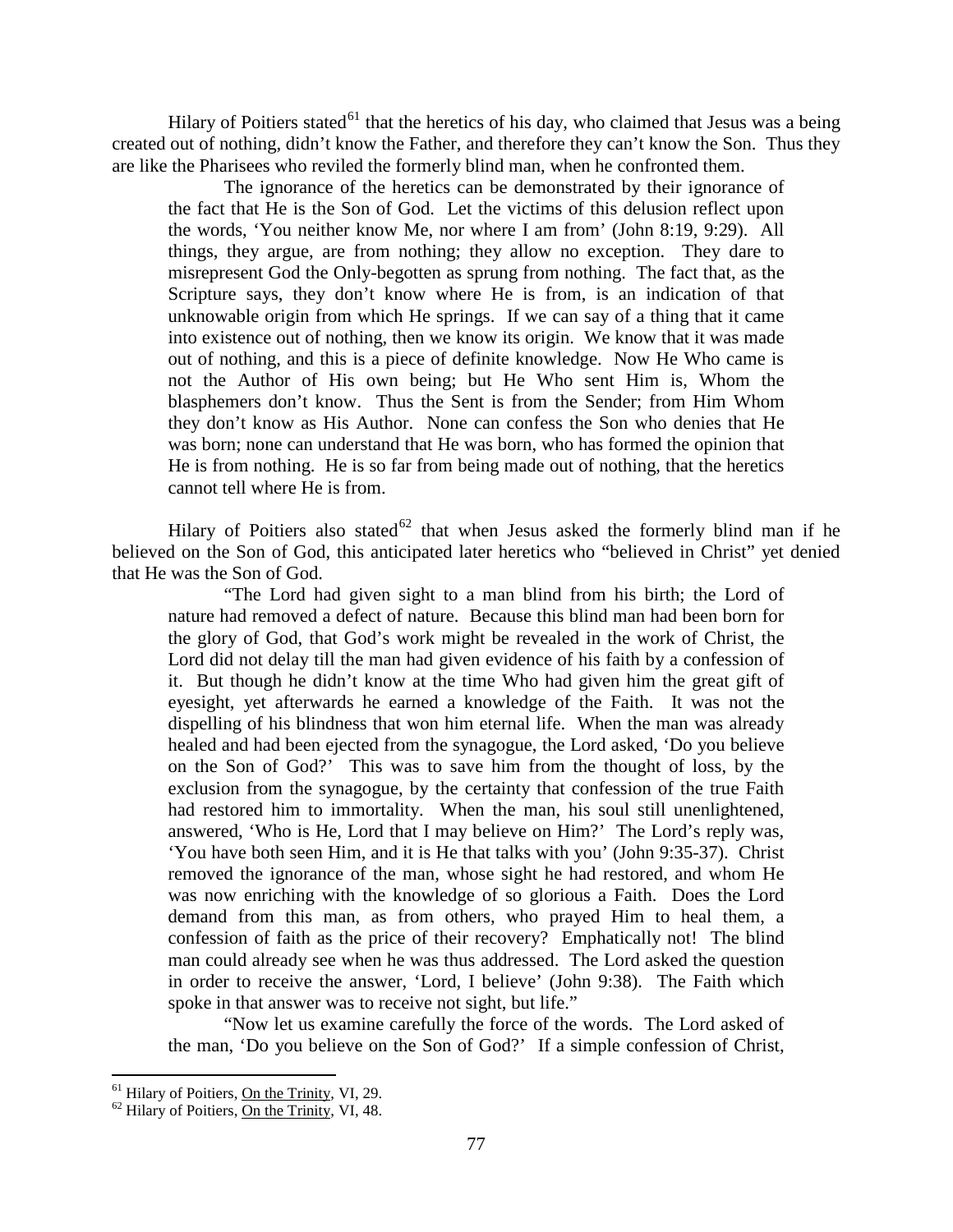leaving His nature in obscurity as to whether He was God or not, were a complete expression of the Faith, the terms of the question would have been, 'Do you believe in Christ?' But in days to come almost every heretic was to make a parade of that name, confessing Christ and yet denying that He is the Son of God. Therefore He demands, as the condition of faith, that we should believe in what is peculiar to Himself, that is, in His Divine Sonship. What is the profit of faith in the Son of God, if it is faith in a creature, when He requires of us faith in Christ, not the creature, but the Son of God."

John Chrysostom encouraged<sup>[63](#page-36-0)</sup> the people of his day to imitate the formerly blind man, since we have been given much greater benefits than he was.

"These things are recorded, that we too may imitate them. The blind man, the beggar, who had not even seen Christ, immediately showed such boldness, standing opposed to a murderous, possessed, and raving people, who desired by means of his voice to condemn Christ. If he neither yielded nor gave back, but boldly stopped their mouths, and chose rather to be cut off from Israel than to betray the truth; how much more ought we, who have lived so long in the Faith. We have seen ten thousand marvels wrought by faith; we have received greater benefits than he; we have recovered the sight of the eyes within; we have beheld the ineffable Mysteries, and have been called to such honor. We certainly ought to exhibit all boldness of speech towards those who attempt to accuse, who say anything against the Christians, to stop their mouths, and not to acquiesce without an effort."

<span id="page-36-0"></span> <sup>63</sup> John Chrysostom, Homilies on John, LVIII, 4.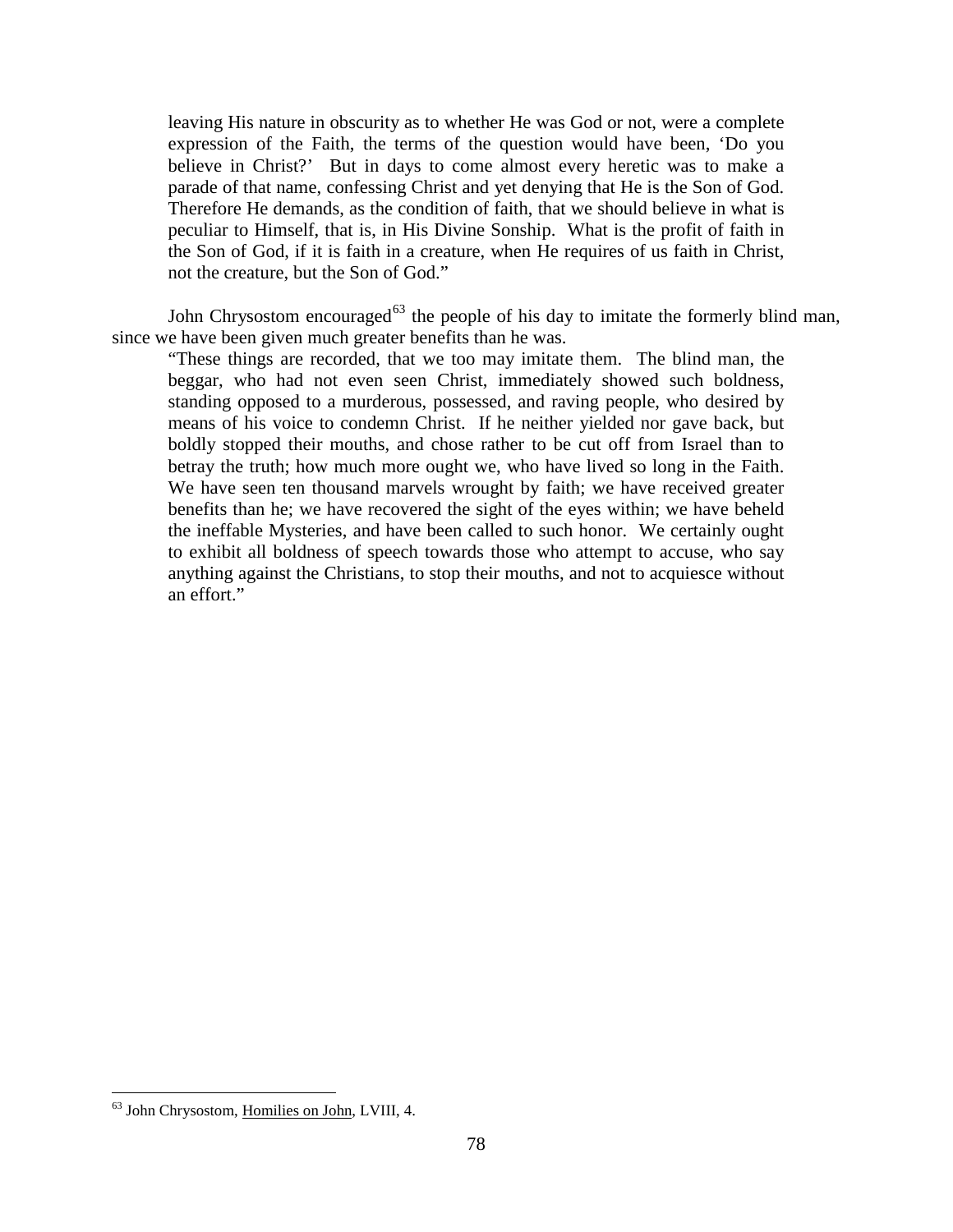# *THE CHURCH IN MACEDONIA*

**May 17, 2015 6th Sunday of Pascha Revision G**

#### <span id="page-37-0"></span>**Epistle: Acts 16:16-34**

The Epistle lesson begins in about 49 AD on Paul's Second Missionary Journey. The First Church Council (in Jerusalem) had just concluded (Acts 15). James and the Apostles, elders and brethren in Jerusalem drafted a letter to be circulated among the Gentile churches (Acts 15:23-29) and sent it with Silas and Barsabas (or Joseph, see Acts 15:22, 32; 1:23). Barsabas was Jesus' step-brother and the brother of James, the Bishop of Jerusalem. After delivering the letter to Antioch, Barsabas returned to Jerusalem but Silas accompanied Paul on Paul's Second Missionary Journey. Later on, when Paul got to Corinth (Acts 18), Silas stayed behind (which is why he isn't mentioned at the conclusion of the Second Missionary Journey). Church tradition recognizes Silas as the first Bishop of Corinth. Also accompanying Paul and Silas at various points on the Second Missionary Journey were Andronicus, Urbanus, Timothy, Luke, Jason, Aquila, Priscilla and Gaius, all of the Seventy. Along the way, Paul also worked with Herodion, Cephas, Onesiphorus, Olympas, Dionysius, Crispus, Sosthenes, Epaenetus, Amplias, Stacys, Apelles and Aristarchus of the Seventy. Paul met the Apostle Peter in Macedonia at about this time and together they ordained Olympas, Jason and Silas as bishops for Philippi, Thessalonica and Corinth respectively. At the time of the Epistle lesson Paul had either just met with Peter or would do so shortly.

Today's Epistle reading takes place in Philippi, which was the capital city of Macedonia (Acts 16:12). When Paul, Silas, etc., first arrived in Philippi, they met with the righteous women of Philippi who met for prayers outside the city by the riverside (Acts 16:13). These women were very receptive, were baptized and Lydia invited Paul to stay with them (Acts 16:15). On the way to prayers again, a fortune-telling slave girl began announcing Paul as "servant of the Most High God who proclaims to us the way of salvation" (Acts 16:17). At first, Paul tolerated this; after all, it was true. But as days went by, the slave girl began turning things into a circus, distracting the serious matters of prayer that Paul was focusing on. [Does this ever happen today??] So Paul cast the demon out of the girl. The girl's eyes were opened as to what she was really doing: disrupting the prayer of the faithful.

#### <span id="page-37-1"></span>**A Spirit of Divination**

<span id="page-37-2"></span>The fortune-telling slave girl (Acts 16:16) had what was called a "spirit of Python"; (Greek pneuma puthona). This term comes from the Oracle at Delphi in Greece<sup>[64](#page-37-2)</sup> that was

 $64$  For example, see [http://en.wikipedia.org/wiki/Delphi.](http://en.wikipedia.org/wiki/Delphi) Apollo is connected with the Oracle for having slain the chthonic [serpent](http://en.wikipedia.org/wiki/Serpent_%28symbolism%29) [Python,](http://en.wikipedia.org/wiki/Python_%28mythology%29) named Pythia in older myths. Apollo dumped the body of the serpent into a hole in the ground. The priestess (or prophetess) called Pythia sat on a tripod seat over this hole and became intoxicated by the fumes from the decomposing body of the serpent. In her intoxicated state, the Pythia would fall into a trance allowing Apollo to possess her spirit. As she did this, she prophesied, speaking in riddles, which were interpreted by the priests of the temple. People consulted her on everything from important matters of public policy to personal affairs.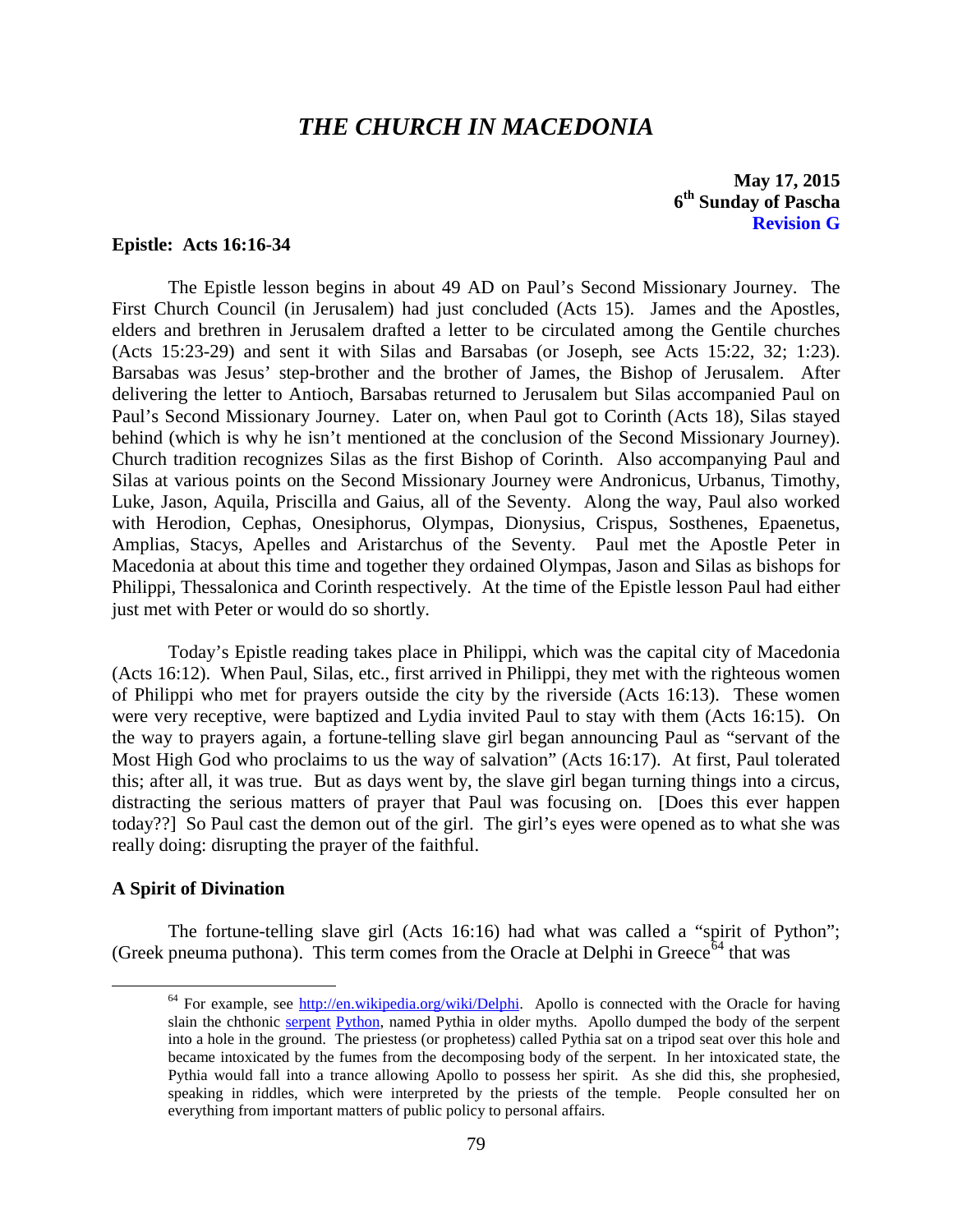Copyright © Mark Kern 2008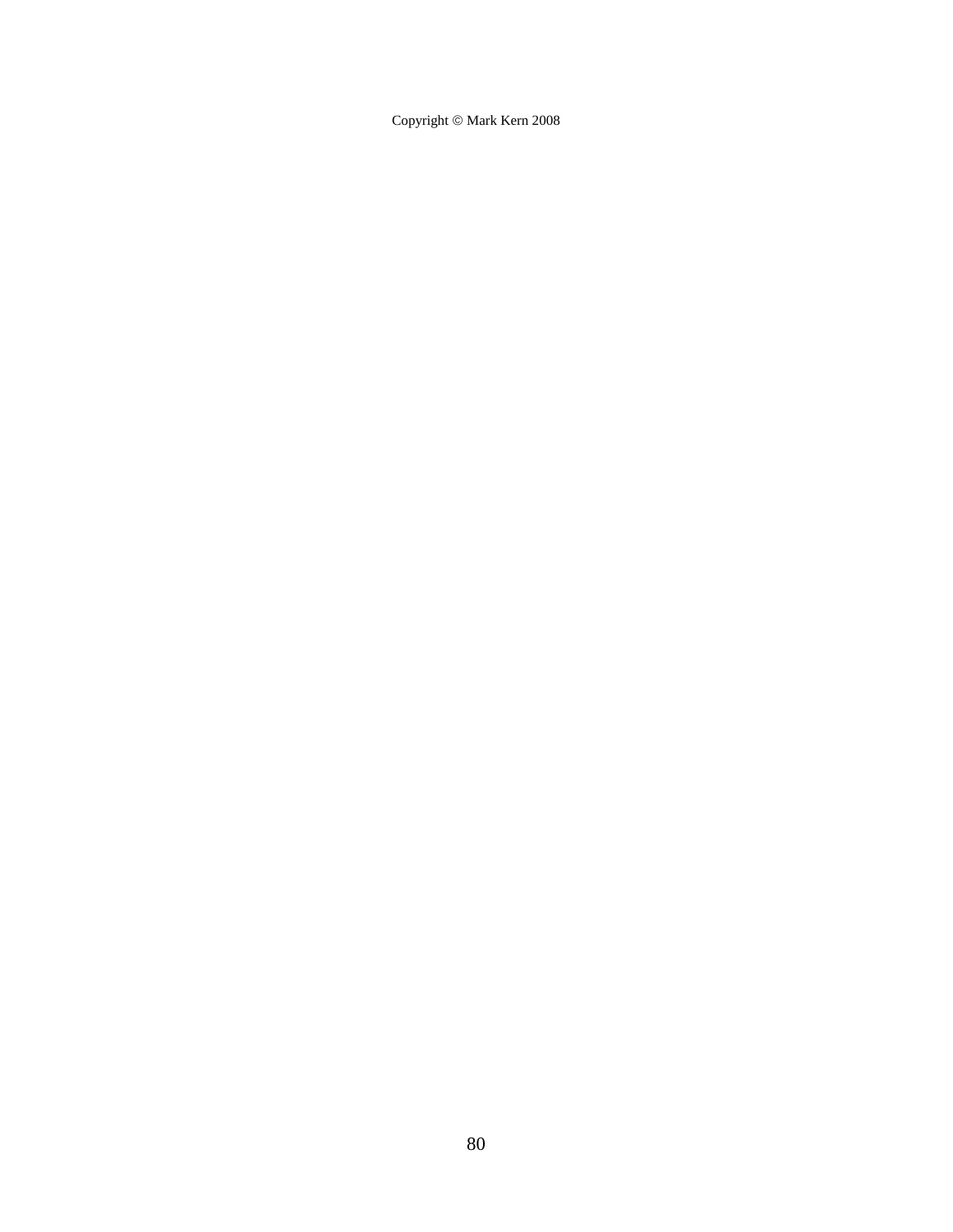famous from about the  $8<sup>th</sup>$  century BC to the 1<sup>st</sup> century BC, and which was located at the Temple of Apollo. The priestess at the Oracle was known as the "Pythia", and was an older woman of blameless life chosen from among the peasants of the area.

John Chrysostom referred<sup>[65](#page-39-0)</sup> to the Oracle at Delphi in passing to compare it to prophecy in the Church. At Delphi, there was coercion, frenzy and madness, whereas in the Church there is freedom, peace and understanding.

"The Pythoness, being a female, sat at times on the tripod of Apollo. Thus the evil spirit ascended from beneath and entered the lower part of her body, and filled the woman with madness. She, with disheveled hair, began to become intoxicated and to foam at the mouth; thus being in a frenzy, she uttered the words of her madness. I know that you are ashamed and blush when you hear these things; but they glory both in the disgrace and in the madness which I have described. All these things Paul brought forward when he said, 'You know that when you were Gentiles, you were led away to those dumb idols, however you were led'" (1 Corinthians 12:2).

"Because he was speaking with those who knew well, he doesn't state all things with exact care, not wishing to be troublesome to them, but having reminded them only, he soon quits the point, moving on to his subject."

"What does he mean, 'to those dumb idols?' These soothsayers used to be led and dragged to them. But if they are themselves dumb, how did they give responses to others? And how did the demon lead them to the images? Just like men taken prisoner in war, and in chains, rendering his deceit plausible. To keep men from the notion that it was just a dumb stone, they were eager to rivet the people to the idols that their own style and title might be inscribed upon them."

"But our rites are not like this, which was well known to the Corinthians, including prophecy with understanding and with entire freedom. Therefore they had power either to speak or to refrain from speaking. They were not bound by necessity, but were honored with a privilege. For this cause Jonah fled; (Jonah 1:3) for this cause Ezekiel delayed (Ezekiel 3:15); for this cause Jeremiah excused himself (Jeremiah 1:6). God didn't thrust them on by compulsion, but advised, exhorted, threatened; not darkening their mind; for to cause distraction, madness and great darkness, is the proper work of a demon. It is God's work to illuminate and with consideration to teach things that are needed."

While it may seem strange for demons to point out the way of salvation, they may do so sometimes just out of fear. The Gadarene demoniac referred to Jesus as Son of the Most High God (Mark 5:7-8). The seven sons of the Jewish chief priest tried to cast out demons by "the Jesus whom Paul preaches" (Acts 19:13-16). The demon answered them, "Jesus I know, and Paul I know, but who are you?" Then the demon possessed man jumped them and began tearing them apart. Demons do recognize who has authority over them.

John Chrysostom added<sup>[66](#page-39-1)</sup> that the demon accommodated Paul in order to make itself credible so it could later deceive the new believers. But Paul saw through the malice of the demon as he said later, 'For we are not ignorant of his devices' (2 Corinthians 2:11).

<span id="page-39-1"></span><span id="page-39-0"></span> <sup>65</sup> John Chrysostom, Homilies on 1 Corinthians, XXIX, 2.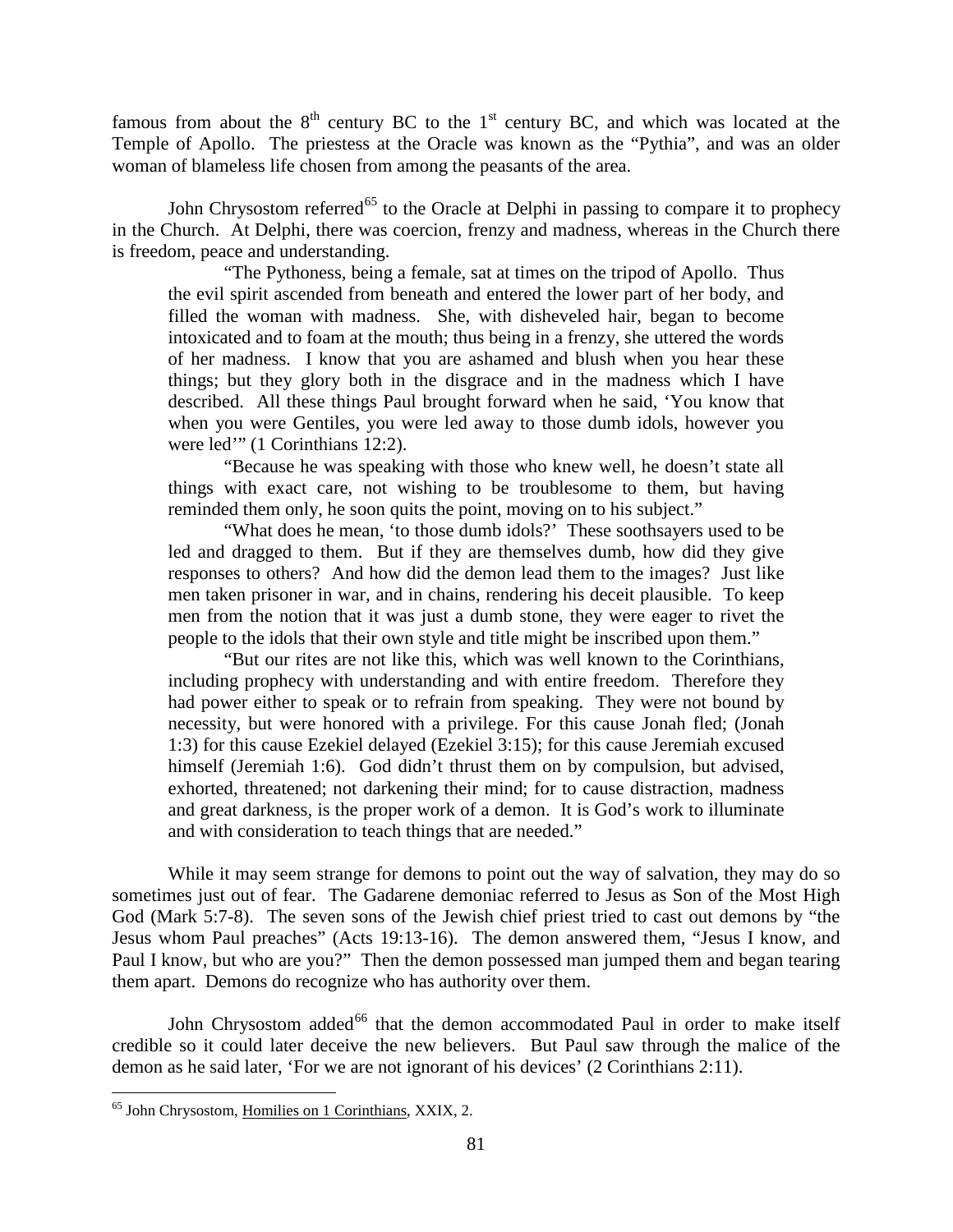Chrysostom also pointed out<sup>[67](#page-40-1)</sup> that the demon in the slave girl attempted the same thing Simon Magus requested. That is, Simon asked the Apostle Peter for the power to confer the Holy Spirit on whomever he wished (Acts 8:12). He even offered to pay Peter! The demon in the slave girl was fearful of being cast out; it thought it could remain in the body of the girl if it preached the same things (Acts 16:17). However, Chrysostom stated, "Praise is not beautiful in the mouth of a sinner for it was not sent him of the Lord" (Ecclesiastics 15:9 LXX).

#### <span id="page-40-0"></span>**How Does Demon Possession Occur?**

How does a demon come to "possess" a person like the slave girl? Who is susceptible to being possessed and how can possession be terminated? Many of the Desert Fathers spent considerable parts of their lives dealing with this, and they have written guidelines for us. John Cassian summarized the teachings of many of these Desert Fathers in his "Conferences". In the following Cassian describes some of the mechanisms and limitations of demon possession.

John Cassian wrote<sup>[68](#page-40-2)</sup> that demons couldn't force themselves on us if we are unwilling, we must consent first in some way. The nature of spirits is very similar to the nature of our souls; both have a similar spiritual body. God, however, has a truly incorporeal nature; thus only God can penetrate into the inner part of either the soul or the spirit. When a demon "possesses" another creature, it inhabits and overwhelms their flesh not their soul or spirit. When demons influence our thoughts, they pick up on subtle hints from our inclinations and words to know what we are thinking. They do not read the thoughts of our heart; only God can do that. Different demons are devoted to different kinds of evil; they cannot all act at once, but depend on circumstances for an opportunity. They cannot hurt any man on their own, but must wait for permission from God. To possess someone, they first need to overcome the man's mind and thought and to remove the recollection of God. When this happens, they take up residence as if it were given to them. Even though a possessed person may appear despicable, we should not hate those so delivered since this has all happened with God's permission.

"Demons continually lie in wait for us. They oppose our progress by only inciting us to evil things and not forcing us. No one can completely avoid whatever sin they were inclined to imprint on our hearts, if a strong impulse was present to force evil on us. Demons have ample power of inciting, just as there is in us a supply of power of rejection, and the liberty of acquiescing. If we are afraid of their power, we may claim the protection and assistance of God against them: 'For greater is He who is in us than he who is in this world' (1 John 4:4). His aid fights on our side with much greater power than their hosts fight against us. God not only suggests what is good, but maintains it, so that sometimes He draws us towards salvation even against our will and without our knowing it. No one can be deceived by a demon except one who has chosen to yield to him the consent of his own will. As the Scripture puts it: 'Because there is no contradiction made on the part of those who do evil quickly, therefore the heart of the children of men is fully determined to do evil' (Ecclesiastes 8:11 LXX). It is

<span id="page-40-2"></span>

<span id="page-40-1"></span><sup>&</sup>lt;sup>66</sup> John Chrysostom, <u>Homilies on Acts</u>, XXXV, vv. 16-17.<br><sup>67</sup> John Chrysostom, <u>Homilies on Acts</u>, XXXV, v. 17.<br><sup>68</sup> John Cassian, 1<sup>st</sup> Conference o<u>f Abbot Serenus</u>, I, vii, 8, 10, 12-13, 15, 17, 22, 24, 28.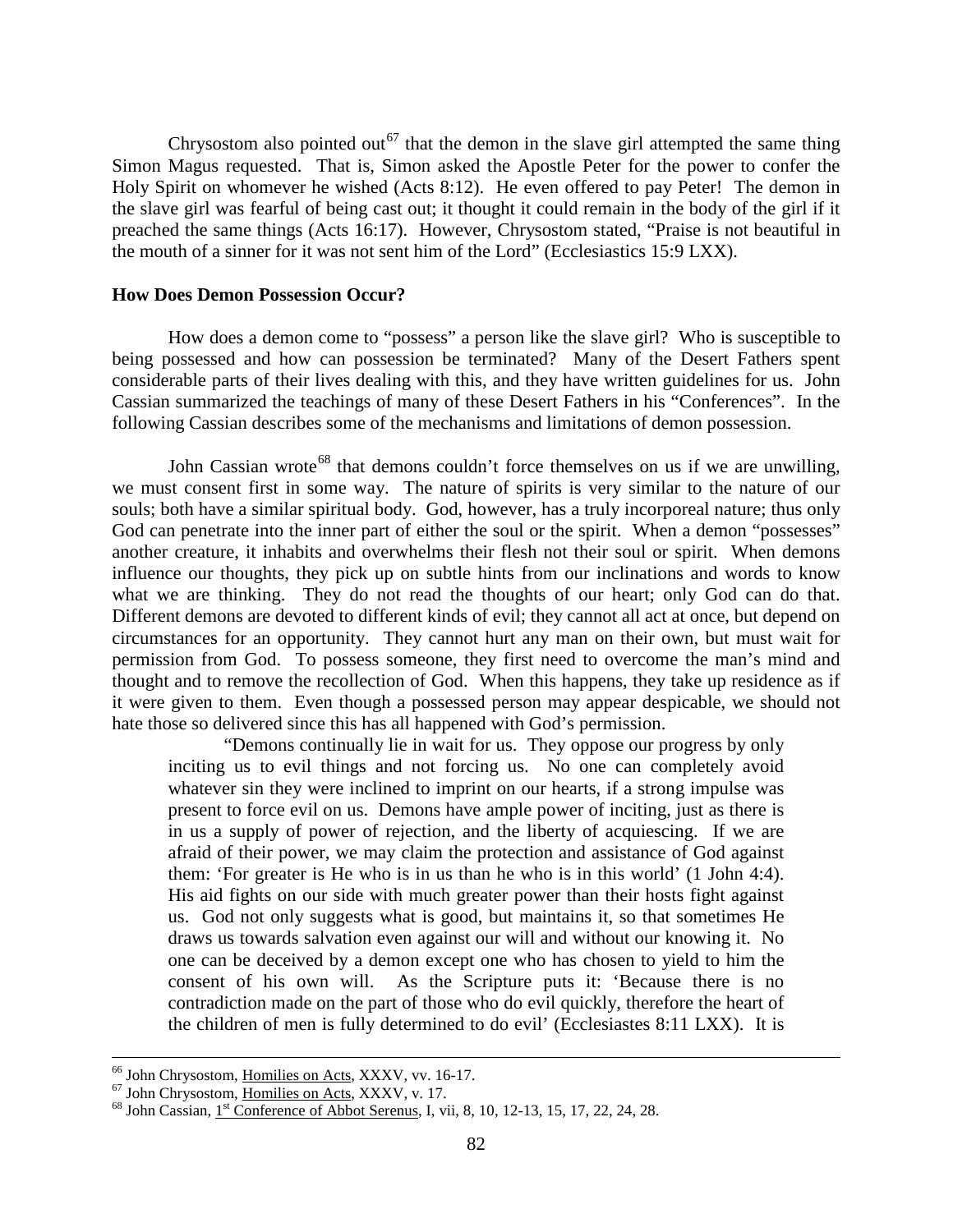clear that each man goes wrong from this; when evil thoughts assault him he does not immediately meet them with refusal and contradiction. For it says, 'resist the devil, and he will flee from you'" (James 4:7).

"Spirits can be joined with spirits, and can exercise an unseen power of persuasion toward what is allowed to it. Between them, just as between men, there can be some sort of similarity and kinship of substance, since the description of the nature of the soul applies equally well to the substance of spirits. But it is impossible for spirits to be implanted in spirits or united with them in such a way that one can hold the other; this is the true prerogative of Deity alone."

"Demoniacs and those possessed by unclean spirits say and do what they do not want to, and are forced to say what they don't know. They are not subject to the entrance of the spirits all in the same way, however; some are affected in such a way as to have not the slightest conception of what they do and say, while others know and can recall it. The spirit cannot infuse itself into the soul, be united to it or be clothed with it, even though it utters words and sayings through the mouth of the sufferer. This results not from loss of the soul but from weakness of the body. When the unclean spirit seizes on living creatures, it lays on them an enormous, intolerable weight and overwhelms them with foulest darkness, and interferes with their intellectual powers. We see this sometimes happen also from wine, fever or excessive cold, and it was this which the devil was forbidden to inflict on the blessed Job. He had received power over Job's flesh, when the Lord commanded him, 'I give him into your hands; only preserve his soul' (Job 2:6 LXX). That is, do not weaken the seat of his soul and make him mad, and overpower the understanding and wisdom of what remains, by smothering the ruling power in his heart with your weight."

"Spiritual natures exist, such as angels, archangels and the other powers, and our own souls, yet they are not incorporeal. They have in their own fashion a body in which they exist, though it is much finer than our bodies are, as Paul says, 'There are celestial bodies, and terrestrial bodies'; and again, 'It is sown a natural body, it is raised a spiritual body' (1 Corinthians 15:40, 44). Only God is incorporeal, and therefore it is only by Him that all spiritual substances can be pervaded, because He alone is whole, everywhere and in all things, in such a way as to behold and see the thoughts of men and their inner movements and all the recesses of the soul. It was of Him alone that Paul spoke, 'The word of God *is*  living and powerful, and sharper than any two-edged sword, piercing even to the division of soul and spirit, and of joints and marrow, and is a discerner of the thoughts and intents of the heart. And there is no creature hidden from His sight, but all things *are* naked and open to His eyes' (Hebrews 4:12-13). Similarly David said, 'Who fashions their hearts individually' (Psalm 33:15); and again, 'For He knows the secrets of the heart' (Psalm 44:21); and Solomon too, 'You alone knows the hearts of the sons of men'" (2 Chronicles 6:30).

"Unclean spirits can influence the character of our thoughts, but this is by affecting them from outside by sensible influences, i.e., either from our inclinations, from our words, and those likings to which they see that we are especially disposed. The thoughts which they suggest are discovered by them not from the nature of the soul itself, but from motions and signs given by the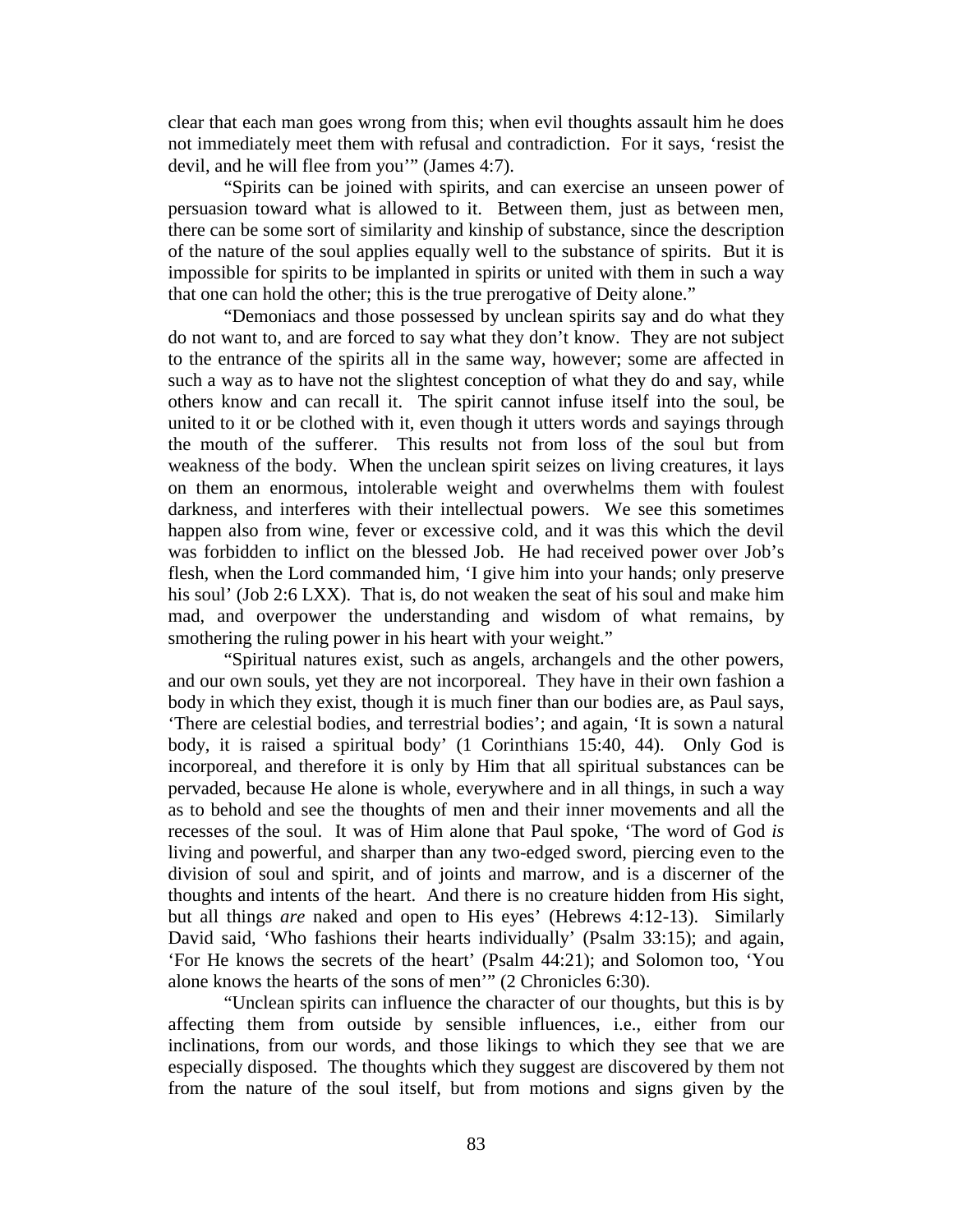outward man. For example, when they suggest gluttony, they may have seen a person raising his eyes anxiously to the window or to the sun, or inquiring eagerly what time it is; they know that he has admitted the feeling of greediness. When they suggest fornication, if they find him calmly submitting to the attack of lust, or see him perturbed in body, or not groaning as he ought under an impure suggestion, they know that the arrow of lust is already fixed in his soul."

"Not all demons can implant all the passions in men, but certain spirits brood over each sin. Some gloat over uncleanness and filthy lusts, others over blasphemy, others are more particularly devoted to anger and wrath, others thrive on gloominess, others are appeased with vainglory and pride. Each one implants in the hearts of men that sin, in which he himself revels. They cannot implant their special vices all at one time, but in turn, as they have opportunity of time or place, or a man, who is open to their suggestions, arouses them."

"Demons do not have the power to hurt any man on their own. This is shown by the blessed Job, where the enemy did not attempt to try him beyond what was allowed by Divine permission. It is also shown by the confession of the demons, where they said, 'If You cast us out, allow us to go into the herd of swine' (Matthew 8:31). They cannot of their own free will enter into any men who are created in the image of God, if they don't have power to enter into dumb and unclean animals without the permission of God. Further, no one could live alone in the desert, as we monks do, surrounded by such swarms of foes of this kind, if they had unlimited power and freedom to hurt and tempt us. Still more clearly is this supported by the words of our Lord, when He said to Pilate, 'You could have no power against Me at all, unless it had been given you from above'" (John 19:11).

"Thus unclean spirits cannot make their way into anyone in any other way than by first taking possession of their minds and thoughts. When they have robbed them of fear, the recollection of God and spiritual meditation, then they boldly advance on them, as if their victims had lost all protection and Divine safeguard, and could easily be bound. Then they take up their dwelling in them as if in a possession given over to them."

"We ought not to hate or despise those whom we see to be delivered up to various temptations or to those evil spirits, because we hold these two points: First, no one can be tempted at all by them without God's permission. Second, all things are brought upon us by God. Whether they seem to us to be sad or joyful, they are inflicted for our advantage by a most kind father and most compassionate physician. Men are given into the charge of schoolmasters, and humbled in order that when they depart out of this world they may be removed in a state of greater purity to the other life. They have been, as Paul says, delivered over at the present time 'to Satan for the destruction of the flesh that his spirit may be saved in the day of the Lord Jesus'" (1 Corinthians 5:5).

John Chrysostom gave<sup>[69](#page-42-0)</sup> three homilies directed against those who said that demons govern human affairs. Using the cases of the Gadarene Demoniacs and the Patriarch Job, Chrysostom showed that if demons were in charge, everyone would be treated like the Gadarene

<span id="page-42-0"></span> $69$  John Chrysostom, Against Those Who Say That Demons Govern Human Affairs, I, 6.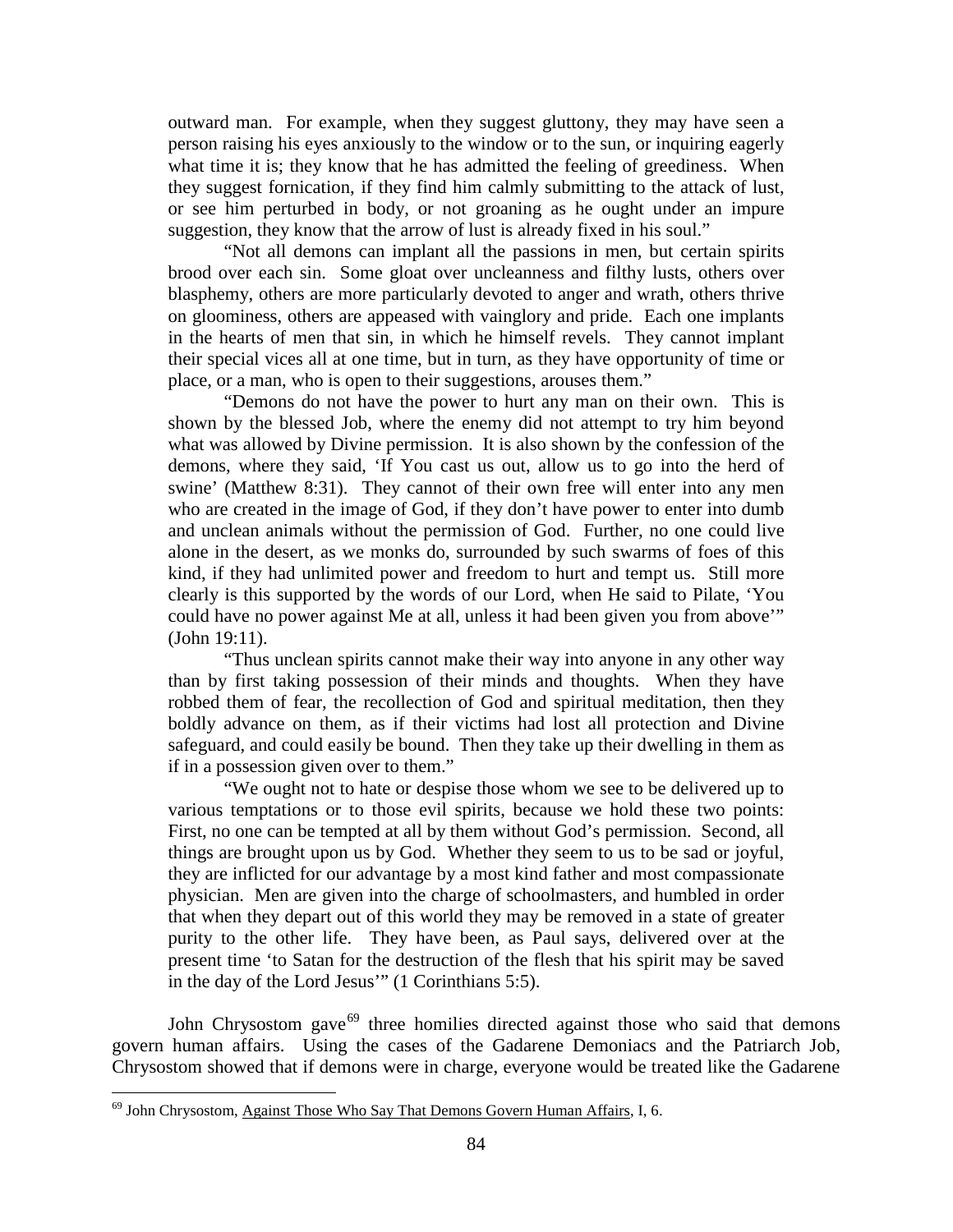swine and like Job's annihilated herds. In fact demons are not in charge, but they are strictly limited in what they can do and how far they can go.

"Some dare to say that demons administer our affairs. God chooses rather to be blasphemed by them through these words, than to commit their affairs to the demons and persuade them by the reality how demons really administer. Certain men possessed of demons coming out of the tombs met Christ, and the demons kept asking Him to allow them to enter the herd of swine. He allowed them; they went away, and precipitated them all headlong into the lake. This is how demons govern! They didn't care about the swine, but with us there is a continuous war without a truce, and an undying hatred. With the swine, they did not even allow a brief breathing space. If they had gotten us in their power, what would they not have done? For this reason God let them fall on the herd of swine, in order that we may learn their wickedness. They would have done to the possessed men the same things which they did to the swine, had not the demoniacs in their madness experienced the providence of God. Learn the wickedness of the demons! It is possible to see both things in the case of these demons, the loving kindness of God, and the evil of the demons. The evil of the demons harass and disturb the soul of the demented, whereas the loving kindness of God restrains and hinders so savage a demon, who desires to hurl the man headlong. He does not allow the demon to use his own power to the full, but allows him to exhibit just so much strength, as both to bring the man to his senses, and make his own wickedness apparent."

"Consider also the herds, the flocks of Job, how in one instant of time he annihilated everything; consider the pitiful death of the children, the blow that was dealt to his body. We see the savage, inhuman and unsparing character of the wickedness of the demons. From these things we know clearly that if God had entrusted the whole of this world to their authority, they would have confused and disturbed everything, and would have assigned to us their treatment of the swine, and Job's herds. If demons were to arrange affairs, we would be in no better condition than possessed men; rather we would be worse than they. God did not give over the demoniacs entirely to the tyranny of the demons; otherwise they would suffer far worse things than what they did. Regarding those who say that demons administer our affairs, what kind of disorder do they see that they imagine all our affairs to be the arrangement of demons?"

Chrysostom also mentioned<sup>[70](#page-43-0)</sup> that the demons love the tombs and pretend that the souls of the dead become more demons. In line with this,  $4<sup>th</sup>$  century sorcerers used dead children as mediums for their deceit. Chrysostom also compared demoniacs living in the tombs in his day to drunkards and fornicators. Both are naked and stripped of their proper glory.

"What is the reason that demons love to dwell in the tombs? They pretend to the multitude that the souls of the dead become demons, which God forbid we should ever admit into our conception. 'But what then will you say', one may ask, 'when many of the sorcerers take children and slay them, in order to have their soul afterwards to assist them?' Many tell us that the souls of the slain are with them; but how would they know, I ask? 'The possessed themselves', they

<span id="page-43-0"></span><sup>&</sup>lt;sup>70</sup> John Chrysostom, Homilies on Matthew, XXVIII, 3, 5.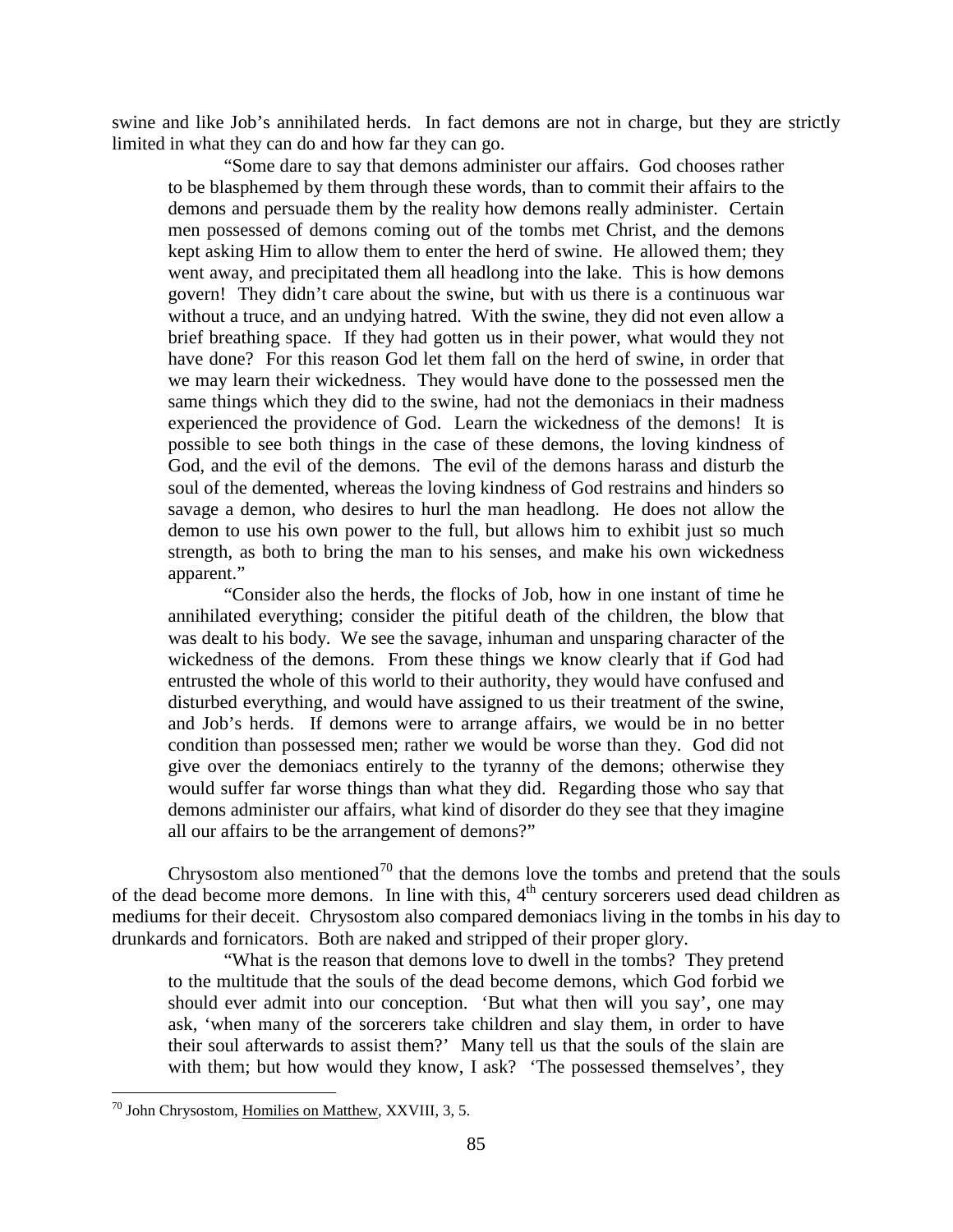reply, 'cry out, I am the soul of such a one'. This is a kind of stage-play; a devilish deceit. It is not the spirit of the dead that cries out, but the evil spirit that pretends these things in order to deceive the listeners. It is not possible for a soul to enter into the substance of an evil spirit, or into its own dead body."

"These things anyone may see happening right now. Many live in the tombs possessed of evil spirits, whom nothing restrains from their madness; not iron, chains, multitude of men, advice, admonition, threat, or any other such thing. When any man is drunken, eager for all embraces, he doesn't differ at all from the demoniac, but goes about naked like him, clad indeed in garments, but deprived of the true covering, and stripped of his proper glory. He cuts himself not with stones, but with sins more hurtful than many stones. Who can bind such a person? Who can restrain his inappropriate frenzy, his way of never coming to himself, but forever haunting the tombs? For such are the resorts of the harlots, full of evil savor and rottenness."

# <span id="page-44-0"></span>**Why Would the Fortune-Telling Slave Girl Proclaim God?**

Luke stated, "Now it happened, as we went to prayer, that a certain slave girl possessed with a spirit of Python met us, who brought her masters much profit by fortune-telling. This girl followed Paul and us, and cried out, saying, 'These men are the servants of the Most High God, who proclaim to us the way of salvation'. And this she did for many days. But Paul, greatly annoyed<sup>[71](#page-44-1)</sup>, turned and said to the spirit, 'I command you in the Name of Jesus Christ to come out of her'. And he came out that very hour" (Acts 16:16-18).

If the mode of operation of a "spirit of Python" was like a drunken, foaming-mouth, possessed frenzy, for this slave girl to follow Paul and Silas for many days, there would be quite a distraction from their concentration on prayer and preaching.

John Chrysostom noted<sup>[72](#page-44-2)</sup> that the demon tried to accommodate himself in order to establish an opening later. Paul didn't admit having anything to do with the demon and scorned it; when it began to encroach on the work of preaching, then Paul acted.

"What is the reason that both the demon spoke these words, and Paul forbids him? The demon acted maliciously, and Paul acted wisely, where the demon wished to make himself credible. If Paul had admitted the demon's testimony, the demon would have deceived many of the believers, as being received by Paul. Therefore the demon endured to speak what seemed to be putting himself down, that he may establish an opening for himself; that is, the demon used accommodation in order to obtain destruction. At first, Paul would not admit the demon's testimony, but scorned it, not wishing to engage in miracles all at once; but when it continued to do this, and pointed to their work of preaching, then he commanded it to come out. Luke says, 'Paul being annoyed, turned and said to the spirit' (Acts 16:18). Why was Paul annoyed? It means that he saw through the malice of the demon, as he said, 'For we are not ignorant of

<sup>&</sup>lt;sup>71</sup> Greek: *diaponeo* means to be annoyed in the sense of working hard with much labor. Thus the effect of the "Pythoness" was a lot more work for Paul.

<span id="page-44-2"></span><span id="page-44-1"></span> $12$  John Chrysostom, Commentary on Acts, XXXV, vv. 16-17.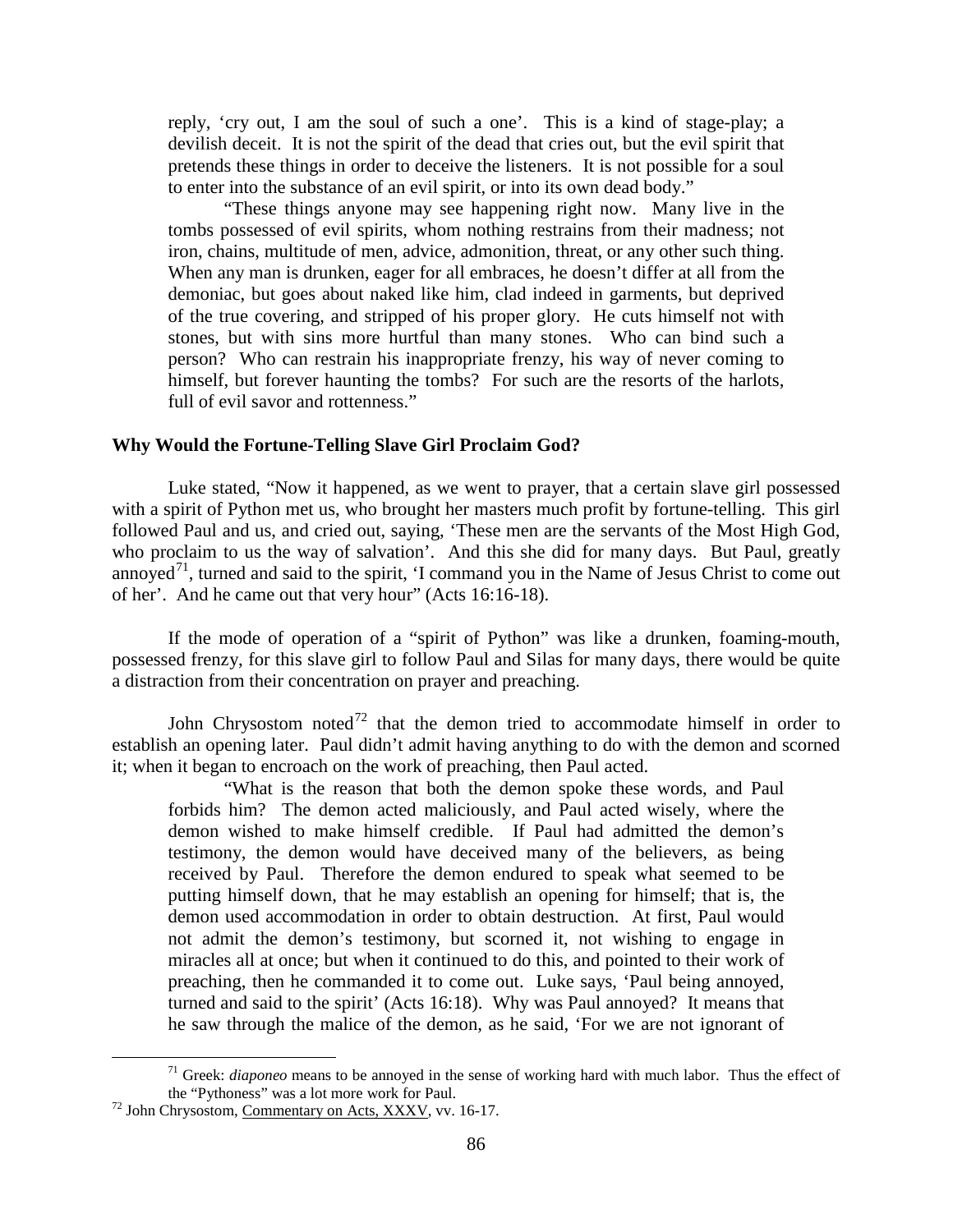his devices' (2 Corinthians 2:11). Note that when the slave girl's masters saw that the hope of their gains was gone, then they acted. Everywhere money is the cause of evil. How cruel! They wanted the girl to remain a demoniac, that they might make money off her."

There were other heathen prophets who also understood what God was saying. The Philistines, enemies of Israel, captured the Ark of the Covenant in the days of the Prophet Samuel. However the Presence of the Ark caused all kinds of grief in Philistia, and their prophets knew it. Finally they decided to send the Ark back to Israel, and they seemed to know exactly what kind of an offering would appease God (1 Samuel 6:1-16). The demons behind the Philistine idols knew what God had decreed, and they communicated this to the Philistine prophets.

In another case, King Saul wanted to hear from God, but the Lord would not answer him, either by dreams, by consulting the prophets of Israel, or by consulting the priests, who carried the Urim and Thummim before the Lord in the Tabernacle (Numbers 27:21, Exodus 28:30). Therefore Saul consulted the medium at En Dor (a ventriloquist, probably with a crystal ball), who brought up the voice of Samuel, who had just died. This "Samuel" spoke to Saul about what was going to happen the next day, where Saul was going to be killed in battle. Thus the demon that associated with the medium at En Dor was able to gather what would happen from the arrays of both armies and their fighting spirit, and he knew that Israel would be routed.

#### <span id="page-45-0"></span>**Servants of the Most High God**

Why would the demon in the slave girl "Pythoness" use the words: "These men are the servants of the Most High God?" (Acts 16:17) These same words were used on other occasions also. Melchizedek, who prefigured the Son of God as a priest, was referred to as the Priest of God Most High (Genesis 14:18), just as Christ is referred to as a priest after the order of Melchizedek (Psalm 110:4, Hebrews 6:19-20). Also when the Gadarene demoniac first met Jesus, he said, "What have I to do with You, Jesus, Son of the Most High God? I beg You, do not torment me!" (Mark 5:7, Luke 8:28)

On another occasion, when King Nebuchadnezzar saw the three young men walking around in the Furnace, accompanied by a  $4<sup>th</sup>$  person who looked like the Son of God, he spoke to them, "Servants of the Most High God, come out, and come here" (Daniel 3:26). John Chrysostom noted<sup>[73](#page-45-1)</sup> the conflict between God and the demon behind the god of fire in Babylon. The ripple effect had a pronounced impact on the bystanders, such as King Nebuchadnezzar and his officers. The blaspheming king then referred to the three young men as "servants of the Most High God".

"Let us bear the present state of things nobly, knowing that this tribulation will both bring us deliverance from that punishment, if we understand how to practice true wisdom, and will also make us better here. Often those who get us

<span id="page-45-1"></span><sup>&</sup>lt;sup>73</sup> John Chrysostom, Homilies on the Statues, VI, 11-12. This series of homilies were addressed to the people of Antioch after a popular uprising tore down the statues of the Emperor and his wife, and dragged them through the city. The people were expecting a Roman Division to massacre the city to put down the revolt.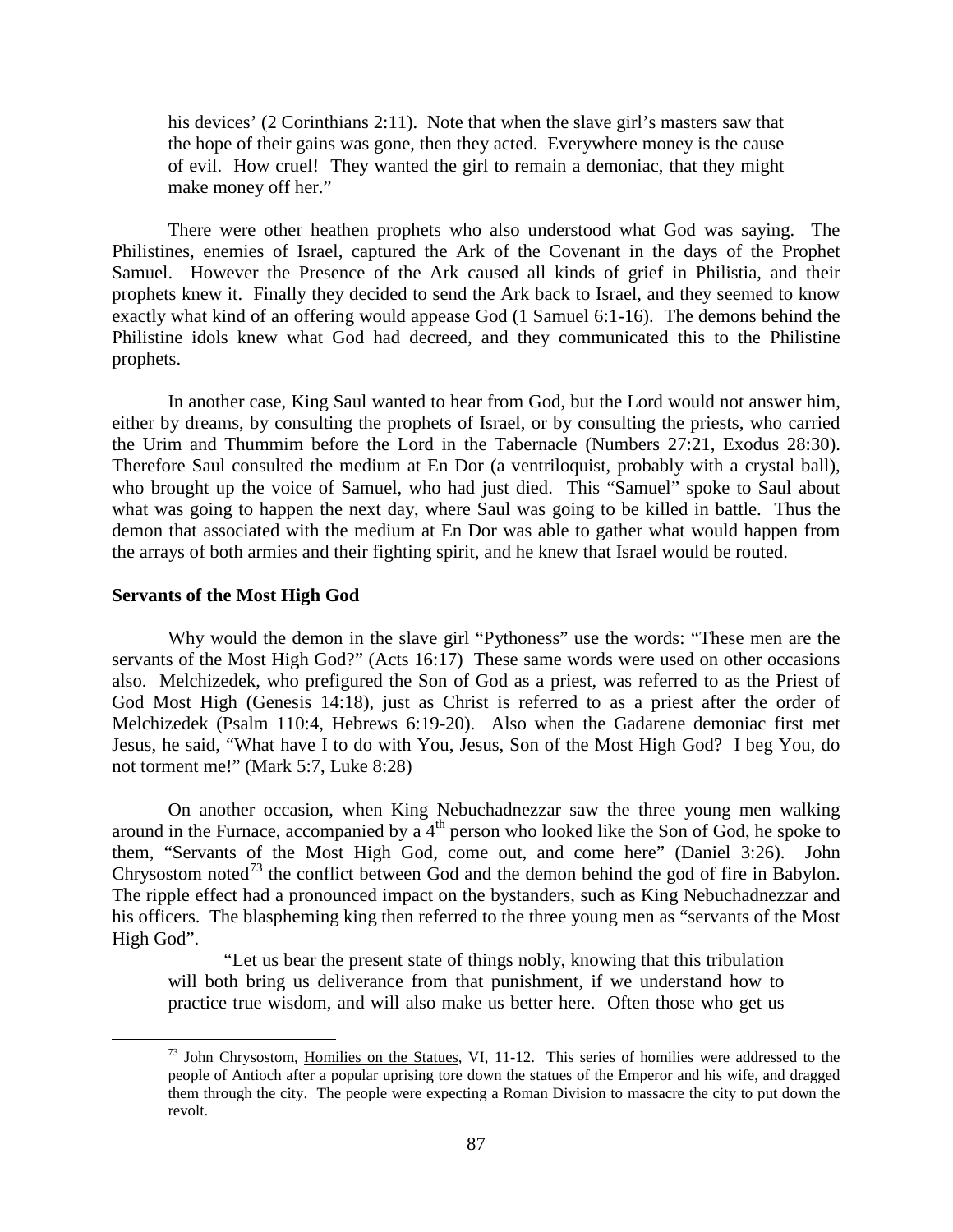into trouble, will be better if we are vigilant; so abundant is the force of this spiritual wisdom. This was the case also with the tyrant Nebuchadnezzar. When he knew that the three young men had suffered no harm in the Furnace, listen to how he changed his language. 'You servants of the Most High God, come out, and come here' (Daniel 3:26). Did he not say a little earlier, 'Who is that  $God<sup>74</sup>$  $God<sup>74</sup>$  $God<sup>74</sup>$ that shall deliver you out of my hands?' (Daniel 3:15) What had happened? Why this change? He saw those soldiers outside the Furnace destroyed by the intense heat (Daniel 3:20-22), and does he call to those inside the Furnace? How has it come to pass that he has grown wise in such matters? A great change took place in the monarch! When he tried to exercise his power over them, he blasphemed; but as soon as he had thrown them into fire, he began to show moral wisdom. For this reason God permitted whatever the tyrant wished to take place, in order that He might make it clear, that no one will be able to injure those who are kept by Him."

"What came to pass, that he called them the servants of God? Were they not his own servants? Nebuchadnezzar said in effect, 'They have overthrown my sovereignty; they have trampled underfoot my pride. They have shown by deeds that He is their true Lord. If they were the servants of men, the fire would not have feared them; the flame would not have made way for them. The creation knows nothing about reverencing or honoring the servants of men'. Therefore Nebuchadnezzar said, 'Blessed be the God of Shadrach, Meshach, and Abednego'" (Daniel 3:28).

### <span id="page-46-0"></span>**The Way of Salvation**

The slave girl "Pythoness" stated that Paul and Silas "proclaim to us the way of salvation" (Acts 16:17). What is meant by "the way of salvation"? There are several implications. First it is the preaching of the Church by all, everywhere, and at all times. To those who are weighted down with sin, rest is the way of salvation. The way of salvation also implies that we do as we say. Yet it is not rigid and legalistic, but can take a different form for different people.

Irenaeus stated<sup>[75](#page-46-2)</sup> that the way of salvation refers to the Church everywhere throughout the world.

"The preaching of the Church is true and steadfast, in which one and the same way of salvation is shown throughout the whole world. To her is entrusted the light of God; and therefore the 'wisdom' of God. By means of this she saves all men, and 'is declared in the open squares; it utters its voice faithfully in the streets, is preached on the tops of the walls, and speaks continually in the gates of the city' (Proverbs 1:20-21). The Church preaches the truth everywhere, and she is the seven-branched candlestick which bears the light of Christ."

<span id="page-46-1"></span> $74$  This was a conflict between gods in Babylon, since the Babylonians worshipped fire. Nebuchadnezzar heated the furnace to seven times hotter than normal, and then threw the three young men in. The god of fire (a demon) met the Son of God (Daniel 3:25), and was shown to be impotent. <sup>75</sup> Irenaeus of Lyons, Against Heresies, V, xx, 1.

<span id="page-46-2"></span>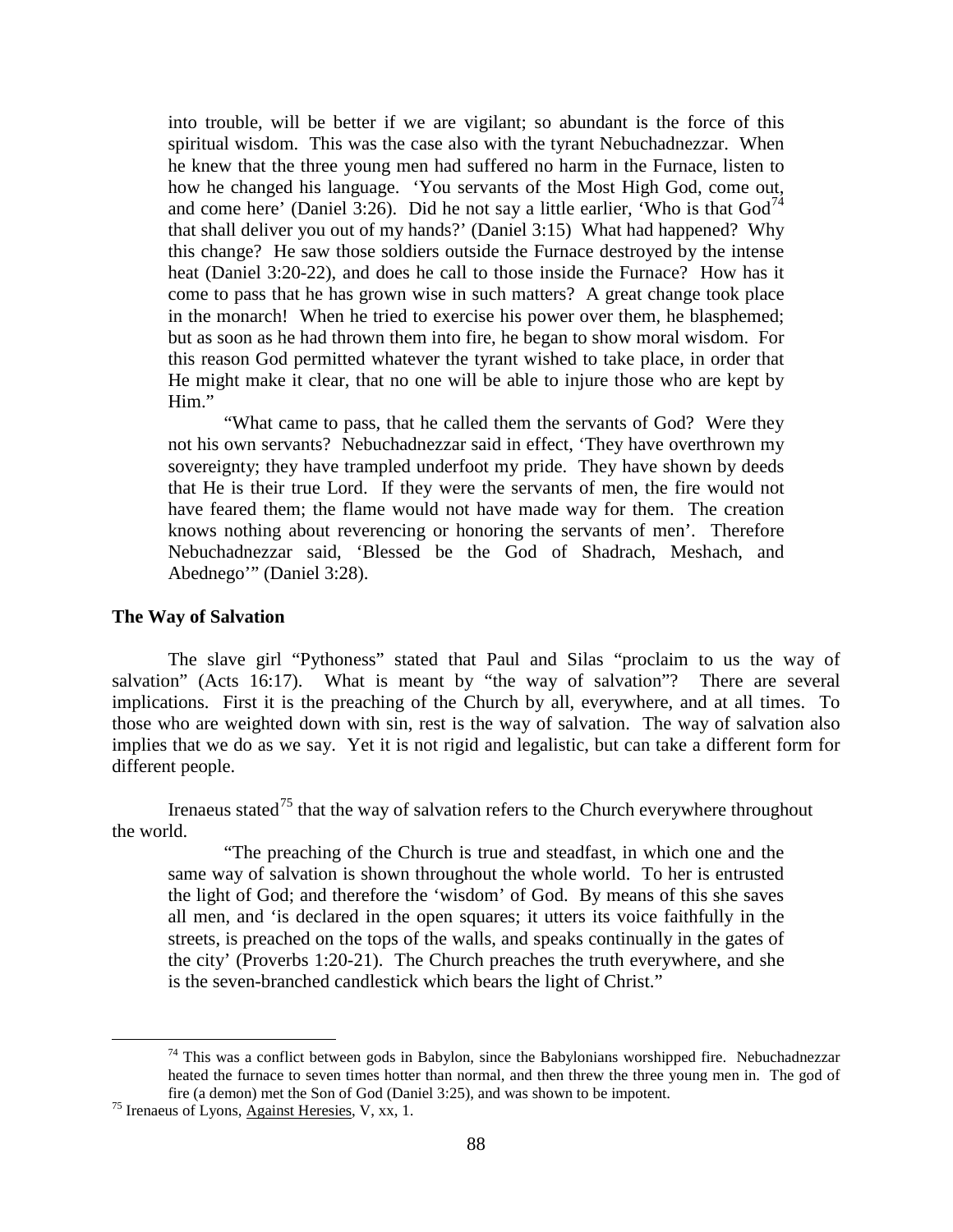Basil the Great spoke<sup>[76](#page-47-0)</sup> of the way of salvation as being a rescue for anyone from the death due to slaves of sin.

"We can escape now. While we can, let us lift ourselves from the fall; let us never despair of ourselves, if only we depart from evil. Jesus Christ came into the world to save sinners. 'O come, let us worship and fall down before Him; let us weep before the Lord that made us' (Psalm 95:6 LXX). The Word, Who invited us to repentance calls aloud, 'Come to me all you that labor and are heavy laden, and I will give you rest' (Matthew 11:28). There is, then, a way of salvation, if we will. 'Death has prevailed and swallowed men up; but the Lord God has taken away every tear from every face' (Isaiah 25:8 LXX) of them that repent. The Lord is faithful in all His words and holy in all His works (Psalm 145:13 LXX). He does not lie when He says, 'Though your sins are scarlet they shall be as white as snow. Though they are red like crimson they shall be as wool' (Isaiah 1:18). The great Physician of souls, Who is the ready liberator, not of you alone, but of all who are enslaved by sin, is ready to heal your sickness. From Him come the words, 'Those who are well have no need of a physician, but those who are sick. I did not come to call the righteous, but sinners, to repentance' (Matthew 9:12-13). What excuse do you have, what excuse does anyone have, when He speaks thus? The Lord wishes to cleanse you from the trouble of your sickness and to show you light after darkness."

Cyprian of Carthage stated<sup>[77](#page-47-1)</sup> that our walk starts with learning and doing what the Lord taught; that is, keeping the Commandments; our walk advances in the way of salvation. On the other hand, those depart from the way of salvation when what they say doesn't agree with what they do.

"'Whoever', says He, 'hears my words, and does them, I will liken him to a wise man, that built his house upon a rock. The rain descended, the floods came, the winds blew, and beat on that house; and it didn't fall; for it was founded on a rock' (Matthew 7:24). We ought therefore to stand fast on His words, to learn and do whatever He both taught and did. How can a man say that he believes in Christ, who does not do what Christ commanded him to do? How shall he attain the reward of faith, who will not keep the faith of the commandment? He must of necessity waver and wander; he will be caught away by a spirit of error; like dust which is shaken by the wind, he will be blown about. He will make no advance in his walk towards salvation, because he does not keep the truth of the way of salvation."

"We ought to remember by what Name Christ calls His people, by what title He names His flock. He calls them sheep that their Christian innocence may be like that of sheep; He calls them lambs, that their simplicity of mind may imitate the simple nature of lambs. Why does the wolf lurk under the clothing of sheep? Why does he who falsely asserts himself to be a Christian, dishonor the flock of Christ? To put on the Name of Christ, and not to go in the way of Christ, what else is it but a mockery of the Divine Name, a desertion of the way of

<span id="page-47-1"></span><span id="page-47-0"></span><sup>&</sup>lt;sup>76</sup> Basil the Great, <u>Letter to a Fallen Virgin</u>, XLVI, 6.<br><sup>77</sup> Cyprian of Carthage, <u>Treatises</u>, I, 2.

Cyprian of Carthage, Treatises, X, 12.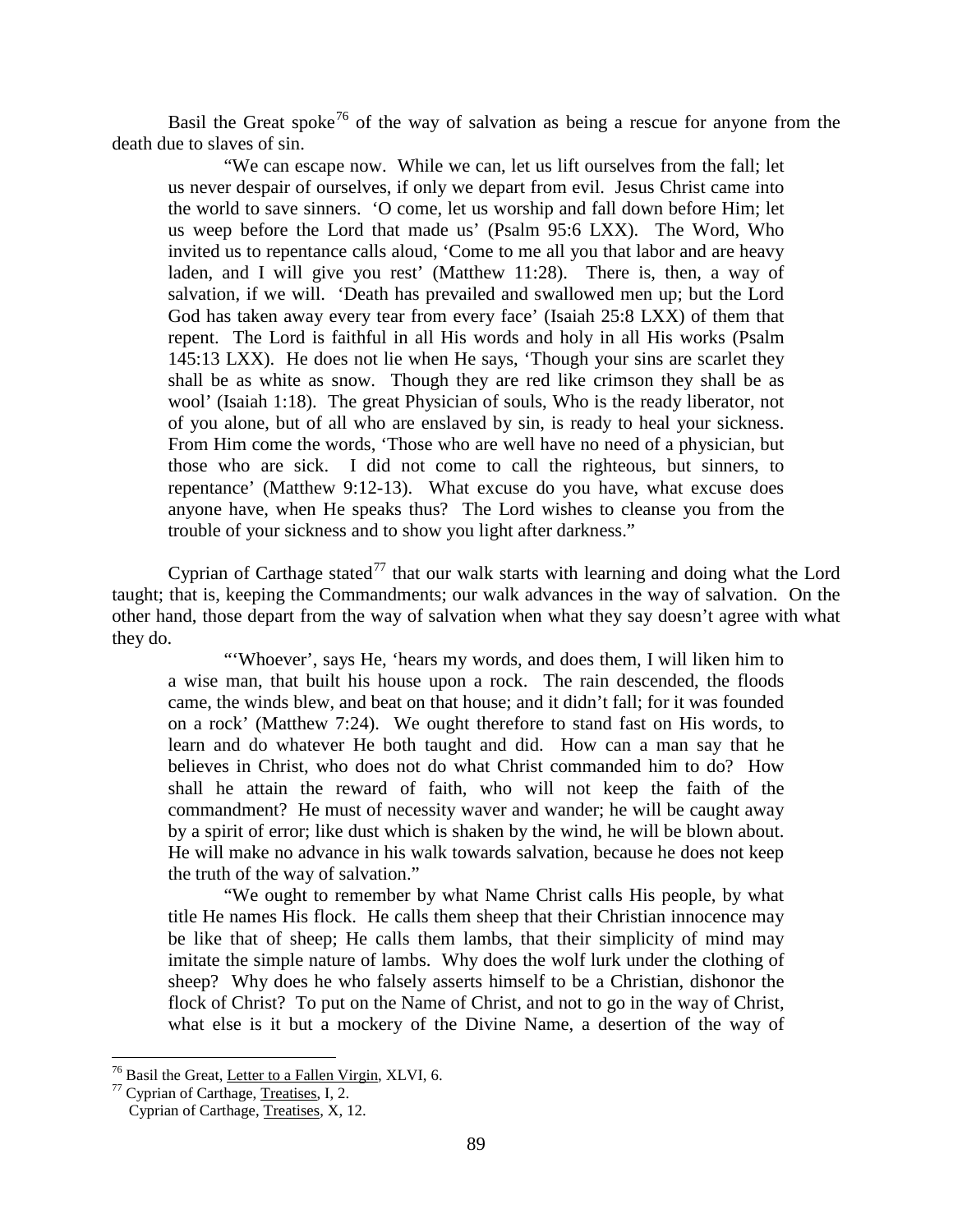salvation? He Himself teaches that he shall come to life who keeps His commandments, and that he is wise who hears and does His words. He, moreover, is called the greatest doctor in the kingdom of heaven that thus does and teaches (Matthew 5:19). What has been well preached by the preacher will be an advantage to him, if what is uttered by his mouth is fulfilled by deeds following. But what did the Lord more frequently instill into His disciples, what did He more charge to be guarded and observed among His saving counsels and heavenly precepts, than that with the same love wherewith He Himself loved the disciples, we also should love one another?"

Gregory Thaumaturgus stated<sup>[78](#page-48-1)</sup> that the way of salvation is not a rigid, legalistic decree, but takes a different form for each of us, as all things to all people.

"When the Gospels or the Epistles are read, don't let your attention center on the book or on the reader, but on the God who speaks to you from heaven. The book is that which is seen, while Christ is the divine subject spoken of. The Readings bring us the good news, which is worthy of all praise. That is, though He was God, He became man through kindness toward man, and did not lay aside the dignity which was His from eternity, but assumed the Divine plan that should work salvation. He lived with us as a physician for the sick, who did not heal us with potions, but restored us. The Readings bring us the good news of this Divine plan: to those who had wandered, it shows the way of salvation; to the despairing it makes known the grace of salvation, which blesses everyone differently. Searching after the erring, enlightening the blinded, giving life to the dead, setting free the slaves, redeeming the captives, it becomes all things to all of us in order to be the true way of salvation for us."

# <span id="page-48-0"></span>**Paul and Silas Began "Night Watches"**

With the demon gone from the slave girl, the fortune telling business failed and Paul and Silas were beaten and imprisoned for killing the business. The charges, of course, were trumped up:

- They trouble our city (i.e. they baptize people).
- They teach unlawful customs (i.e. they teach prayer).

One might note that the slave girl's owners could have brought Paul and Silas to the magistrates many days ago while the slave girl "Pythoness" was still generating good sales figures. Because they didn't do this, their true motives are very transparent: all they care about is their profit, not about troubling the city, not about unlawful customs, not about the slave girl. The magistrates did not inquire into the circumstances, and they did not allow Paul or Silas to speak in their own defense; both of these things were required by the Mosaic Law, but Philippi was not governed by the Mosaic Law.

<span id="page-48-1"></span><sup>&</sup>lt;sup>78</sup> Gregory Thaumaturgus (i.e. Gregory the Wonder-Worker), "Second of Four Homilies on the Annunciation", in Dubious and Spurious Writings, Volume 6, Ante-Nicene Fathers. While this work is usually ascribed to Gregory, some think it may have been written by John Chrysostom.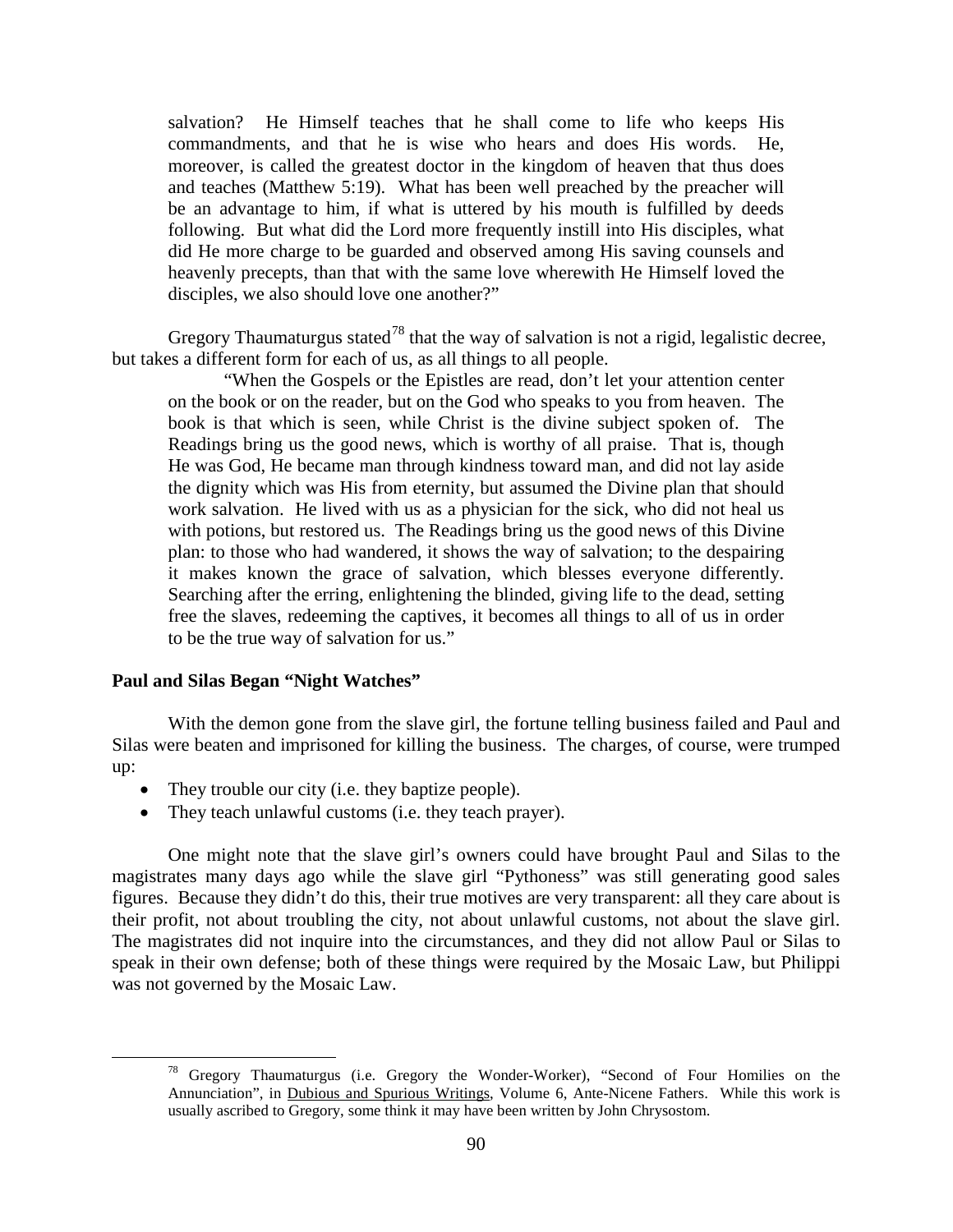We note that Paul and Silas did not even try to plead for themselves. They just submitted to the completely unjust punishment, where this kind of punishment generally left the victims almost dead. Paul explained the rationale for this later when he said, "For when I am weak, then I am strong. My grace is sufficient for you, for My strength is made perfect in weakness" (2 Corinthians 12:9):

John Chrysostom stated<sup>[79](#page-49-1)</sup> that it was probably from the wish to cut short the disturbance, that the magistrates did these things; because they saw the crowd all worked up, and wished to restrain their passion at the instant, therefore they inflicted the stripes. At the same time it was their wish to hear the matter, and that was why they threw them into prison and gave charge "to keep them safely". Therefore the jailor, "fastened their feet in the stocks" (Acts 16:23-24),

Chrysostom also pointed out<sup>[80](#page-49-2)</sup> the contrast between the demon and the slave girl's owners: the demon said, "These are servants of the Most High God" (Acts 16:17); the owners said, "These men exceedingly trouble our city" (Acts 16:20). The demon said, "They proclaim to us the way of salvation" (Acts 16:17); the owners said, "They teach customs which are not lawful for us to receive" (Acts 16:21). The owners do not even listen to the demon, but look only to one thing: their covetousness.

After Paul and Silas were tried and convicted by the magistrate, "Then the multitude rose up together against them; and the magistrates tore off their clothes and commanded them to be beaten with rods. And when they had laid many stripes on them, they threw them into prison, commanding the jailor to keep them securely. Having received such a charge, he put them into the inner prison and fastened their feet in the stocks. But at midnight Paul and Silas were praying and singing hymns to God, and the prisoners were listening to them" (Acts 16:22-25).

In prison that night, Paul and Silas were treated as the most desperate of criminals. They were in the inner prison (maximum security) with their feet fastened to leg irons. Plus they were naked and bleeding from their wounds. So what did they do? They prayed and sang!

#### <span id="page-49-0"></span>**Orthodox Midnight Prayers**

Paul and Silas' midnight vigil (Acts 16:25), along with the vigil at the home of the mother of John Mark, where everyone prayed for Peter's release from prison (Acts 12:12), became the theme later in the  $1<sup>st</sup>$  century for Midnight Prayers<sup>81</sup>. The Apostles had already established Matins (i.e. morning) and Vespers (evening) Prayers<sup>[82](#page-49-4)</sup> as well as  $1<sup>st</sup>$ ,  $3<sup>rd</sup>$ ,  $6<sup>th</sup>$  and  $9<sup>th</sup>$ Hour Prayers along with Compline (bedtime) Prayers. The Midnight Prayers (or the Prayer of Watching) are divided into three kinds depending on the day of the week: Midnight Prayers for a Sunday, Daily Midnight Prayers and Midnight Prayers for a Sabbath or Saturday. All three speak of the Second Coming of Christ, but different Psalms are used in each.

<span id="page-49-3"></span><span id="page-49-2"></span>

<span id="page-49-4"></span>

<span id="page-49-1"></span><sup>&</sup>lt;sup>79</sup> John Chrysostom, <u>Homilies on Acts</u>, XXXV, v. 17.<br><sup>80</sup> John Chrysostom, <u>Homilies on Acts</u>, XXXV.<br><sup>81</sup> Rev. Seraphim Nassar, Divine Prayers and Services, Antiochian Orthodox Christian Archdiocese of North America, Englewood, NJ, 1993, p. 1071.

<sup>&</sup>lt;sup>82</sup> Matins and Vespers took the place in the Early Church of the Morning and Evening Continual Burnt Offering (Exodus 29:38-46). For example, at Great Vespers we say, "Let my prayer arise in Your sight as incense, and let the lifting up of my hands be an evening sacrifice."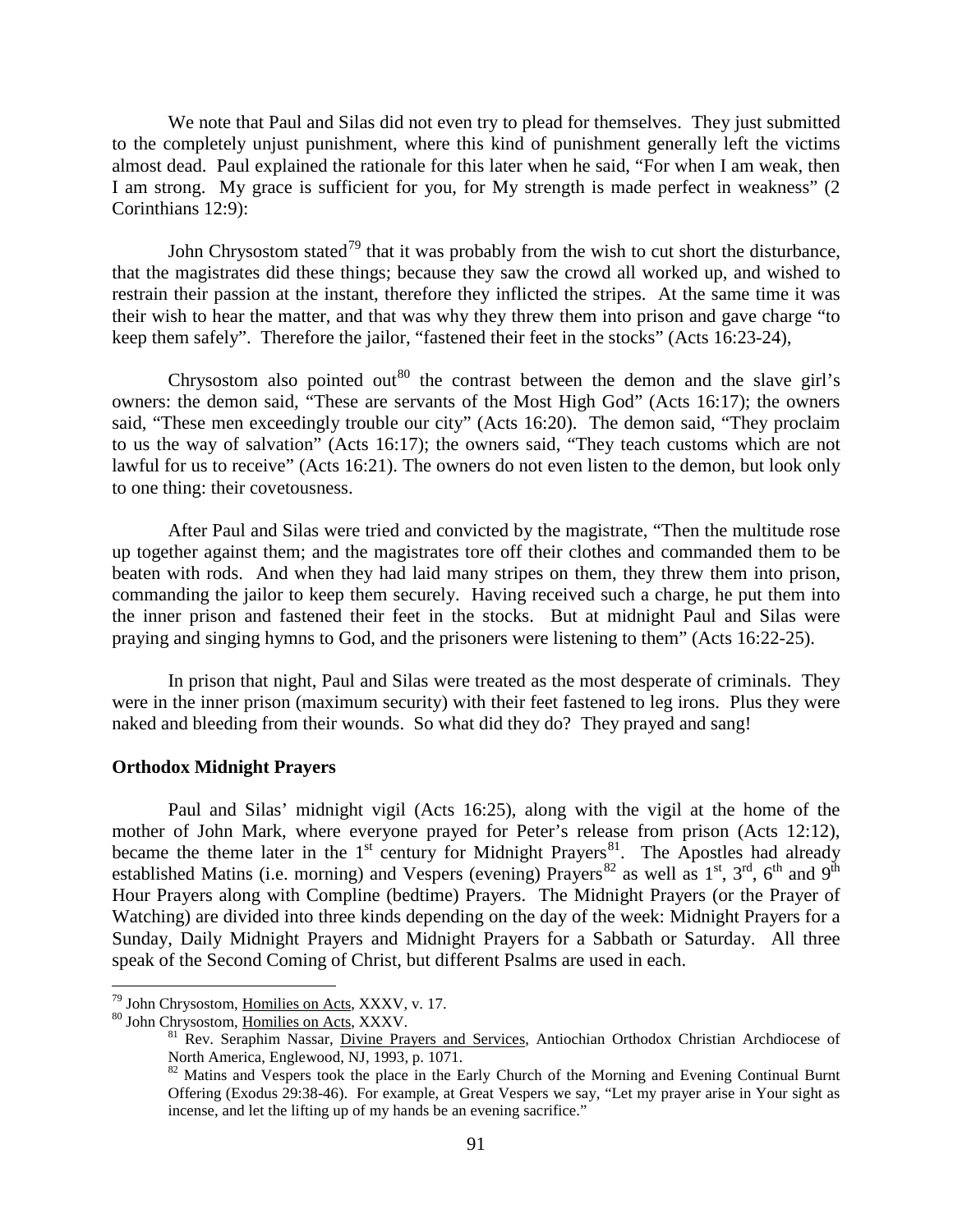Each of the Midnight Prayers uses Psalm 50. The Midnight Prayers for a Sunday follows Psalm 50 with the Triadika Megalynaria. The Daily Midnight Prayers substitute Psalm 118 for the Triadika Megalynaria, and the Midnight Prayers for a Sabbath substitutes Psalms 64 to 69.

#### **Psalms Used for Midnight Prayers**

| <b>Sunday</b> | Daily | Sabbath (Saturday)                                       |
|---------------|-------|----------------------------------------------------------|
| Psalms 50     |       | Psalms 50, 118, 120, 133   Psalms 50, 64 to 69, 120, 133 |

The persistent theme of the Midnight Prayers is the immanent wrath of God, coming down on the heads of evil doers. Like the Second Coming of Christ, there is a judgment about to come down on evil doers. The righteous are currently in a state of affliction, shot at in secret, subject to snares, overpowered, afflicted on their backs and hated without a cause. When the Lord comes, there will be fire before Him, a tremendous blast of wind and an earthquake. The people will be judged; His enemies will be scattered and melted like wax before fire; His wrath will be poured out on them and their houses will be made desolate.

Some excerpts from Psalm 50 are: "God, our God, shall come manifestly, and shall not keep silence; a fire shall be kindled before him, and round about him there shall be an exceedingly great blast of wind. Call on Me in the day of affliction; and I will deliver you, and you shall glorify Me. Pause and consider this! Your mouth has multiplied wickedness, and your tongue has framed deceit. You sat and spoke against your brother. I will reprove you, and set your offences before you" (Psalm 50:3, 15, 19-21 LXX).

Some excerpts from Psalm 118 are: "I called on the Lord out of affliction, and He listened to me, so as to bring me into a wide place. The Lord is my helper; and I will not fear what man shall do to me". "The Lord has chastened me severely; but He has not given me over to death" (Psalm 118:5-6, 18 LXX).

Some excerpts from Psalms 64 to 69 are: "They have sharpened their tongues as a sword; they have bent their bow maliciously; to shoot in secret at the blameless; they will shoot him suddenly, and will not fear. They have set up for themselves an evil matter, they have given counsel to hide snares; they have said, 'Who shall see them?'" (Psalm 64:3-5 LXX) Hear my prayer; to thee all flesh shall come. The words of transgressors have overpowered us; but do pardon our sins" (Psalm 65:2-3 LXX). "You, O God, have proved us; You have tried us with fire as silver is tried. You brought us into the snare; You laid afflictions on our back" (Psalm 66:10-11). "Let the nations rejoice and exult, for You shall judge the people in equity, and shall guide the nations on the earth. Pause and consider this!" (Psalm 67:4 LXX) "Let God arise, and let his enemies be scattered; and let them that hate him flee from before him. As smoke vanishes, let them vanish; as wax melts before the fire, so let the sinners perish from before God. When You went before Your people, when You went through the wilderness; Pause and consider this! The earth quaked; the heavens dropped water at the presence of the God of Sinai, at the presence of the God of Israel" (Psalm 68:1-2, 7-8 LXX). "They that hate me without a cause are more than the hairs of my head; my enemies that persecute me unrighteously are strengthened. Turn not away Your face from your servant; for I am afflicted; hear me speedily. Draw near to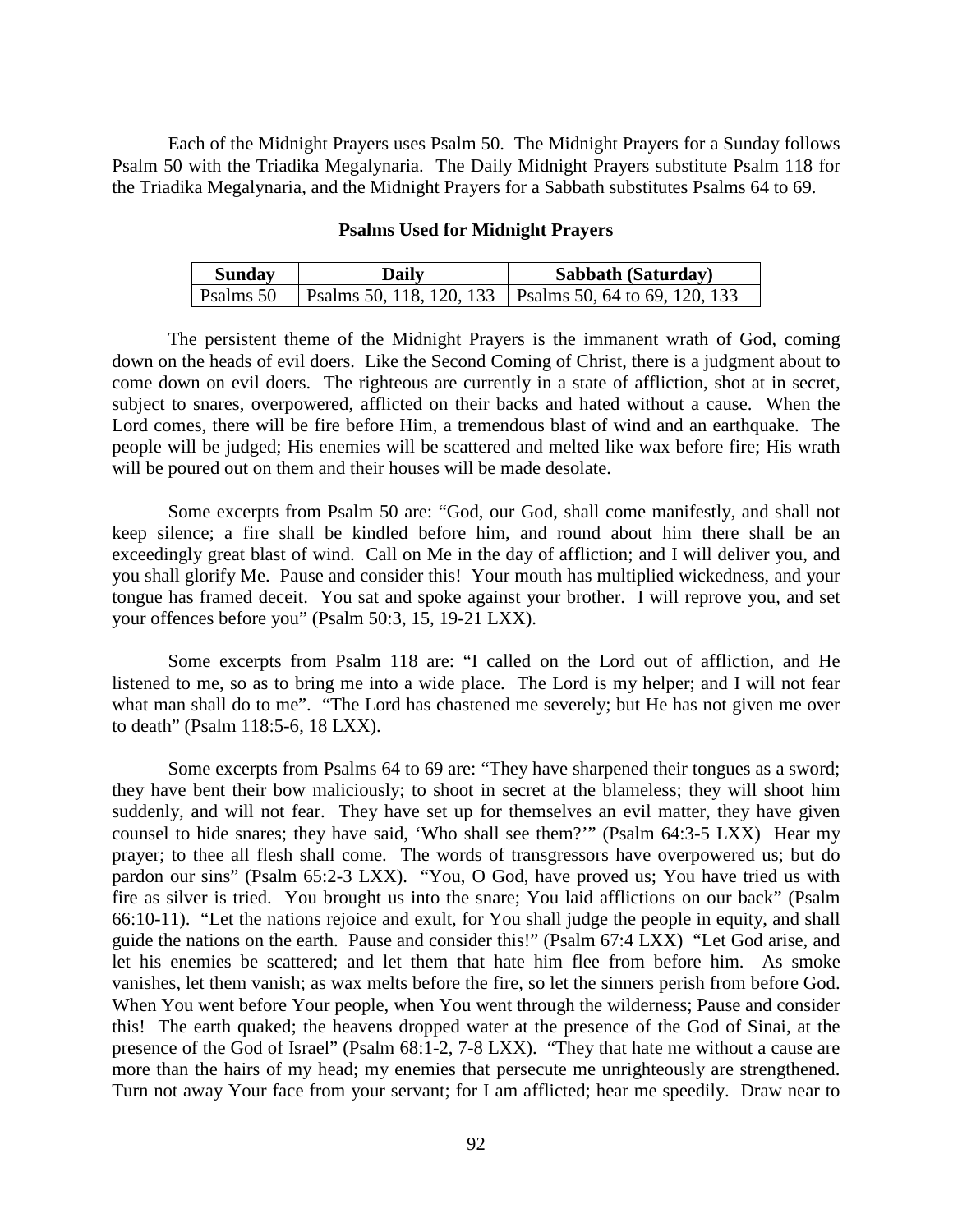my soul and redeem it; deliver me because of my enemies. Let their eyes be darkened that they should not see; and bow down their back continually. Pour out Your wrath on them, and let the fury of Your anger take hold on them. Let their habitation be made desolate; and let there be no inhabitant in their tents" (Psalm 69:4, 17-18, 23-25 LXX).

Since these Midnight Prayers were put together shortly after Paul and Silas' ordeal, the Psalms used in the Midnight Prayers were probably the same ones that Paul and Silas were singing. In the ancient Middle East, Psalms were usually chanted, where the chanting of different Psalms may be in different keys. Many people were so familiar with the Psalms that they knew them all by heart, and the chanting of Psalms was an integral part of the worship of the Church. Similarly today, the chanting of Psalms is an integral part of the worship of the Orthodox Church.

Jerome wrote $83$  to the priest Riparius regarding the heretic Vigilantius, whose name means "The Wakeful One", but who opposed night vigils. Jerome pointed out that the Lord, the Prophets and the Apostles used night watches to great advantage.

"The Lord had said, 'What, could you not watch with Me one hour? Watch and pray lest you enter into temptation; the spirit indeed is willing but the flesh is weak' (Matthew 26:40-41). And in another place a prophet sings, 'At midnight I will rise to give thanks to you because of your righteous judgments' (Psalm 119:62). We read also in the Gospel how the Lord spent whole nights in prayer (Luke 6:12) and how the apostles when they were shut up in prison kept vigil all night long. They sang their Psalms until the earth quaked, the keeper of the prison believed, and the magistrates and citizens were filled with terror (Acts 16:25-38). Paul says, 'Continue earnestly in prayer, being vigilant in it with thanksgiving' (Colossians 4:2), and in another place he speaks of himself as 'in watching often' (2 Corinthians 11:27). Let us say with David, 'Behold, he that keeps Israel shall neither slumber nor sleep' (Psalm 121:4). So will the Holy One and the Watcher come to us (Daniel 4:13). And if ever by reason of our sins He falls asleep, let us say to Him, 'Wake up, why do You sleep, O Lord? Do not cast us off forever' (Psalm 44:23); and when our ship is tossed by the waves let us rouse Him and say, 'Lord, save us; we are perishing'" (Matthew 8:25).

John Cassian wrote<sup>[84](#page-51-1)</sup> that it is not just among the monks in Egypt that night watches are done, but elsewhere also. A few at a time take their turn for a week, and this duty rotates through their numbers week by week. At the end of the week, those on duty wash the feet of their brethren as their brethren pray over them.

"In other countries as well there is a daily service undertaken by the brethren. For throughout the whole of Mesopotamia, Palestine, and Cappadocia and all the East, the brethren succeed one another in turn every week for the performance of certain duties, so that the number serving is according to the whole number of monks in the Coenobium. They hurry to fulfill these duties with zeal and humility more than any slave bestows in his service to a harsh and powerful master. Not satisfied only with these services which are rendered by

<span id="page-51-1"></span><span id="page-51-0"></span> $83$  Jerome, Letter to Riparius, CIX, 3.<br> $84$  John Cassian, Institutes of the Coenobia, IV, 19.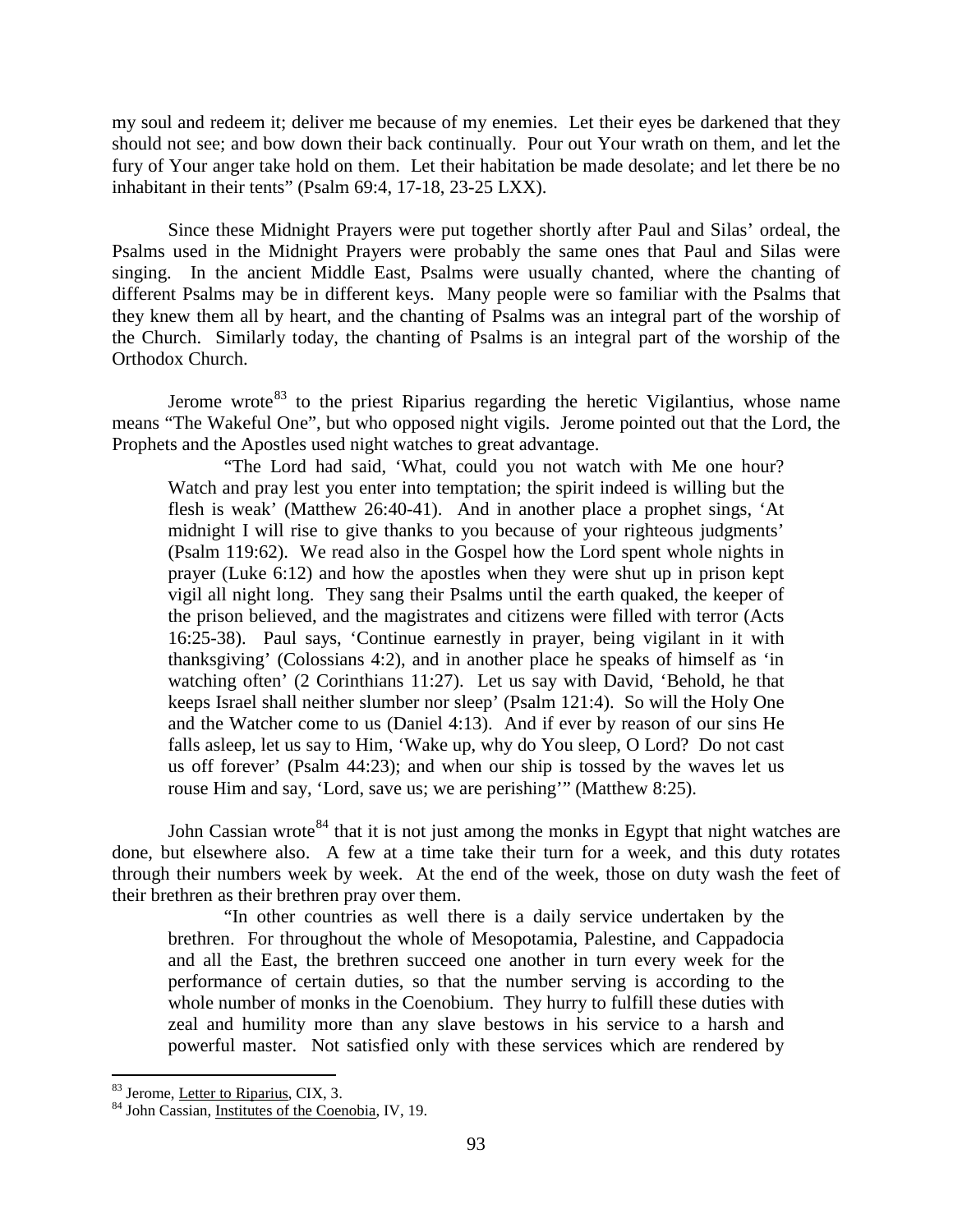canonical rule, they actually rise by night in their zeal and relieve those whose special duty this is. Each one, who undertakes these weeks, is on duty and has to serve until supper on Sunday; when this is done, his duty for the whole week is finished. When all the brethren come together to chant the Psalms (which according to custom they sing before going to bed) those whose turn is over wash the feet of everyone in turn, seeking faithfully from them the reward of this blessing for their work during the whole week. The prayers offered up by all the brethren together accompany them as they fulfill the command of Christ (Ephesians 6:18). Interceding for their ignorance and for their sins committed through human frailty, the prayers of the brethren commend to God the complete service of their devotion like some rich offering. On Monday after the Matins hymns, they hand over the vessels and utensils with which they have served to others who take their place."

### <span id="page-52-0"></span>**The Prisoners Were Listening to Paul and Silas**

"At midnight Paul and Silas were praying and singing hymns to God, and the prisoners were listening to them. Suddenly there was a great earthquake, so that the foundations of the prison were shaken; and immediately all the doors were opened and everyone's chains were loosed" (Acts 16:23-24).

The other prisoners were listening intently and expectantly. The jailor was listening also. Paul and Silas were bleeding all over from being beaten with rods, where they could have undergone over a hundred strokes with an iron  $rod^{85}$ . A beating with rods was applied to both the back and the chest, and left the subject very weak and usually with a few broken bones. Paul and Silas' behavior was very unusual; people beaten with rods generally moaned all night from their wounds and bruises, murmuring against God and reviling whoever gave them the beating. But Paul and Silas were singing praises to God!

In Jewish society, a beating would have been limited to forty strokes; but in this case Gentiles, not Jews, administered it. For sure, Paul and Silas were in considerable pain and their backs were raw and bleeding.

When the "great earthquake" struck, (Acts 16:26) and the doors were opened, it came as an answer to Paul and Silas' prayer and singing. Normally, an earthquake wouldn't unfasten leg irons. But it may pull the building down on top of them. This earthquake had some intelligence to it and the prisoners had their eyes opened quite clearly to see this.

Earthquakes occur in that part of the world more than in California. The jailor, who would answer with his life if any prisoners escaped, figured they were all gone when he saw the damage and the doors open. Paul had to restrain him from suicide by telling him that everyone was still there. Chrysostom said<sup>[86](#page-52-2)</sup> that the jailor was more amazed that all the prisoners were

<span id="page-52-1"></span><sup>&</sup>lt;sup>85</sup> Paul Copan, "The Ancient Near East Was No Picnic" suggests that ancient Egyptian law permitted beating criminals for perjury with between 100 and 200 strokes. According to the Oxford Encyclopedia of Ancient Egypt, a 100-stroke beating was the mildest form of punishment. <sup>86</sup> John Chrysostom, <u>Homilies on Acts</u>, XXXVI, v. 25.

<span id="page-52-2"></span>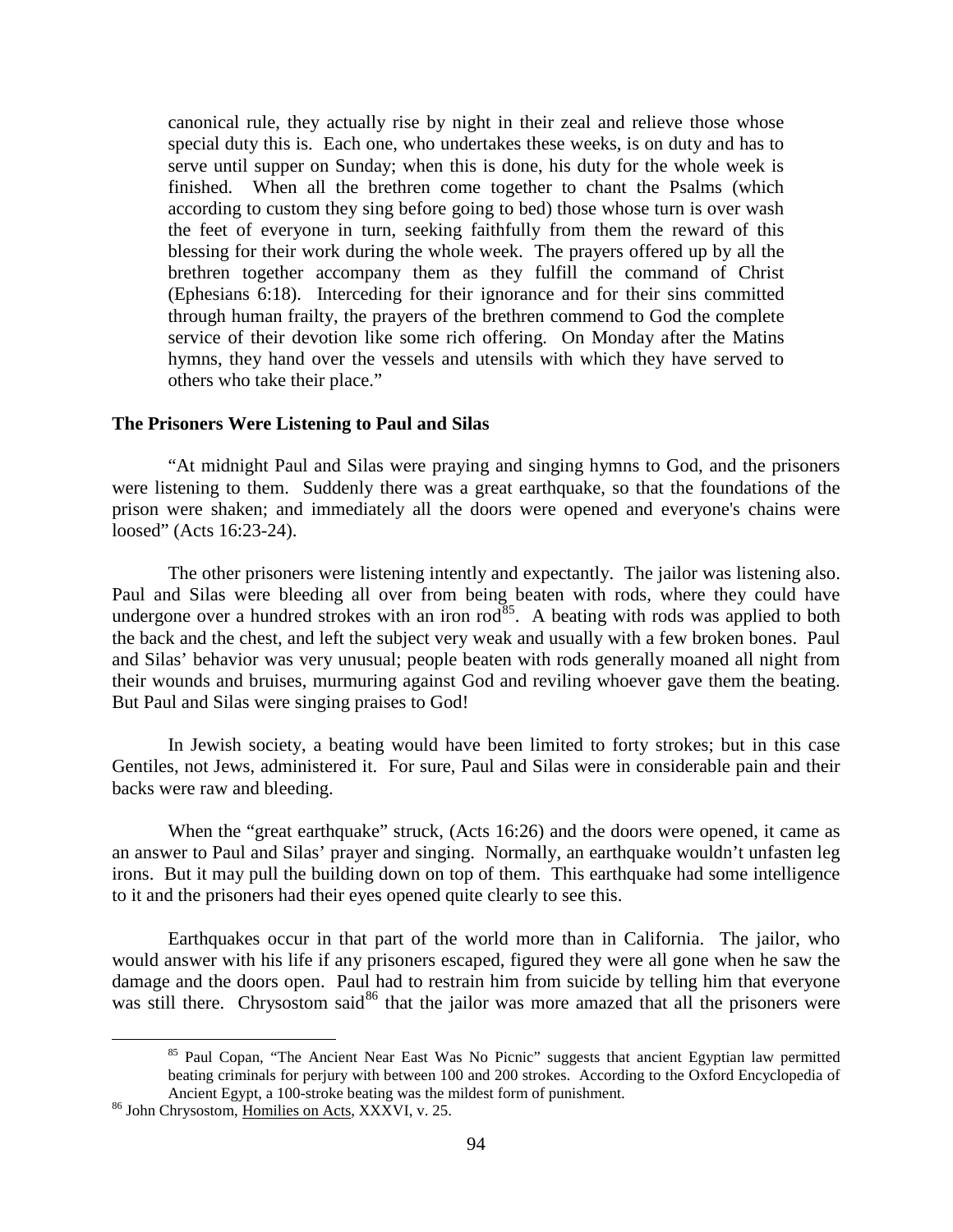still there than he was at the earthquake. The other prisoners didn't leave either since they knew this was no ordinary jailbreak. For most people, if they were in the prisoners' place, heard some people keeping an all-night vigil and praying for an earthquake – and then it happened – they'd be wondering what else these guys could do! There's more with them than any army Rome can muster!

John Chrysostom stated $^{87}$  $^{87}$  $^{87}$  that Paul's experience in Philippi demonstrated what he said about God's strength being perfected in Paul's weakness. Paul was exhausted, bleeding and chained up, but he rocked the prison, broke open the doors and broke off everyone's chains.

"Unbelievers may think that God is weak, and allows people to be continually afflicted, from not being able to deliver His own from dangers. Observe how Paul has demonstrated not only that the events were far from accusing God of weakness, but also that they proved His power more strikingly to everyone. Paul said, 'There was given me a thorn in the flesh; a messenger of Satan to punch me', and having mentioned his repeated trials, he goes on to add, 'Concerning this thing I pleaded with the Lord three times, that it might depart from me; and He said to me, My grace is sufficient for you, for My strength is made perfect in weakness' (2 Corinthians 12:7-9). 'My power', He means, 'is seen then when you are in weakness; and yet through you, who seem to grow weak, the word preached is magnified, and is sown everywhere'. When he was led to the dungeon, after having received a great number of stripes, he took prisoner the keeper of the prison. His feet were in the stocks, and his hands in chains; and the prison shook at midnight, while they were singing hymns (Acts 16:25). Do you see how God's power was made perfect in weakness? If Paul had been free and had shaken that building, the thing would not have been so wonderful. 'For this reason', He said, 'remain bound; and the walls shall be shaken on every side, and the prisoners shall be freed; in order that My power may appear the greater, when through you, confined and chained, all that are in bonds shall be freed'. This circumstance astounded the keeper of the prison, that being so forcibly confined, he through prayer alone, prevailed to shake the foundations, throw open the doors of the prison, and free all the prisoners. This is not the only occasion. With Peter too, as well as the other Apostles, one may see this occurring constantly; in the midst of persecution, the grace of God flourishes, appears alongside the tribulations, and thus proclaims His power. Therefore He said, 'My grace is sufficient for you, for My strength is made perfect in weakness'".

# <span id="page-53-0"></span>**The Jailor Was Listening to Paul and Silas**

The jailor realized that Paul saved his life by not escaping and his eyes were opened too; so he asked Paul what he must do to be saved. Paul responded by speaking the word of the Lord to the jailor, the other prisoners and the jailor's household. The jailor then washed and dressed Paul and Silas' wounds and Paul and Silas held a midnight baptism followed by feasting and rejoicing.

<span id="page-53-1"></span> <sup>87</sup> John Chrysostom, Homilies on the Statues, I, 16.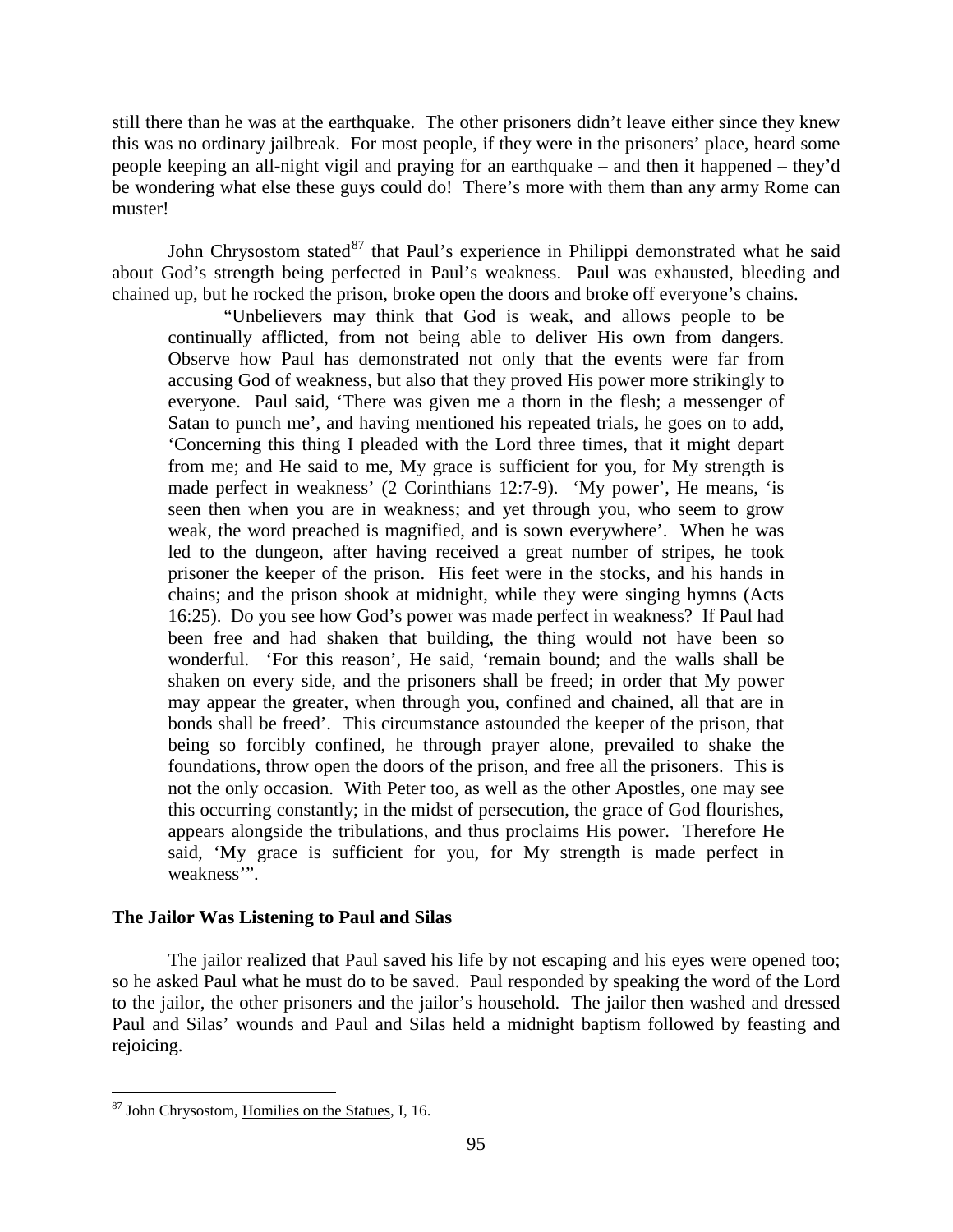John Chrysostom commented<sup>[88](#page-54-0)</sup> that this ordeal was a blessing in disguise. The earthquake did not come all by itself, which one can see by the loosening of everyone's chains. The loosening of the chains prefigured the loosening of the jailor's heart.

"What could equal these souls? These men had been scourged, had received many stripes; they had been misused, were in peril of their lives, were thrust into the inner prison, and fastened in the stocks. Yet they did not allow themselves to sleep, but kept vigil all night. Do you take note what a blessing tribulation is? That the earthquake should not seem to have come of itself, there was this concurrent circumstance bearing witness to it; the doors were opened and all their bonds were loosed. This happened at night, for the Apostles did not work for display but for men's salvation. Here, they no sooner showed the doors standing open, and it opened the doors of the jailor's heart. It loosed two sorts of chains. That prisoner (Paul) kindled the true light; for the light in his heart was shining. The jailor said immediately, 'What must I do to be saved?' What then does Paul answer? 'Believe in the Lord Jesus Christ, and you will be saved, you and your house.' For this above all wins men, that one's household also should be saved. The faith of the jailor was a voice in itself. What could be equal to this? Paul is put in bonds, and looses, being bound. These are indeed works of grace".

Chrysostom also noted $89$  that while the earthquake roused the keeper of the prison from sleep, the doors flew open, and he wondered at what had happened, the other prisoners didn't notice that the doors were open; otherwise they all would have fled. The wonder overpowered him! He wondered more at Paul's kindness; he was amazed at his manly boldness; that he had not escaped when he had it in his power; that he hindered him from killing himself. There was no need for other miracles, since the earthquake was sufficient for the jailor's conversion, seeing that he was personally in danger if the prisoners escaped. It is not so much miracles that overpower us, as the things which bring our own deliverance. The keeper was not an evildisposed man that he 'thrust them into the inner prison' (Acts 16:24); this was because of his 'having received such a command' (Acts 16:23-24), not of himself.

Chrysostom also compared<sup>[90](#page-54-2)</sup> Joseph's prison time with that of Paul. Both were imprisoned unjustly as a result of their trying to stand up for righteousness. While the keepers of prisons tend to be brutal to those inside, Joseph and Paul were able to win the affection of their keeper. Paul applied this lesson-learned to Bishops in the Church. To be a good governor, one first needs to learn to be governed; then he needs to rule his own house well.

"Those who have the custody of prisons tend to practice cruelty more than most people. They harass those in afflictions, with a more than brutal cruelty. They take advantage of those wretched circumstances which ought to elicit their pity. They do not treat all their prisoners in the same manner; those prisoners who are accused only, and who are harmfully treated, they perhaps pity. But they punish with numberless inflictions those who are imprisoned for shameful and atrocious crimes. The keeper of the prison might have been incensed against the

<sup>&</sup>lt;sub>88</sub><br>Bohn Chrysostom, <u>Homilies on Acts</u>, XXXVI, vv. 25-39.

<span id="page-54-0"></span><sup>&</sup>lt;sup>89</sup> John Chrysostom, Homilies on Acts, XXXVI, v. 27.

<span id="page-54-2"></span><span id="page-54-1"></span><sup>&</sup>lt;sup>90</sup> John Chrysostom, Homilies on Titus, IV, Moral.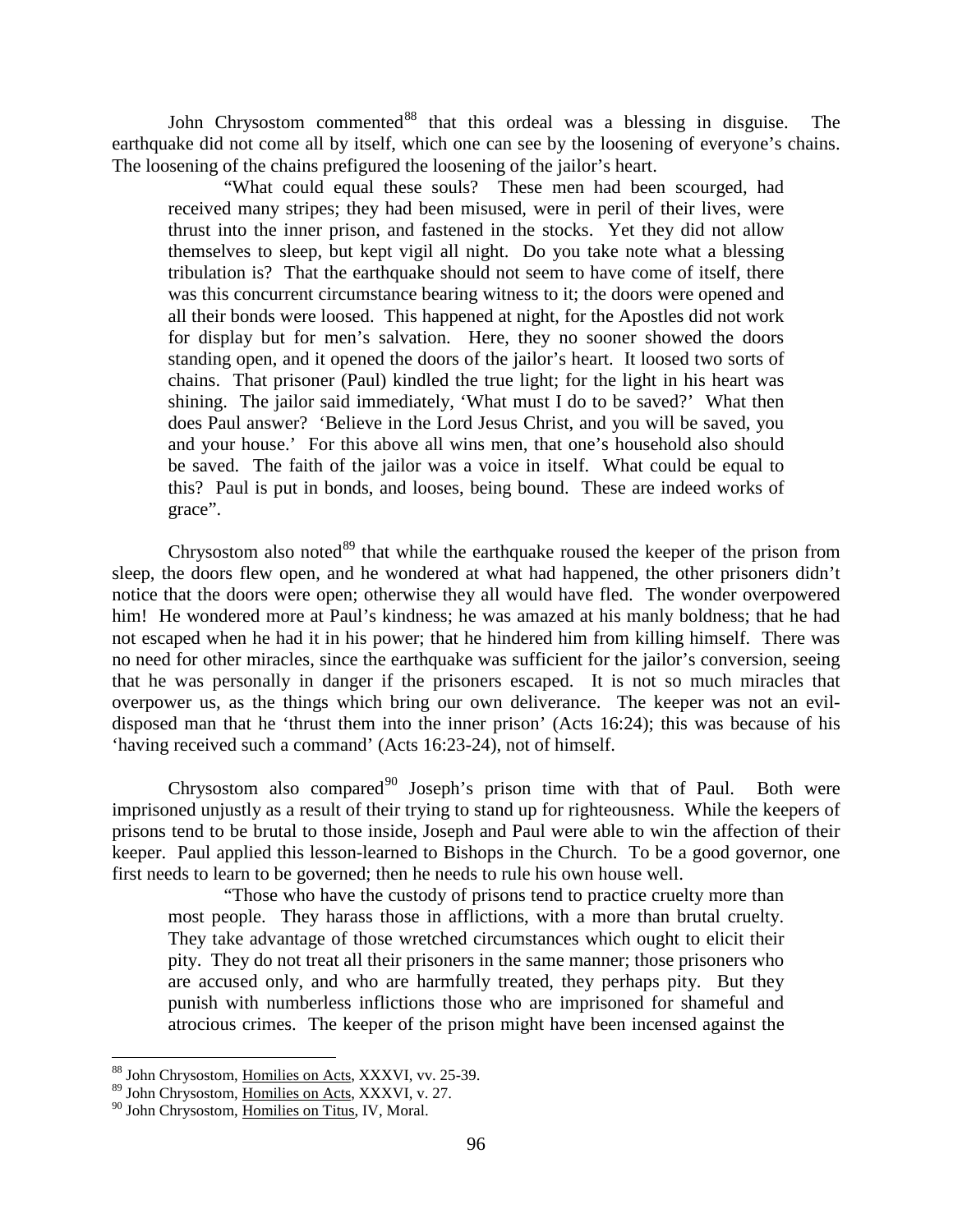young man, Joseph, who was charged with repaying favors by a base attempt on the master's wife (Genesis 39). Considering the honor to which Joseph had been raised, and the crime for which he was imprisoned, would he not have treated him with more than brutal cruelty? But the keeper of the prison was raised above all these things by his hope in God. For the virtue of the soul can soothe even wild beasts. By the same meekness which had gained his master, Joseph captivated also the keeper of the prison. Thus Joseph was again a ruler; he ruled in the prison as he had ruled in the house. For since he was destined to reign, it was fit that he should learn to be governed and while he was governed he became a governor, and presided in the house."

"For if Paul requires this of one who is promoted to a Church, saying, 'If a man doesn't know how to rule his own house, how shall he take care of the Church of God?' (1 Timothy 3:5), it was fit that he who was to be a governor, should first be an excellent ruler of the house. Paul, like Joseph, presided over the prison, not as over a prison, but as if it had been a house. He alleviated everyone's calamities, and took charge of those who were imprisoned as if they had been his own members. He not only took an interest in their misfortunes and consoled them, but if he saw anyone absorbed in thought, he went to him and inquired the cause; he could not bear to see anyone dejected, or be easy till he had relieved his dejection. Such love as this, many people don't show even to theirs own children."

#### <span id="page-55-0"></span>**Orthodox Evangelism**

When the Lord sent the Twelve Apostles out two by two, He told them to first "Inquire who is worthy, and stay there" (Matthew 10:11). The person that they stayed with received a significant blessing from the Lord. This is exactly what Paul did in Philippi. "On the Sabbath day we went out of the city to the riverside, where prayer was customarily made; and we sat down and spoke to the women who met *there.* Now a certain woman named Lydia heard *us.*  She was a seller of purple from the city of Thyatira, who worshiped God. The Lord opened her heart to heed the things spoken by Paul. And when she and her household were baptized, she begged *us,* saying, 'If you have judged me to be faithful to the Lord, come to my house and stay'. So she persuaded us" (Acts 16:13-15).

Traditionally, the next thing that the Church established is prayer in the city that they came to. This had already been started with Lydia and the other women. Today, if the Bishop or priest comes to a city, he may begin praying all by himself at first; that is OK. The prayer life forms the foundation for the Lord's work as He answers the prayers of the faithful. This is what happened in Philippi also, and the demon in the slave girl "Pythoness" was trying to disrupt this prayer life.

John Chrysostom noted $91$  several things about Paul and Silas' contact with Lydia. First, she was not wealthy or a leading citizen, but a humble seller of purple. Second, Paul was following the Lord's instructions to the Twelve by inquiring who was worthy and staying with them. Third, the work in Philippi began with Lydia's willing and eager heart.

<span id="page-55-1"></span><sup>&</sup>lt;sup>91</sup> John Chrysostom, Commentary on Acts, XXXV, Recapitulation.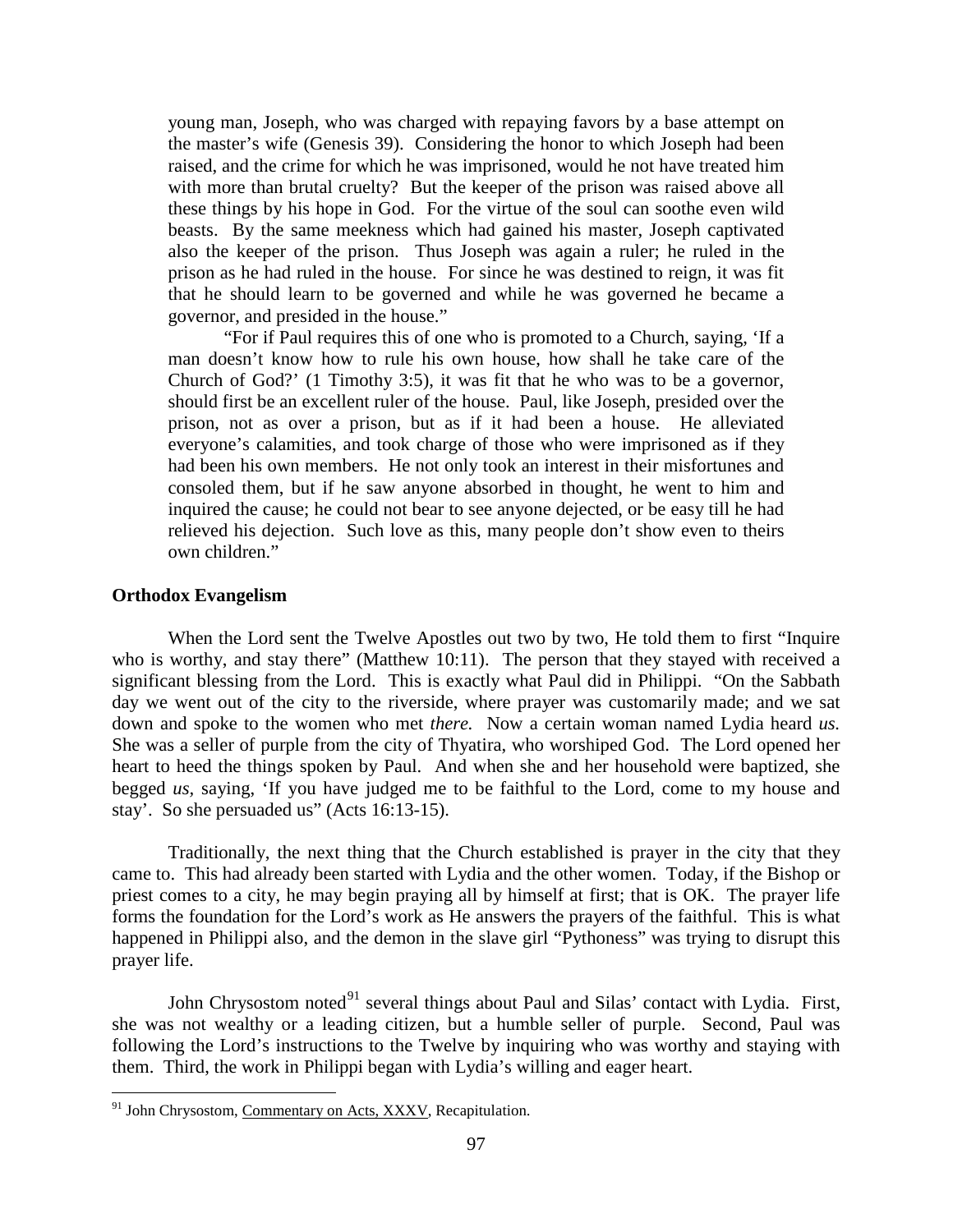"The place where Paul and Silas first met Lydia was convenient for hearing the word, aloof from troubles and dangers. Since it was 'On the Sabbath' (Acts 16:13), there was no work going on, and they could be more attentive to what was spoken. 'Lydia was a seller of purple' (Acts 16:14); observe how the writer of the history is not ashamed of the occupations of the converts. Having learned these things, let us also be ashamed of no man. Peter stayed with a tanner (Acts 9:43); Paul, with a woman who was a seller of purple and a foreigner. There is no pride in Paul and Silas for accepting these humble accommodations from someone 'Whose heart the Lord opened'. We need God, to open the heart; but God opens the hearts that are willing, for there are hardened hearts to be seen also. 'Lydia attended to the things which were spoken by Paul' (Acts 16:14). The opening, then, was God's work; the attending was hers; so that it was both God's doing and man's. She was baptized (Acts 16:15), and received the Apostles with such earnestness of entreaty, with more than that used by Abraham. She spoke of no other token than that whereby she was saved (Genesis 18:3). She does not say, 'If you have judged me a great, a devout woman'; but, 'faithful to the Lord' (Acts 16:15). She doesn't say, 'Stay with me', but, 'Come to my house and stay'. With great earnestness, she says it; indeed a faithful woman!"

The next day (Acts 16:35), the magistrates ordered Paul and Silas released quietly. Paul and Silas had been beaten and jailed just to satisfy the mob that was aroused by the slave girl's owner. And Paul took the beating without saying anything. [Paul and the Twelve were beaten a number of times during their missionary journeys.] Why would they not speak up for their rights? In this case, the answer is that Paul was looking out for the new Philippians converts who might incur the same treatment.

When the magistrates beat Paul without a trial, they violated Roman law and could be severely punished – and they knew it. All Paul had to do was appeal to Rome (Acts 25:11) and their heads would roll. Roman citizens were not allowed (1) to be beaten without a trial, and (2) to be incarcerated without a trial. As in Paul's case later, if the Roman citizen was not satisfied with the outcome of the trial, he could appeal to the Emperor himself.

At first the magistrates sent officers to release Paul and Silas (Acts 16:35). Undoubtedly they had discovered overnight what actually happened, and that the masters of the slave girl "Pythoness" were just mad at losing their profitable business. However, Paul told the officers that the magistrates had just beaten and incarcerated Roman citizens; they need to come themselves and bring us out of prison! Thus the magistrates had to come crawling on their knees to Paul to beg him not to prosecute them for this injustice.

With this hanging over the heads of the magistrates, they were very unlikely to harass Lydia, the jailor, the prisoners, etc., in response to the owners of the slave girl or any others who sought to persecute the new Church.